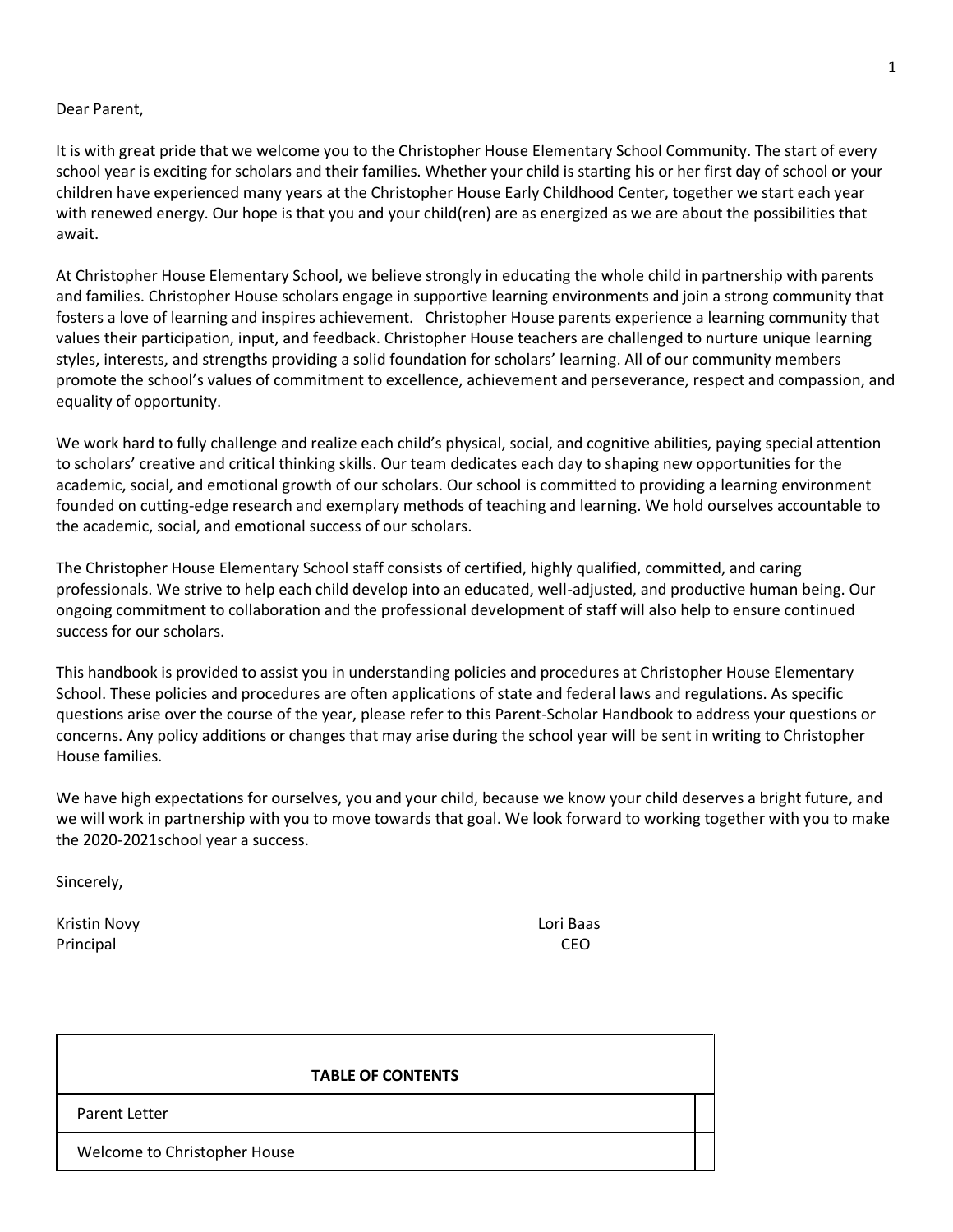| <b>School Mission</b>                                             |  |
|-------------------------------------------------------------------|--|
| Values                                                            |  |
| <b>Contact Information</b>                                        |  |
| Staff names and responsibilities                                  |  |
| School Schedule                                                   |  |
| <b>Family Engagement</b>                                          |  |
| <b>School-Parent Compact</b>                                      |  |
| Parent-School Communication                                       |  |
| Curriculum                                                        |  |
| <b>Instructional Criteria</b>                                     |  |
| Special Education Scholars with Individual Education Plans (IEPs) |  |
| Scholar Enrichment - Homework, Field Trips                        |  |
| Attendance                                                        |  |
| Requesting Assignments for Absent Child                           |  |
| <b>Uniform Dress Code</b>                                         |  |
| Approach to Guidance and Discipline                               |  |
| Suspensions and Expulsion                                         |  |
| Procedural Guide for Scholars with Disabilities                   |  |
| Discipline for Scholars with Disabilities                         |  |
| Bullying, Intimidation, and Harassment                            |  |
| <b>Conflict Resolution</b>                                        |  |
| <b>Technology Policy</b>                                          |  |
| <b>Health and Safety</b>                                          |  |
| <b>Breakfast and Lunch Programs</b>                               |  |
| <b>Food Allergies</b>                                             |  |
| Medication                                                        |  |
| Required Health Examinations and Vaccinations                     |  |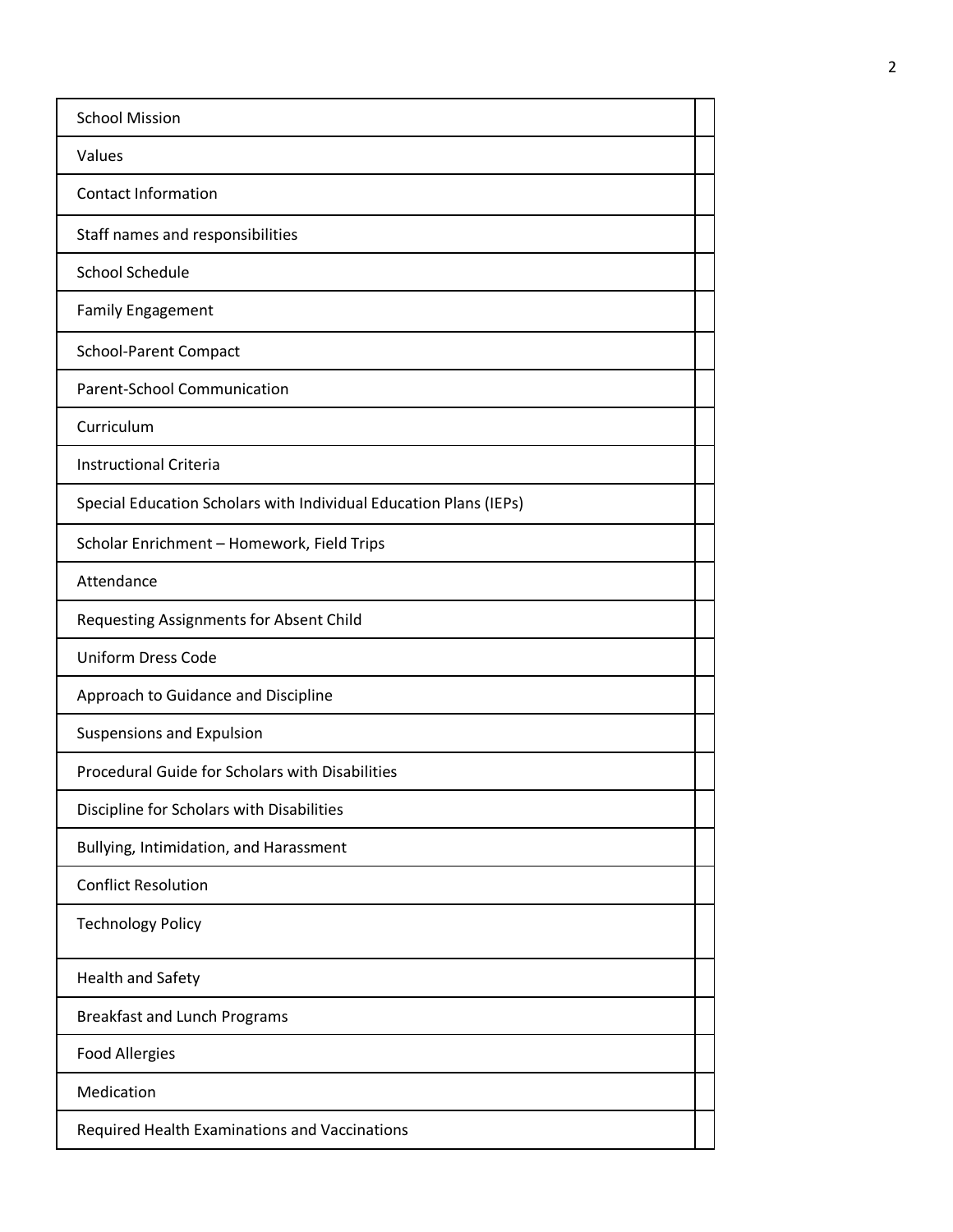Head Lice

Scholar Security and Safety

Holiday Plan

School Closing Due to Inclement Weather

Other Policies - Birthdays, Transportation, Cell Phones

Appendix 1: Notification of Rights under FERPA for Elementary and Secondary Schools

Appendix 2: Notification of Rights under the Protection of Pupils Rights Amendment

#### **WELCOME TO CHRISTOPHER HOUSE**

For more than 100 years, the Christopher House mission has been to strengthen and empower economically disadvantaged children and their families by providing a continuum of educational and human services. Our integrated web of support services helps build thriving families by equipping them with the tools they need to become selfsufficient and progress in their social, emotional, educational, and economic development.

We operate accredited early learning, elementary, and out-of-school time programs grounded in research-based curricula and high-quality instruction. Christopher House values high expectations alongside an educational program that leverages arts integration, project-based learning, parent engagement, celebration of diversity, and a commitment to measurable results. These values are the framework of our learning community and extend to scholars, parents, teachers, and administrators. These values have resulted in educational services that produce significant returns in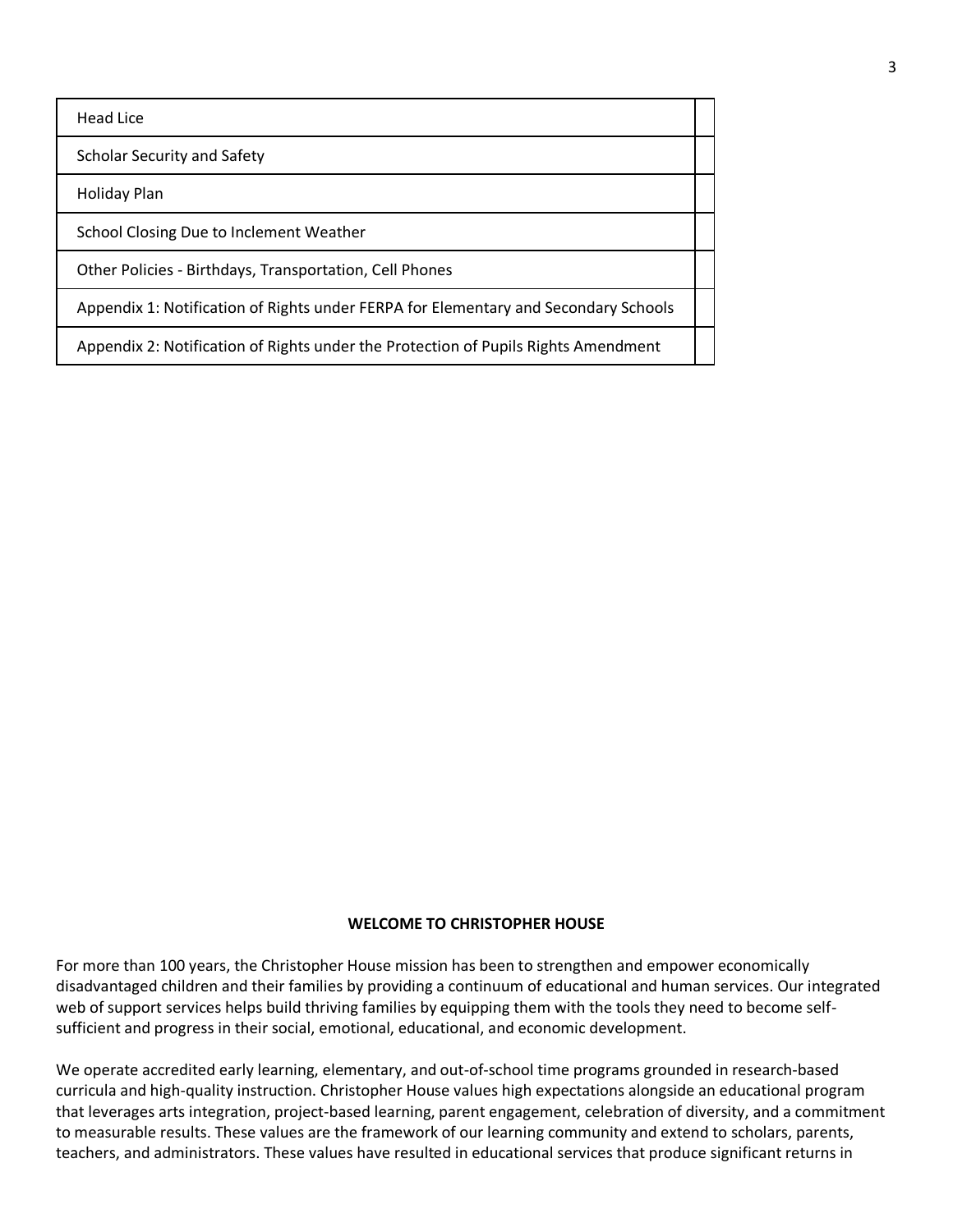scholar achievement and parental involvement. Our dynamic and innovative programs lead the field in accountability and achievement by establishing and exceeding rigorous academic, social, and emotional outcomes.

Critical to our success in achieving excellent student outcomes is our belief that parents and family play an integral role in the academic, social, and emotional success of children. Our educational model is designed to engage parents by equipping them with the knowledge and resources to play an active role in the education process. We embrace family members as a part of our learning community and as a part of our education team. Christopher House expects our culture of high expectations, academic rigor, and student support to extend beyond our school walls and into the homes of our families.

The Christopher House Elementary School team believes strongly in educating the whole child. This means we pay special attention to maximizing creative and critical thinking and questioning skills. We work hard to fully challenge and realize each child's physical, social, and cognitive abilities.

We recognize that children are individuals and that every child is unique. Our program accommodates the broad range of children's needs, their learning rates and styles, and their knowledge, experiences, and interests to facilitate continuous learning. To achieve this, we use an integrated curriculum incorporating a variety of instructional models, strategies, and resources.

Our learning environment is experience-rich, providing time and opportunities for first-hand experiences. It facilitates the development of thinking processes through engaging children in activities that stem from their natural curiosity and wonder. Children are invited to explore and represent their thinking in a variety of forms. The environment is rich with language and literacy experiences, providing time and opportunities for children to communicate with each other and adults, to be immersed in oral and written language, and to become literate in purposeful, meaningful ways.

We are excited to build on our portfolio of educational and support services and expand our transformative culture into a birth-to-eighth-grade school comprised of an early learning school and an elementary school. Our elementary school creates unprecedented collaboration between early childhood and elementary educators and offers crucial family support programs. In addition, it provides foundational exposure during the earliest years of life to Christopher House's culture of high expectations and academic excellence.

### **OUR SCHOOL MISSION**

Christopher House Elementary School develops independent, creative, lifelong learners in a school where scholars, teachers, and parents form a community committed to excellence, achievement, perseverance, respect, and compassion. The school's rigorous college prep curriculum develops critical thinkers who will succeed in high school, college and beyond.

Christopher House believes children thrive when:

- They have access to a high-quality education;
- Their parents can support them financially and emotionally;
- Professionally trained teachers know them as individuals;
- Education begins at birth, with parents as the first teachers, and continues through life;
- Data is the basis for evaluating educational outcomes and program adjustments;
- The adults in their lives have high standards and set high expectations.

#### **OUR VALUES**

## Commitment to Excellence

We are committed to a world-class education that nurtures every child to become an inspired leader, a well-rounded individual, and a contributing member of a global society. Our instructional program is highly differentiated and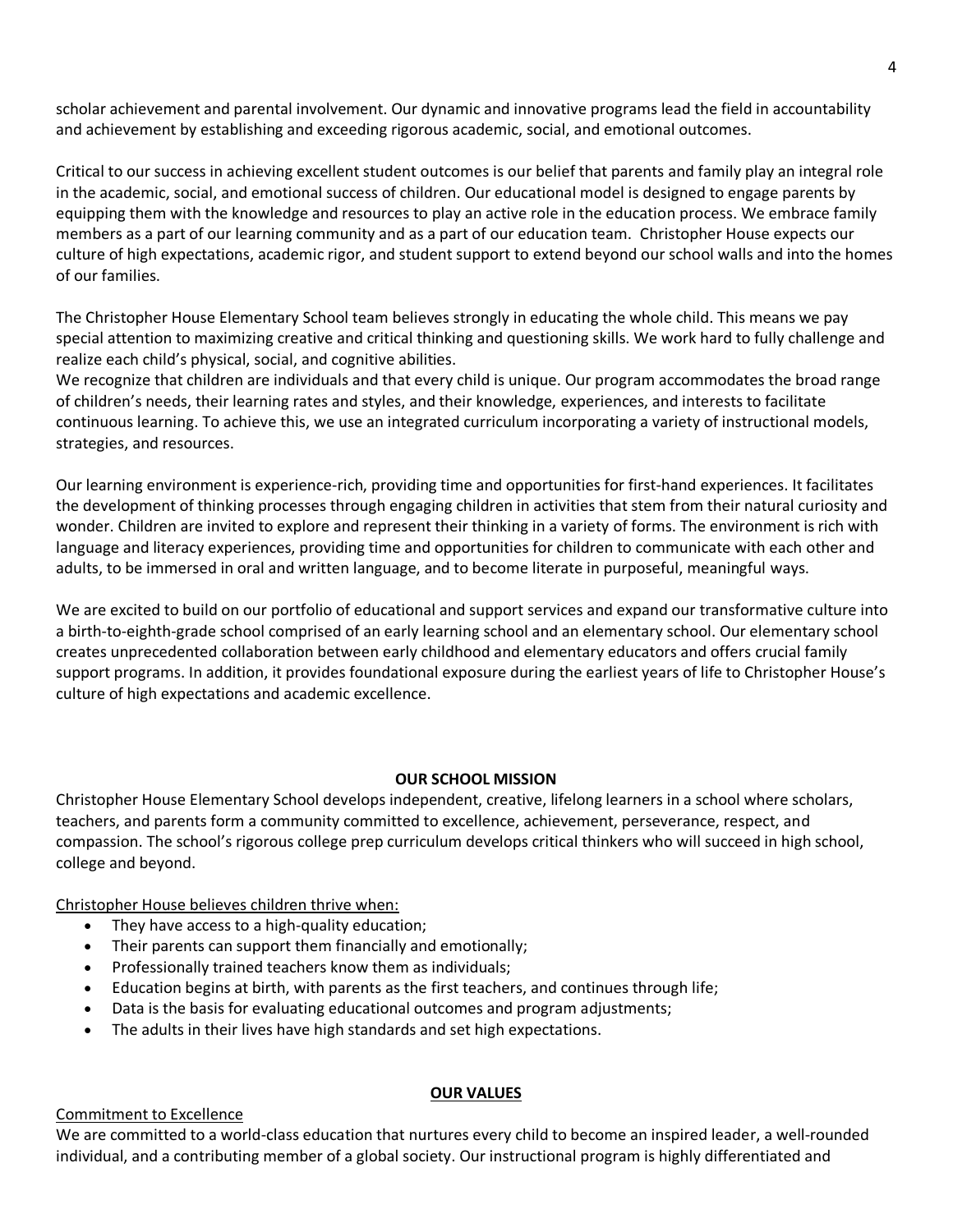rigorous. We assess each child's strengths and establish individualized learning plans for every scholar. Data-driven instruction permeates all levels of the school. Beginning in Kindergarten, scholars look at their interim assessment data and make goals for their own achievement, which they each discuss with the principal. Teachers use the data to inform differentiation in the classroom. Ongoing grade-level team meetings and Wednesday staff development days allow teachers to collaboratively analyze data and plan accordingly.

### Achievement and Perseverance

We focus strongly on a college preparatory curriculum and promote a disciplined but supportive learning environment over a longer school year with longer school days. Our scholars will be prepared to succeed in high school, in college, and in life.

To help each child reach his or her full potential for success, we provide scholars with the skills and experiences that teach them to overcome obstacles and encounter challenges with perseverance. The goal is to develop self-motivated learners who see challenges as opportunities to grow and improve themselves.

### Respect and Compassion

Scholars, staff, and family work together to create a caring community of learners who feel safe, welcome, and valued. We recognize that parents and scholars encounter challenges. Children are taught to support one another within their learning community. In addition, parents and families are offered support services during times of need (i.e. food pantry, emergency assistance).

By teaching essential life skills, building caring relationships, and modeling respectful behavior, Christopher House Elementary School team members create a context for learning that supports the development of all scholars as empathetic, self-aware, and socially responsible citizens.

### Equality of Opportunity

The fundamental belief at Christopher House Elementary School is that all children have the right to attend schools in which they can progress and learn and the right to be given a real opportunity to learn equally rigorous content. We hold our school accountable to the same standards as those of the highest performing schools in our state. Our scholars come to us with varying degrees of tangible academic skill, but the common thread among them is the willingness and desire to work hard; to learn in a caring, nurturing environment; to embrace the vision that they can attain college admission; and to build on their inherent strengths to achieve these goals.

If a child cannot learn the way we teach, then we must learn to teach the way the child can learn. Christopher House Elementary School will work with parents and the community to mold successful leaders for our global society.

### **CONTACT INFORMATION**

Christopher House Elementary School 5235 W. Belden Chicago, Illinois 60639 773-922-7542 [www.christopherhouse.org](http://www.christopherhouse.org/)

| Principal                  | Kristin Novy   | knovy@christopherhouse.org     |
|----------------------------|----------------|--------------------------------|
| <b>Office Manager</b>      | Elizabeth Cruz | ecruz@christopherhouse.org     |
| <b>Assistant Principal</b> | Laura Pietrini | lpietrini@christopherhouse.org |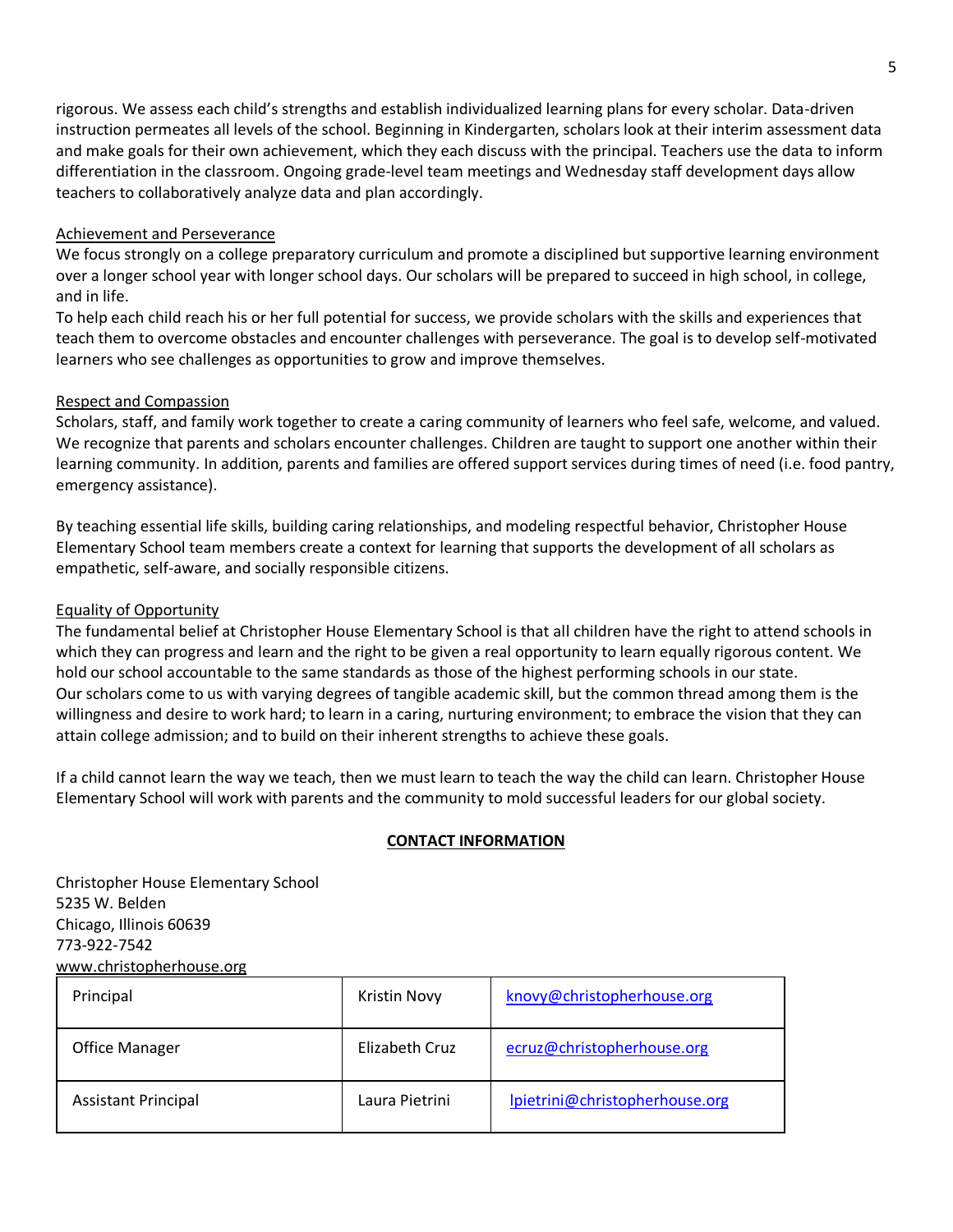| Associate Director, Primary School    | Shay Frey          | SFrey@christopherhouse.org    |
|---------------------------------------|--------------------|-------------------------------|
| Lead Personalized Learning Specialist | Veronica Johnson   | VJohnson@christopherhouse.org |
| Personalized Learning Specialist      | Loren Myers        | Lmyers@christopherhouse.org   |
| Middle School Counselor               | Michelle<br>Correa | mcorrea@christopherhouse.org  |
| Diverse Learners Coordinator          | Dori Smith         | dsmith@christopherhouse.org   |
| <b>ELL Coordinator</b>                | <b>Faith Chang</b> | fchang@christopherhouse.org   |

## **Contact for Other Leadership Roles**

| Interim Chief Executive Officer                                       | Libby Shortenhaus<br>Katheryn Steward | Ishortenhaus@christopherhouse.org<br>ksteward@christopherhouse.org |
|-----------------------------------------------------------------------|---------------------------------------|--------------------------------------------------------------------|
| Director of Operations (Manages<br>facilities, maintenance, security) | <b>Becky Seibel</b>                   | bseibel@christopherhouse.org                                       |
| Director of Family Support Services                                   | Gloria<br>Kuechenberg                 | gkuechenberg@christopherhouse.org                                  |
| Director of Early Childhood and<br>Youth Development                  | Karen Ross-<br>Williams               | kross@christopherhouse.org                                         |
| Associate Director, Youth<br>Development                              | Erika Alcibar                         | ealcibar@christopherhouse.org                                      |

# **Christopher House Elementary School Organizational Chart 2020-2021 School Year**

| <b>Staff</b>        | Title                         | Email                          |
|---------------------|-------------------------------|--------------------------------|
| <b>Kristin Novy</b> | Principal                     | Knovy@christopherhouse.org     |
| Laura Pietrini      | <b>Assistant Principal</b>    | Lpietrini@christopherhouse.org |
| Shay Frey           | <b>Associate Director</b>     | sfrey@christopherhouse.org     |
|                     |                               |                                |
| Michelle Correa     | Middle School Counselor       | Mcorera@christopherhouse.org   |
| Veronica Johnson    | Lead Personalized Learning    | Vjohnson@christopherhouse.org  |
|                     | Specialist                    |                                |
| Brian Haran         | Health and Wellness Manager & | Bharan@christopherhouse.org    |
|                     | PE Teacher                    |                                |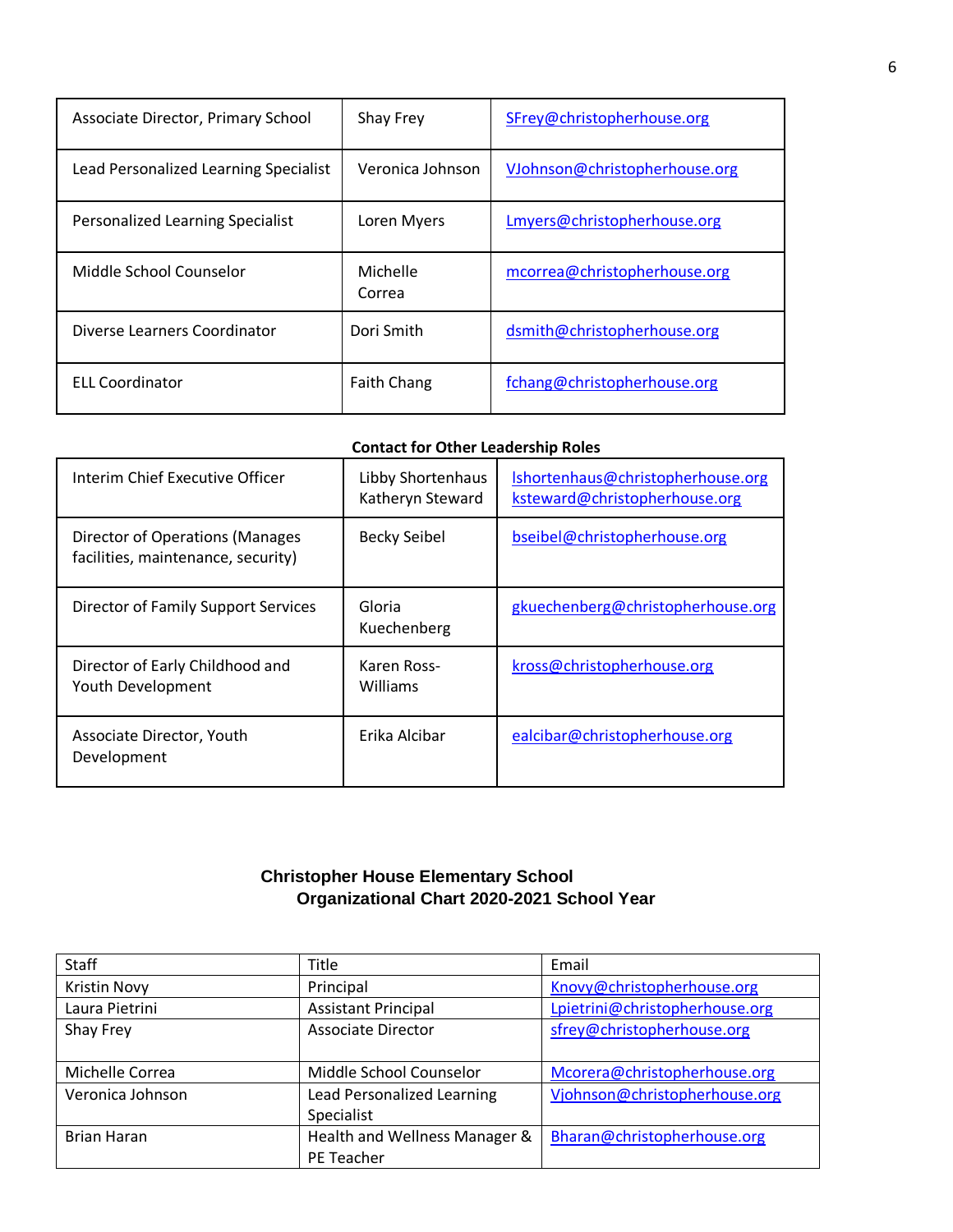| Personalized Learning Specialist  | Loren Myers                                    | Lmyers@christopherhouse.org    |
|-----------------------------------|------------------------------------------------|--------------------------------|
| <b>Student Support Manager</b>    | Micaela Kahan                                  | Mkahan@christopherhouse.org    |
| <b>Student Support Specialist</b> | <b>Sydney Namoff</b>                           | snamoff@christopherhouse.org   |
| <b>ELL Coordinator</b>            | <b>Faith Chang</b>                             | Fchang@christopherhouse.org    |
| <b>ELL Teacher</b>                | <b>Mariah Torres</b>                           | Mtorres@christopherhouse.org   |
| Dori Smith                        | Diverse Learners Coordinator                   | Dsmith@christopherhouse.org    |
| <b>Bailey Baker</b>               | Diverse Learner Teacher                        | bbaker@christopherhouse.org    |
| Jeremy Drazner                    | Diverse Learner Teacher                        | jdrazner@christopherhouse.org  |
| Aftin Phyfe                       | Diverse Learner Teacher                        | aphyfe@christopherhouse.org    |
| Kelly Rivera                      | Diverse Learner Teacher                        | krivera@christopherhouse.org   |
| Kaela Blasen                      | Paraprofessional                               | kblasen@christopherhouse.org   |
| Kate Hynes                        | Paraprofessional                               | khynes@christopherhouse.org    |
| Alexandra Machuca                 | Paraprofessional                               | amachuca@christopherhouse.org  |
| Miracle Taylor                    | Paraprofessional                               | mtaylor@christopherhouse.org   |
| <b>Endora Turner</b>              | Paraprofessional                               | eturner@christopherhouse.org   |
| Jasmine Velez                     | Paraprofessional                               | jvelez@christopherhouse.org    |
| Jen Pink                          | <b>School Scheduling Coordinator</b>           | jpink@christopherhouse.org     |
| Michael Carreira                  | <b>Music Teacher</b>                           | mcarreira@ChristopherHouse.org |
| <b>Mallory Namoff</b>             | Art Teacher                                    | mnamoff@christopherhouse.org   |
| Kristin Wagner                    | <b>Physical Education Teacher</b>              | kwagner@christopherhouse.org   |
| Kallen Molnar                     | Kindergarten Teacher                           | kmolnar@christopherhouse.org   |
| Celia Taylor                      | Kindergarten Teacher                           | ctaylor@christopherhouse.org   |
| Audrey Zidzik                     | 1 <sup>st</sup> Grade Teacher                  | azidzik@christopherhouse.org   |
| Meredith Wheatley                 | 1 <sup>st</sup> Grade Teacher                  | mwheatley@christopherhouse.org |
|                                   |                                                |                                |
| Kelsey Nelson                     | 2 <sup>nd</sup> Grade Teacher                  | knelson@christopherhouse.org   |
| <b>Heather Shawaluk</b>           | 2 <sup>nd</sup> Grade Teacher                  | hshawaluk@christopherhouse.org |
| Genevieve Kveton                  | 1 <sup>st</sup> /2 <sup>nd</sup> Split Teacher | gkveton@christopherhouse.org   |
|                                   |                                                |                                |
| Julia Corsini                     | 3rd Grade Teacher                              | jcorsini@christopherhouse.org  |
| <b>Corinne Dail</b>               | 3rd Grade Teacher                              | cdail@christopherhouse.org     |
|                                   |                                                |                                |
| Jordan Reece                      | Lead Intermediate/STEAM                        | jreece@christopherhouse.org    |
|                                   | Teacher                                        |                                |
|                                   |                                                |                                |
| Lauren Adejumo                    | Intermediate Math Teacher                      | ladejumo@christopherhouse.org  |
| Lilia Hargis                      | <b>Intermediate Reading Teacher</b>            | lhargis@christopherhouse.org   |
| <b>Emily Timmer</b>               | <b>Intermediate Global Awareness</b>           | etimmer@christopherhouse.org   |
|                                   | Teacher                                        |                                |
| Gabriela DeLoof                   | Lead Middle School/STEAM                       | gdeloof@christopherhouse.org   |
|                                   | Teacher                                        |                                |
| Alejandro Gonzalez                | Middle School Math Teacher                     | agonzalez@christopherhouse.org |
| Sarah Kane                        | Middle School Math Teacher                     | skane@christopherhouse.org     |
| Lindsay Wagner                    | Middle School ELA Teacher                      | Iwagner@christopherhouse.org   |
| Kelly Love                        | Middle School ELA Teacher                      | klove@christopherhouse.org     |
| Ramon Goggins                     | Middle School Global                           | rgoggins@christopherhouse.org  |
|                                   | <b>Awareness Teacher</b>                       |                                |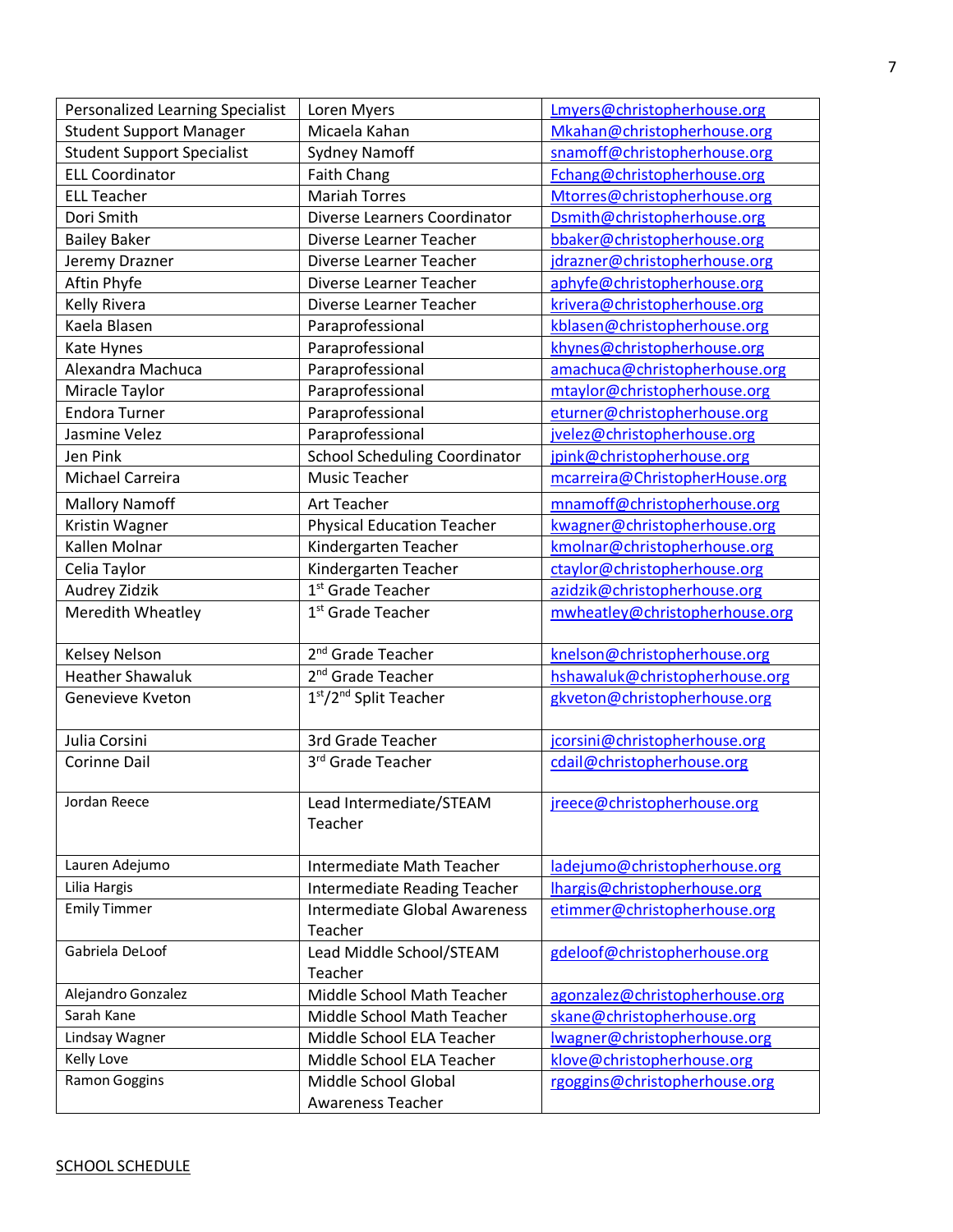Christopher House Elementary School operates from 7:45 a.m. to 3:15 p.m. Monday, Tuesday, Wednesday, and Thursday, and from 7:45 a.m. to 1:15 p.m. on Friday. The Friday schedule provides teachers time to meet, plan, and receive training. This weekly staff development time is crucial and helps us to improve not only our skills as teachers, but also the school program as a whole.

Scholars are required to arrive at school on time and to remain in school until dismissal at 3:15 (1:15 p.m. on Friday). It is vital that you send the strong message to your child that school is extremely important. The school attendance habits that are instilled in our scholars at an early age can lead to a lifetime of educational and professional success**.**

| Hours of Instruction                                  |                |
|-------------------------------------------------------|----------------|
| Monday, Tuesday, Wednesday, Thursday   7:55-3:10 p.m. |                |
| Friday                                                | 7:55-1:10 p.m. |

### School Doors Open for All Elementary Scholars

| Monday-Friday | Breakfast will be served in the classroom from 7:35- |
|---------------|------------------------------------------------------|
| 7:20a.m.      | 7:55 a.m.                                            |

## After-School Programs

| Monday, Tuesday, Wednesday, Thursday | 3:15 p.m.-5:30 p.m. |
|--------------------------------------|---------------------|
| Friday                               | 1:15 p.m.-5:30 p.m. |

## Enrichment Classes

During the school day, children will participate in four enrichment classes per week (60- minute periods) of music (2) physical education (2) creative movement (2) or explorations elective (2).

## School Pick-Up

Parents and guardians of scholars who are not picked up 10 minutes after regular dismissal (3:25 p.m. Monday, Tuesday, Thursday, Wednesday, or 1:25 p.m. on Friday) will be charged \$1.00 per minute. This fee will be waived the first time a late incident occurs; however, there will be no additional waivers, regardless of the reason for lateness, after the first incidence of late school pick-up. No exceptions will be made. It is the parent/guardian's responsibility to ensure that their children are picked up on time. Parents and guardians are also responsible for knowing of a late pick up if a person other than the parent/guardian is picking a scholar up from school.

If a child has not been picked up after one hour and if no contact has been made with a parent, legal guardian, or other authorized person, the police will be contacted, informed of the situation, and asked to arrange a safe and legal place for the child.

# **Christopher House Elementary School 2020-2021 School Calendar**

| August 2020 |   |   |    |   |   |                                |
|-------------|---|---|----|---|---|--------------------------------|
| М           | m | W | Th | Ð | N |                                |
|             |   |   |    |   |   | Virtual<br>Meet and Greet 8/20 |
|             |   |   |    |   |   | $4:00-6:00$ p.m.               |

| January 2021 |  |   |   |   |    |   |                  |
|--------------|--|---|---|---|----|---|------------------|
|              |  | Μ | m | w | ጥኬ | е |                  |
|              |  |   |   |   |    |   | 1/1 Winter Break |
|              |  |   |   |   |    |   |                  |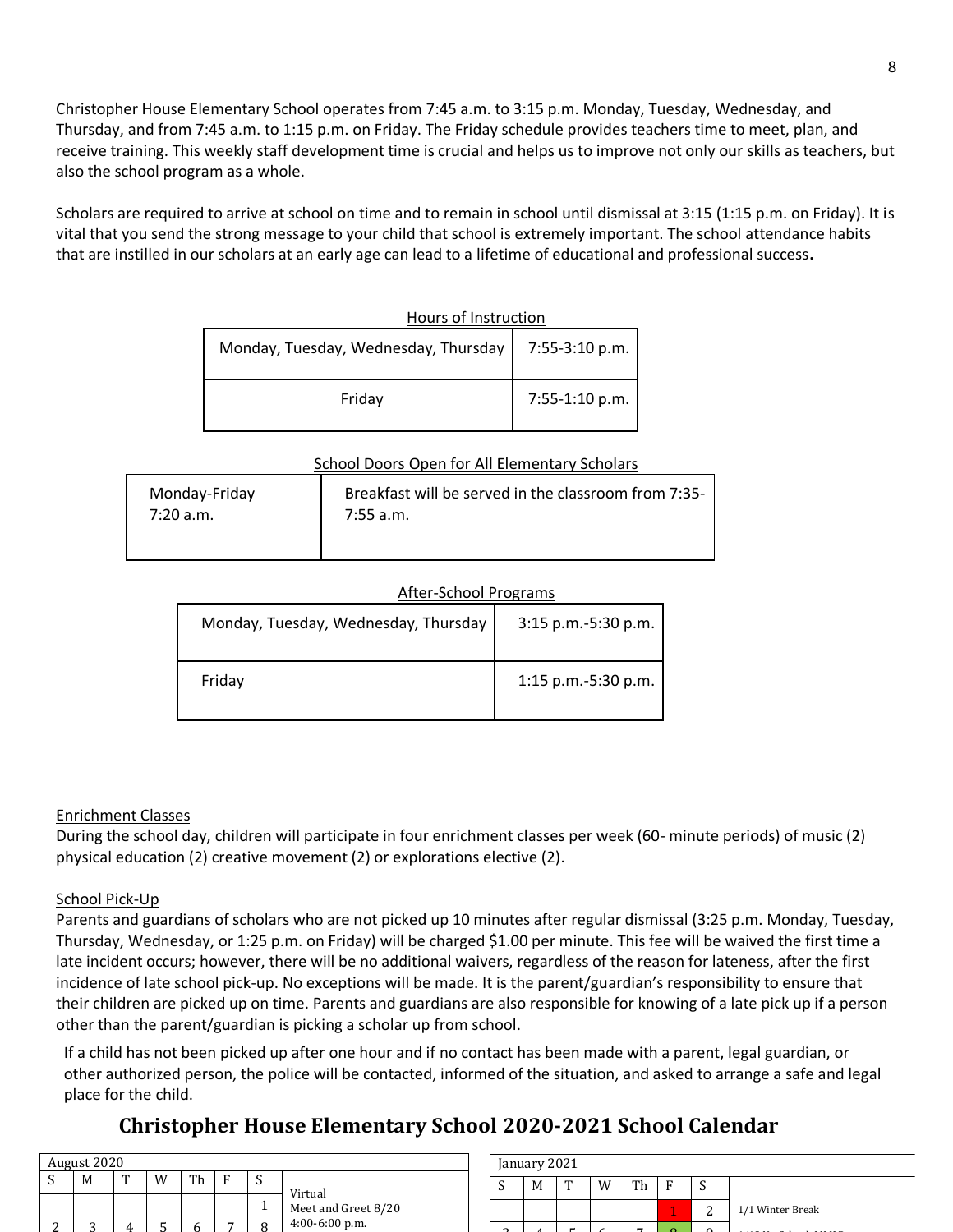## **FAMILY ENGAGEMENT FAMILY ENGAGEMENT**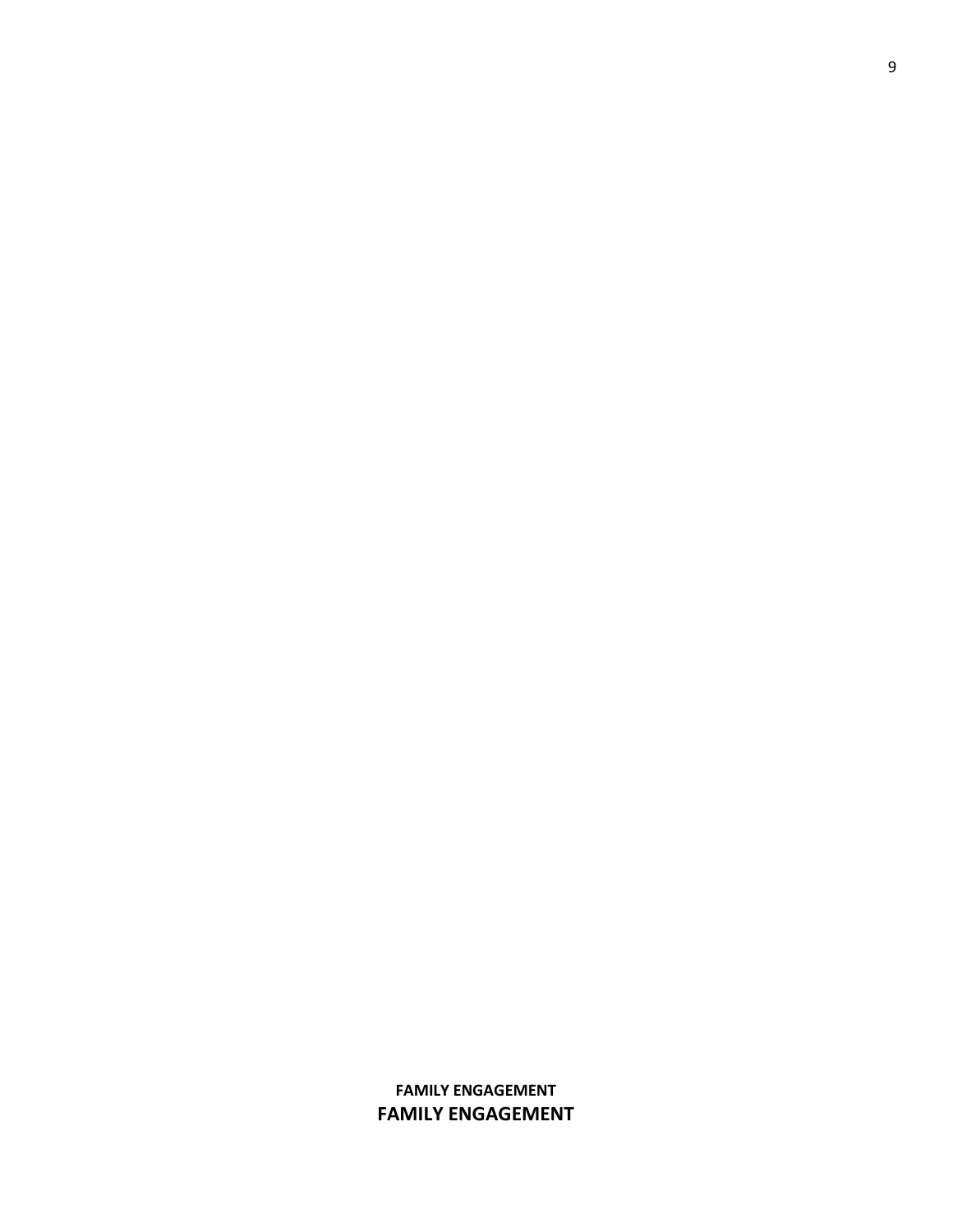Christopher House Elementary School has high expectations for academics, behavior, and family engagement. In order for your child to reach his or her full potential and greatest success, we need you to be an active contributor to your child's academic, social, and emotional growth. We are all part of your child's team; if you and your child work with us, we can all succeed in fulfilling our mission to prepare students for high school, college, and lifetime success.

The important task of educating a child calls for the school, the scholar, and the family to work together to ensure success*.* We encourage families to participate actively in their children's education. We strive to cultivate positive and productive relationships with all of our families.

### Parent Engagement Opportunities

Christopher House family-school relationships are maintained through:

- Conferences with scholars, families, and teachers (including three report card nights per year and one back to school orientation per year);
- Community-wide events, celebrations, performances, and family field trips;
- Volunteer opportunities such as chaperoning field trips, assisting in the classroom or lunchroom, or providing help during breakfast or recess. Parent must complete a training and sign a volunteer agreement before volunteering.

### Parent/Visitor Procedures

- Anyone who is not a regular staff member or scholar of the school, including parents, will be considered a visitor.
- **All visitors to the school must sign in and report to the elementary school main office on the second floor of the building to receive a visitor's badge. This badge must be worn throughout the school visit.**
- **Teachers will not take class time to discuss individual matters with visitors**.
- All visitors are required to abide by the rules for public conduct on school property contained in this handbook's Code of Conduct. By entering school property, visitors accept these rules.
- Visitors should schedule classroom visits with the classroom teacher at least 48 hours in advance.

### Fundraising

• As a non-profit agency, Christopher House relies on fundraising efforts to help subsidize our programs. Parents will be asked to assist with these efforts during the year and are expected to participate in the organization of at least one event each school year. Parents and staff work together to plan these events, which cannot be successful without everyone's efforts and contributions. We count on this revenue to supplement our programs with additional classroom supplies, field trips, etc.

## **PARENT, SCHOLAR, TEACHER AND PRINCIPAL COMPACT**

In order for us to work as partners in your child's education, we ask that you adopt Christopher House's values of commitment to excellence, achievement and perseverance, respect and compassion, personal responsibility, and equality of opportunity into your daily lives. Our expectations for how these values will be exhibited as you participate in our school community are outlined on the following pages in the School-Parent Compact. To attest to the commitment students and families make to the school and that the school makes to students and families, we require that the principal, teacher, and each parent or guardian sign the contract on the following page.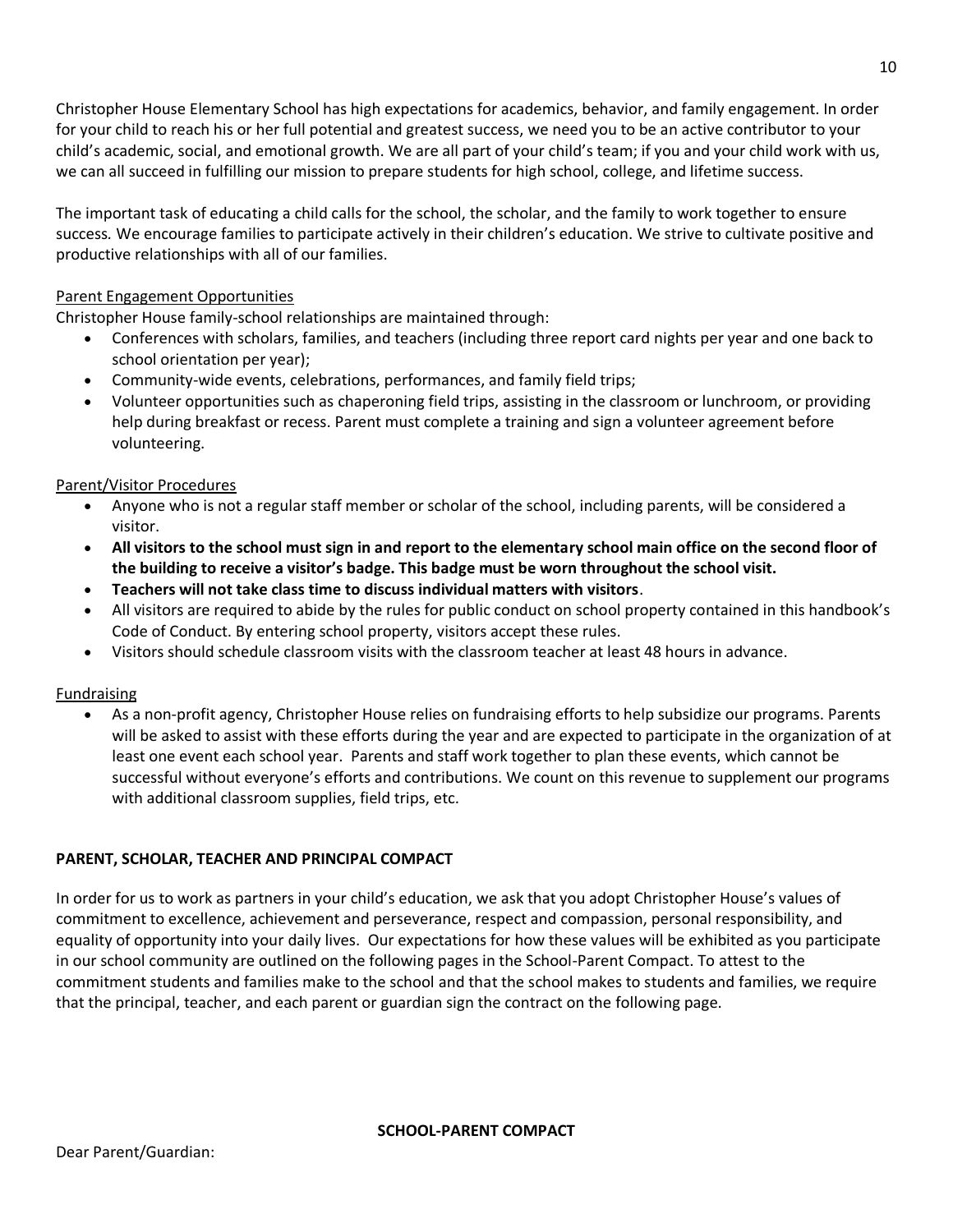We value your role in helping your child achieve high academic standards. The purpose of the School-Parent Compact is to communicate a common understanding of parent and school responsibilities in order to ensure that every scholar attains high academic standards leading to a quality education.

The compact outlines what the school needs from you to ensure your child's success. Remember, you are a part of this educational community, and each time you meet the requirements of the compact, you are making a positive contribution to your child's education. The compact outlines what the school pledges to do for you and your child to ensure that his or her learning needs are met in a manner consistent with what is outlined in the Parent-Scholar Handbook. We take our pledge very seriously and ask you to do the same.

## **PARENT EXPECTATIONS**

## Attendance/Preparedness to Learn

- I will ensure that my child comes to school every day on time to begin school at 7:45 a.m.
- I understand that if my child is absent more than 10 days per year, he or she may have to repeat his or her current grade.
- I will make sure that my child promptly makes up missed work following absences.
- I understand that an absence is excused only for illness, family emergency, or religious observance and that I must call on the morning of the absence (at the latest) and send a written note of explanation.
- I understand that my child will not earn credit for work missed after unexcused absences, including but not limited to: family vacations, participation at sports tournaments, and attendance at other forms of entertainment.
- I understand that the school day ends at 3:15 p.m. (1:15 p.m. on Fridays) and my child must be picked up promptly unless he or she is in an after-school program.

## Homework

- I agree to check my child's homework nightly to ensure that it is completed properly.
- I agree to create an environment that supports my child's ability to focus and complete his or her homework.

## Approach to Guidance and Discipline

- I agree to promote and support the rules of behavior as outlined in the Parent-Scholar Handbook.
- I understand that my child will be suspended if he or she does not attend an assigned behavioral consequence such as detention (not applicable to primary grades).
- I will come to school for a meeting if my child is suspended or behaves disrespectfully towards his or her teachers, and I understand that my child will not be allowed to return to class until this meeting occurs.

## Promotion Policies

- I understand that my child needs to pass all core academic classes in order to be promoted to the next grade.
- I understand that my child will be retained if he or she fails one or more core academic classes.

### Dress Code

• I will ensure that my child comes to school in uniform, according to the guidelines listed in the Parent-Scholar Handbook.

### Communication

- I agree to support my child's academic work by communicating regularly with my child's teachers, by scheduling appointments to talk with them as needed, and by attending all Parent-Teacher Conferences.
- I agree to attend parent meetings and other school-sponsored events on a regular basis.
- I will use appropriate language and tone when communicating with school personnel in person and via e-mail, telephone, or written correspondence.
- I agree to communicate with my child's teacher or another staff person at the school if I am struggling to be successful in any of the areas outlined above so that together we can create a plan for success.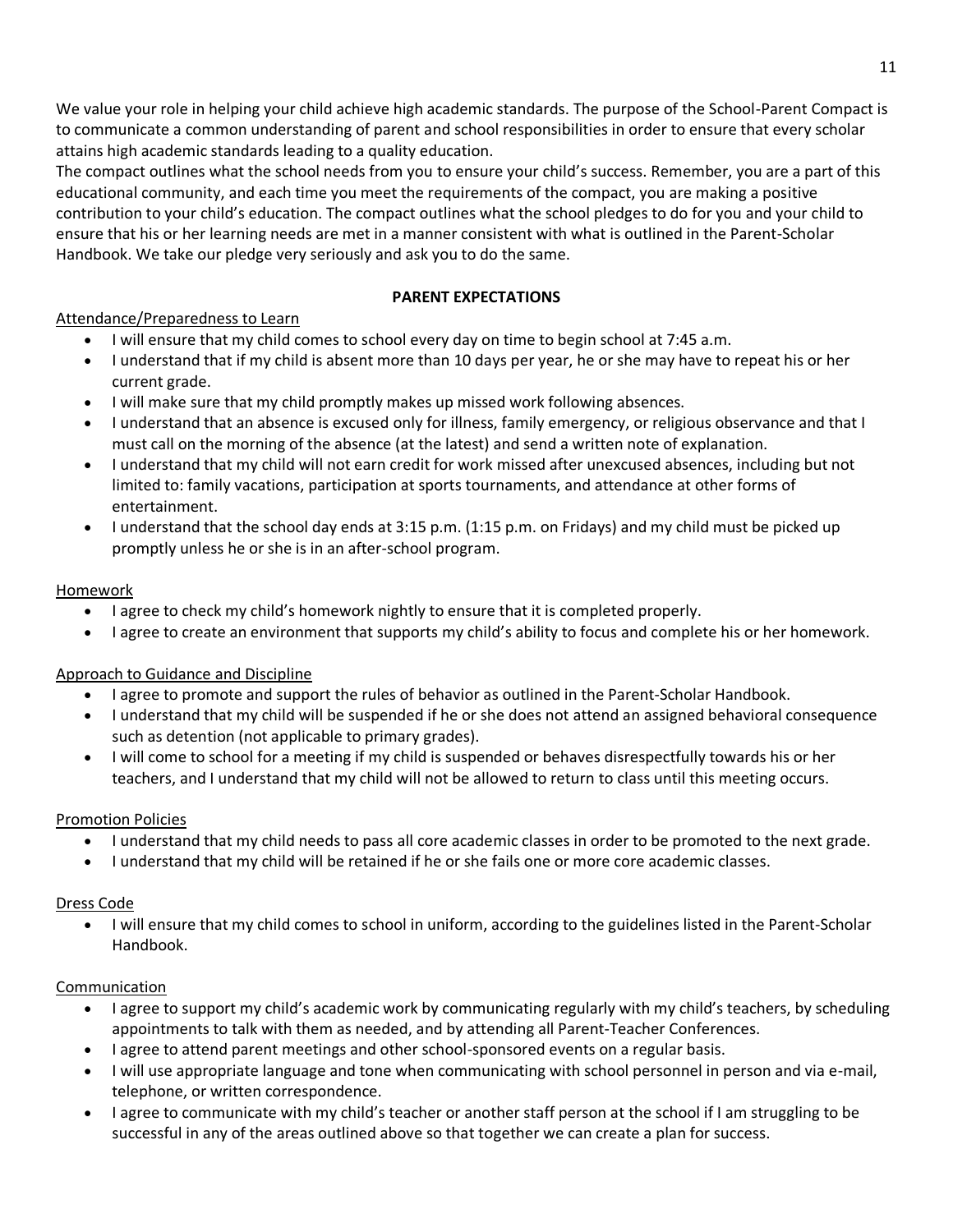## **SCHOOL EXPECTATIONS**

## Attendance/Preparedness to Learn

- Teachers will begin the day promptly at 7:45 a.m. every day.
- Teachers will start each day in a way that sets a positive tone for learning.
- Teachers will create learning tasks that are active, interactive, appropriately challenging, purposeful, and connected to scholars' interests.
- Teachers and administrators will nurture a sense of belonging, significance, and emotional safety so that scholars feel comfortable taking risks and working with a variety of peers.
- Teachers and administrators will create a calm, orderly environment that promotes autonomy and allows scholars to focus on learning.
- All school staff will build a sense of community and shared purpose.
- All school staff will set high expectations and teach scholars how to meet them.

## Homework

- Teachers will create homework plans that are meaningful extensions of classroom learning.
- The school will support families with homework if requested.

## Approach to Guide and Discipline

- All school staff agree to promote and support the rules of behavior as outlined in the Parent-Scholar Handbook.
- Teachers and administrators agree to work closely with parents to problem-solve and create solutions for student success should challenges arise.
- Teachers and administrators agree to promote a positive school climate through the policies and strategies outlined in the Approach to Guidance and Discipline section of the Parent-Scholar Handbook.

## Promotion Policies

- Teachers and administrators will communicate with parents if there are any concerns with a student's ability to meet the qualifications for on-time promotion.
- Teachers and administrators will work closely with parents to identify interventions, tutoring programs, and other solutions if there are concerns regarding on-time promotion.

## Dress Code

- All school staff will model professionalism in their appearance at all times.
- COMMUNICATION
- Teachers and administrators agree to communicate regularly with parents through check-ins, scheduled meetings, parent-teacher conferences, and notes home.
- Teachers and administrators agree to participate in parent meetings and other school-sponsored events on a regular basis.
- All school staff agree to use appropriate language and tone when communicating with parents in person and via email, telephone, or written correspondence.

## Arrival and Dismissal Policy

## **Parents and families are not permitted to enter the building on Belden until after 7:30 AM when the admins are there to buzz them in.**

**Arrival:**

- Doors will open at 7:20 AM (On Lockwood)
- Staff will be present to open car doors and greet all students
- Parents/guardians will not be permitted inside the gym during drop off
- Students will filter into the gym until teacher pick-up at 7:35 AM students will take breakfast and eat in the classroom.
- Doors will remain open until 7:45 AM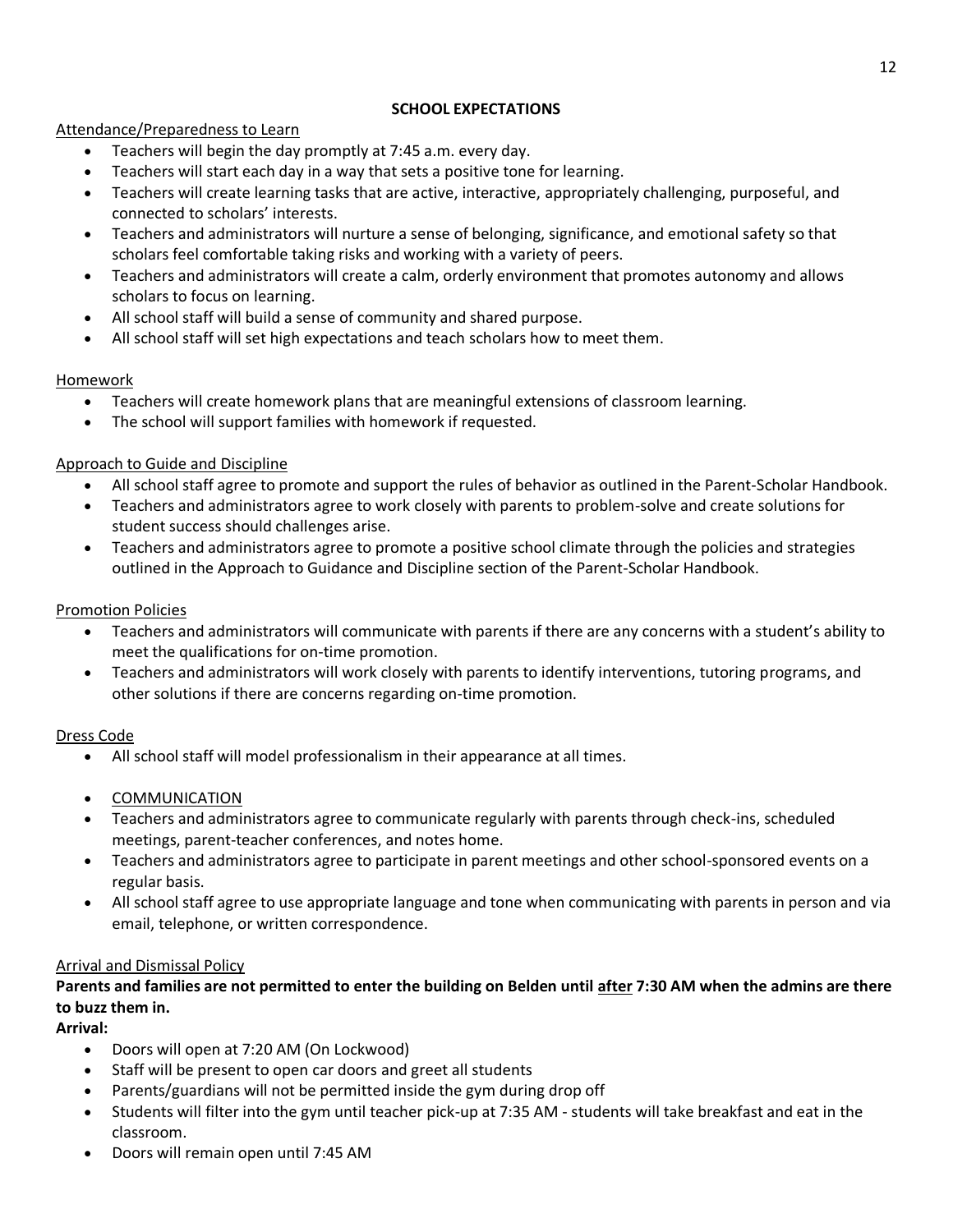- Parents will not be permitted in the hallways and may not walk students past the office
- After 7:45 AM students must be dropped off at the front door (On Belden)
- If students arrive after 7:50 AM parents must sign them in at the office

### **Dismissal**

- **Dismissal occurs from 3:00-3:15 PM Lockwood**
	- **Kindergarten and 1st - 3:00 PM Main Entrance on Belden**
	- **2 nd and 3rd - 3:05 PM Lockwood Doors**
	- **4 th -5 th 3:10 PM Lockwood Doors**
	- **6 th -8 <sup>h</sup> – 3:15 PM Middle School Doors on Latrobe**
- **After 3:25 PM parents must pick up students in the main office and sign them out**
	- **A \$1.00 per minute charge will be imposed**
- **If weather or other conditions prevent outdoor dismissal, students will in the gym**
- **Friday dismissal occurs from 1:00-1:15 PM on Lockwood**
	- **Kindergarten and 1st - 1:00 PM**
	- **2 nd and 3rd - 1:05 PM**
	- **4 th and 5th Grade - 1:10 PM**
	- Middle School  $(6^{th} 8^{th}) 1:15$  PM

**\*If students will be walking home without a parent/guardian, the school must be notified, in writing, ahead of time.**

## **Washroom Use**

Washroom expectations should be reviewed at the beginning of the school year. Washrooms are to be used under teacher supervision. **Teachers should check the washrooms before and after classroom use.** Children should not be allowed to use the washroom at other times unless it is urgent. Students must have a pass when going on their own. When at recess, breakfast, lunch, P.E., or the Music Studio, scholars should use the single restrooms downstairs. Scholars should be monitored to ensure they return in a timely fashion when on their own. They must have a pass anytime they are sent to the restroom downstairs as well. In order to promote and reinforce proper washroom behaviors, grade levels will alternate washroom accountability each week. Each grade level will be responsible for keeping the washrooms clean on their assigned week. This will include 2 daily sweeps of the bathroom and the responsibility of cleaning up any messes made by peers

**Middle School Lockers:** Students will be assigned a locker each year. All lock combinations will be filed in the Main Office. Students must keep their lockers locked at all times. The locker is to be maintained by the student throughout the year, and he/she is responsible for any damages. Students should NOT share their locker or combination. Lockers are the property of Christopher House, and the contents of all lockers are subject to random searches at any time without regard to whether there is a reasonable suspicion that any locker, or its contents, contains evidence of a violation of a criminal statute or school rule.

## **SCHOOL AND PARENT COMMUNICATION**

Christopher House Elementary School recognizes the importance of open and informative communication with scholars, staff, parents, and community members. Good communication between home and school is a key to maximizing each scholar's school experience. Questions regarding assignments, scholars' progress, or other school related issues should be directed to the classroom teacher, the primary source of information. Contact may be made by letter, email, or telephone; parents may also leave a message for staff throughout the day and after school hours. Voicemail may also be left for the school office and principal. We value ongoing, respectful communication between home and school to ensure a strong partnership for the benefit of our children.

Open communication between school and parent is critical during a child's educational career. All parents have access to their child's personal information through a password protected, computer-based system that allows them to monitor their children's progress by seeing test scores, assignments, and attendance. This connection gives parents up-to-date information to help them assist their child as necessary. Each family receives the Parent-Scholar Handbook with important school information.

In order to be effective partners, we must communicate. Some examples of communication include: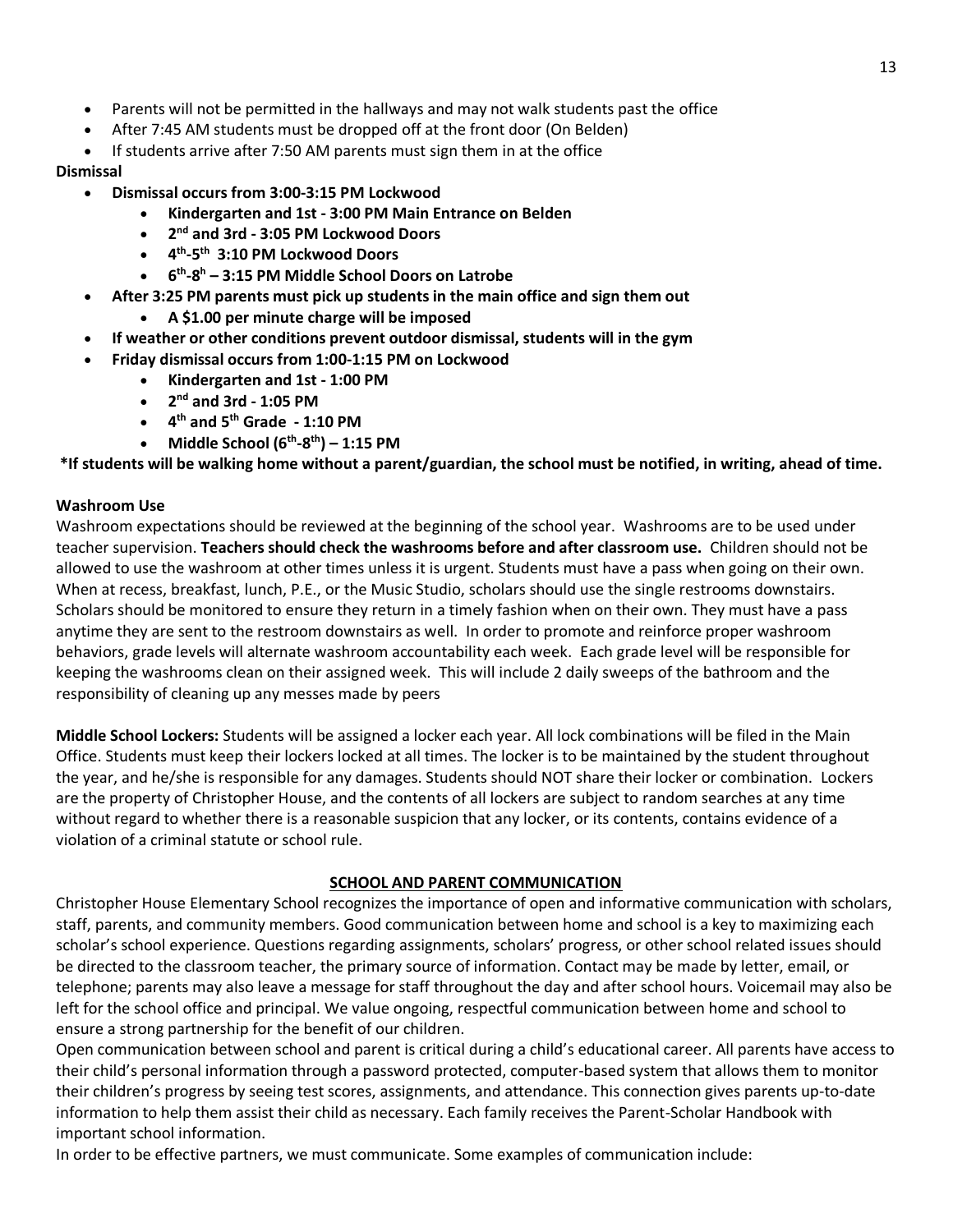- Report Card Conferences: At the end of quarters 1-3, parents/guardians will be required to come to the school for report card conferences with their children's teachers.
- Phone Calls**:** Throughout the year, you will receive phone calls or notes from teachers or school administrators. If the message requires a response, please contact the school either by phone or in writing within 48 hours.
- Meetings: If the school requests a meeting with you and your child, we need to discuss something important with you.
- Contact Information: To ensure we can maintain contact with you regarding your child's progress and reach you in cases of emergency, it is very important that you keep us apprised of changes to your contact information as soon as they occur. Please remember to communicate ANY changes in contact information, including contact phone numbers
- Monthly Parent Communication Packet: Every month, a communication packet is sent home with your child with school updates. It is important that you check your child's folder for the monthly packet.
- In addition to the above resources, we will use classroom newsletters, progress reports, parent-teacher conferences, telephone calls, e-mail, parent information nights, and Christopher House Elementary School activities to enhance the communication process.

### PARENT TO SCHOOL COMMUNICATION:

- Christopher House recognizes the importance of open and informative communication with scholars, staff, parents, and community members. Good communication between home and school is a key to maximizing each scholar's school experience
- If you have a concern about a school policy, academic grade, discipline decision, or anything else, we ask that you contact the school. Parents can expect a return on all communication (e-mail, phone, in person request) within two school days.
- All issues should be directed first to the teacher via email or phone. If the issue persists or the outcome is unsatisfactory, follow the communication protocol below.

### Discipline Issues

• Teacher [ Administrative team or Principal [ Chief Executive Officer [ Board of Directors

## Academic Issues

• Teacher | Administrative team or Principal | Chief Executive Officer | Board of Directors

## Special Education Services

• Associate Director of Diverse Learners [ Principal [ Chief Executive Officer [ Board of Directors

## After-School Programming

• School Age Worker [ School Age Manager [ Associate Director of Youth Development [ Director of Early Childhood and Youth Development [ Chief Executive Officer [ Board of Directors

## **2020-2021 Curriculum**

Adhering to the current educational practice of meeting students' individual needs, Christopher House Elementary School Teachers are highly trained to plan a broad spectrum of activities that respond to a broad range of learners.

## Differentiated Learning Goals

- Recognize differences in students' learning strengths, styles, interests, and paces.
- Provide challenging, meaningful activities for all students.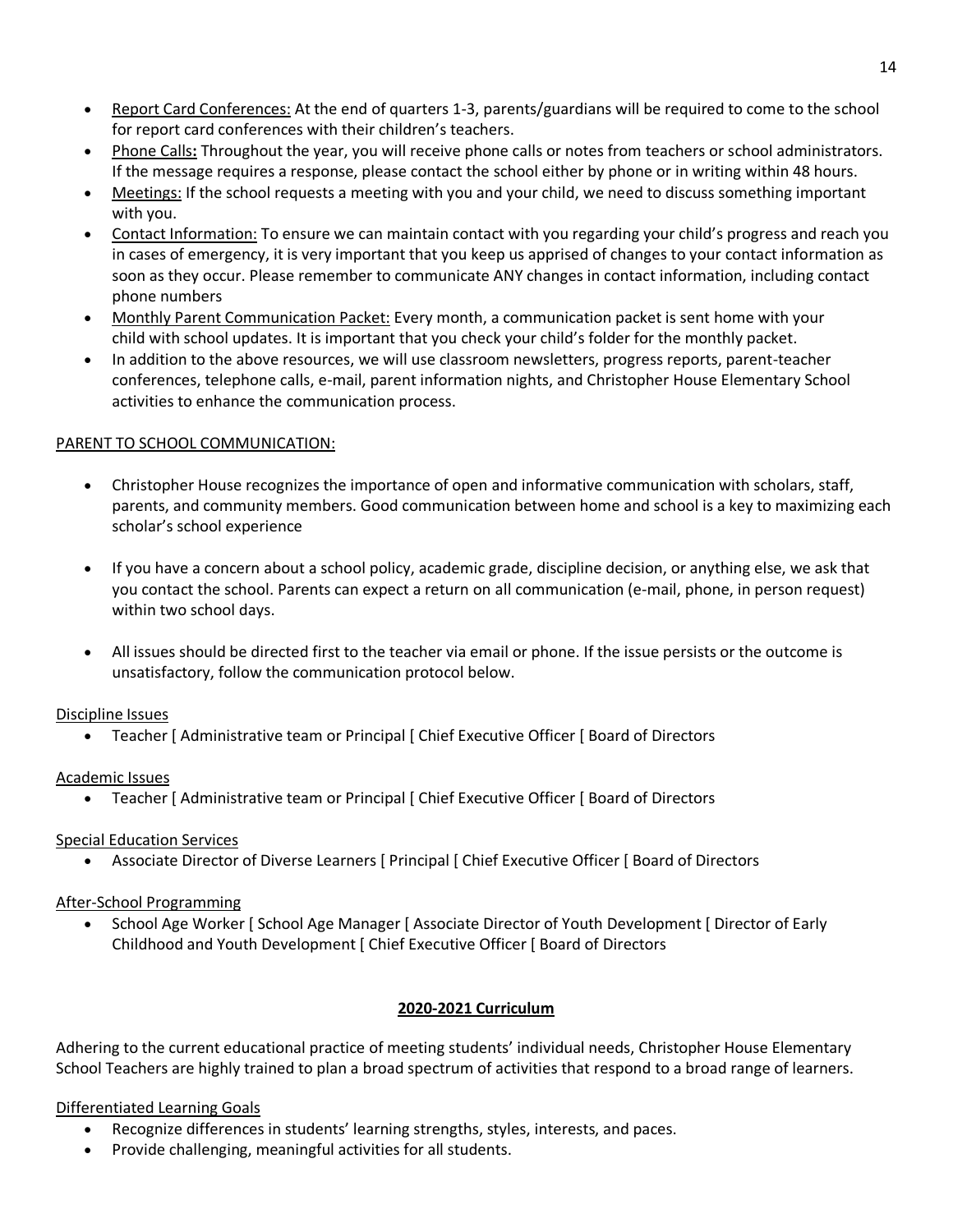- Provide equal opportunity for all students to develop potential and skills for success.
- Meet varying needs of students by matching instruction to child.
- Integrate higher-level learning within the general standards-based curriculum.
- Encourage teachers to continue their own education and training for understanding and supporting differentiation using data.
- Provide a nurturing environment that is conducive to higher-level questioning and discussions.
- Promote excellence in instructional decision-making.
- Transform potential into production.
- Learn persistence, organizational skills, and study skills to maximize student potential.

### Multi-Tiered System of Support (MTSS)

Multi-Tiered System of Support (MTSS) matches a leveled response of instruction and intervention with the needs of the individual student. Leveled instruction is categorized into three tiers of support. A determination of the level of support needed is based on student monitoring and on-going data collection. More intensive intervention strategies are provided to students based on the student's ability to progress in the general education curriculum. Parents work collaboratively with their child's teacher throughout the MTSS process. The MTSS team meets to review a student's response to intervention and determine supports necessary for the student to continue to progress. If a student is not making desired progress through MTSS strategies, Christopher House Elementary School staff will begin the referral process for special education.

### Special Education

An inclusive model of Special Education mainstreams students to the fullest extent possible. An Individualized Education Plan (IEP) is developed to address each child's unique needs. The Christopher House philosophy supports a belief that students can be served in a general educational setting to the degree it serves their special needs and allows for the natural progression of the general education program. Christopher House hosts a special services team to assist general educators in meeting students' complex, individual needs.

### **English Language Arts**

### Balanced Literacy (Lucy Calkins) Grades K-3rd

A comprehensive balanced literacy program based on strong research and effective classroom practices is used at Christopher House Elementary School. The balanced literacy program teaches children to comprehend, appreciate, and enjoy reading. It combines developmentally appropriate language and literature and rich reading and writing experiences with explicit skills instruction based on the assessed needs of the child. The program's goal is for all children to become capable, confident readers who understand sound-symbol relationships, gain meaning from print, and acquire a love of reading.

Components of a balanced literacy program include:

- Interactive Read-Aloud
- Shared Reading (whole class)
- Guided Reading (small group)
- Independent Reading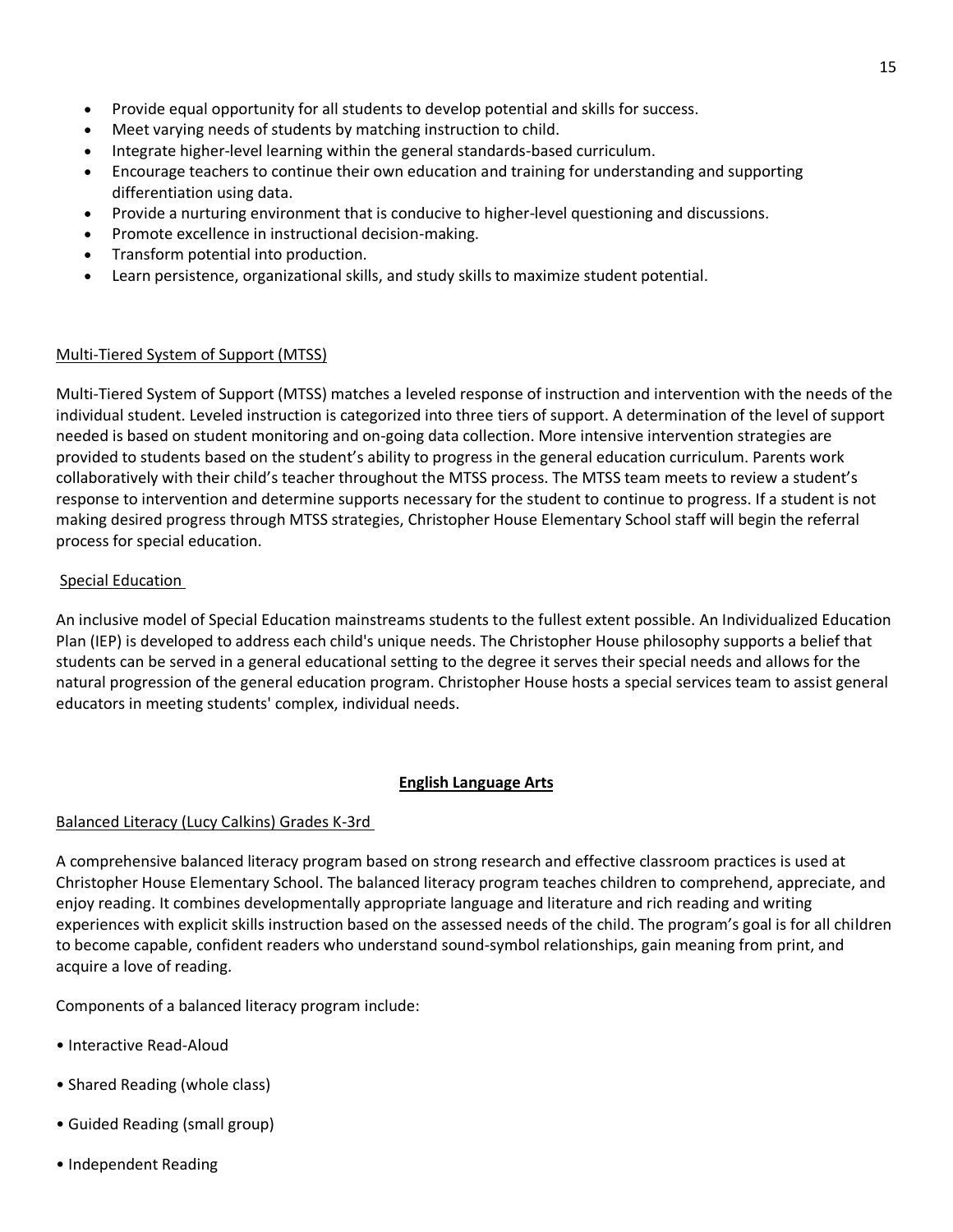- Shared Writing (whole class)
- Interactive Writing (whole class)
- Writer's Workshop (small groups or individual)

### Interactive Read-Aloud (Lucy Calkins)

For young children, one of the most effective ways to learn new words is to listen to read-alouds. During read-aloud, students actively listen and respond to an oral reading of a text. Reading to children is the most effective literacy demonstration one can provide. As we read aloud, we demonstrate how to think and act like a reader. We also provide insights into writing because we are sharing a coherent, meaningful piece of written language that an author has constructed. During read-alouds, Christopher House scholars are exposed to a variety of genres and increasingly complex texts. Christopher House teachers direct scholars' attention to the author's craft, use of language, characterization, organization, and text structure.

### Shared Reading (Lucy Calkins)

Scholars read from a common enlarged text, either a large-print book, a chart, or a projected text. Individuals may also have their own copies. Christopher House teachers lead the scholars, pointing to words or phrases. Reading is usually in unison, although there are adaptations, such as groups alternating lines or individuals reading some lines. (Reading A-Z)

#### Guided Reading

In guided reading, a teacher supports each reader within a small group setting to develop effective reading strategies for processing texts at increasingly challenging levels of difficulty. Guided reading helps students to become fluent readers who can problem-solve strategically and read independently and silently.

### Independent Reading (Lucy Calkins)

Independent reading is the final stage of comprehensive literacy, in which scholars take on full responsibility for their own reading. As the continuum of reading instruction flows from teacher read-alouds to shared reading to guided reading, scholars learn and practice good reading strategies with various amounts of responsibility. In the early stages of comprehensive literacy, student responsibility was interposed with teacher responsibility. In the independent reading stage, however, students are required to self-select and read materials at their own "just right" levels, navigate texts, and independently practice text comprehension skills.

By selecting their own books, scholars take control of what they read and, therefore, become confident, motivated, and enthusiastic about reading. Because scholars can now choose what they read, the teacher makes many genres available to them. Books can be recommended to scholars by teachers or by their peers. During independent reading, scholars may be asked to complete a reading log, and teachers may

### Sing, Spell, Read, and Write: Kindergarten

Sing, Spell, Read and Write uses phonics songs, interactive charts, and games to teach the alphabetic principle, phonemic awareness, sound-letter correspondence, short vowel sounds, and blending in a fun and meaningful way. By the end of Kindergarten, students will be reading fully-decodable storybooks with single- and short- vowel words.

### Word Work/Phonics: Words Their Way Grades K-1<sup>st</sup> Grade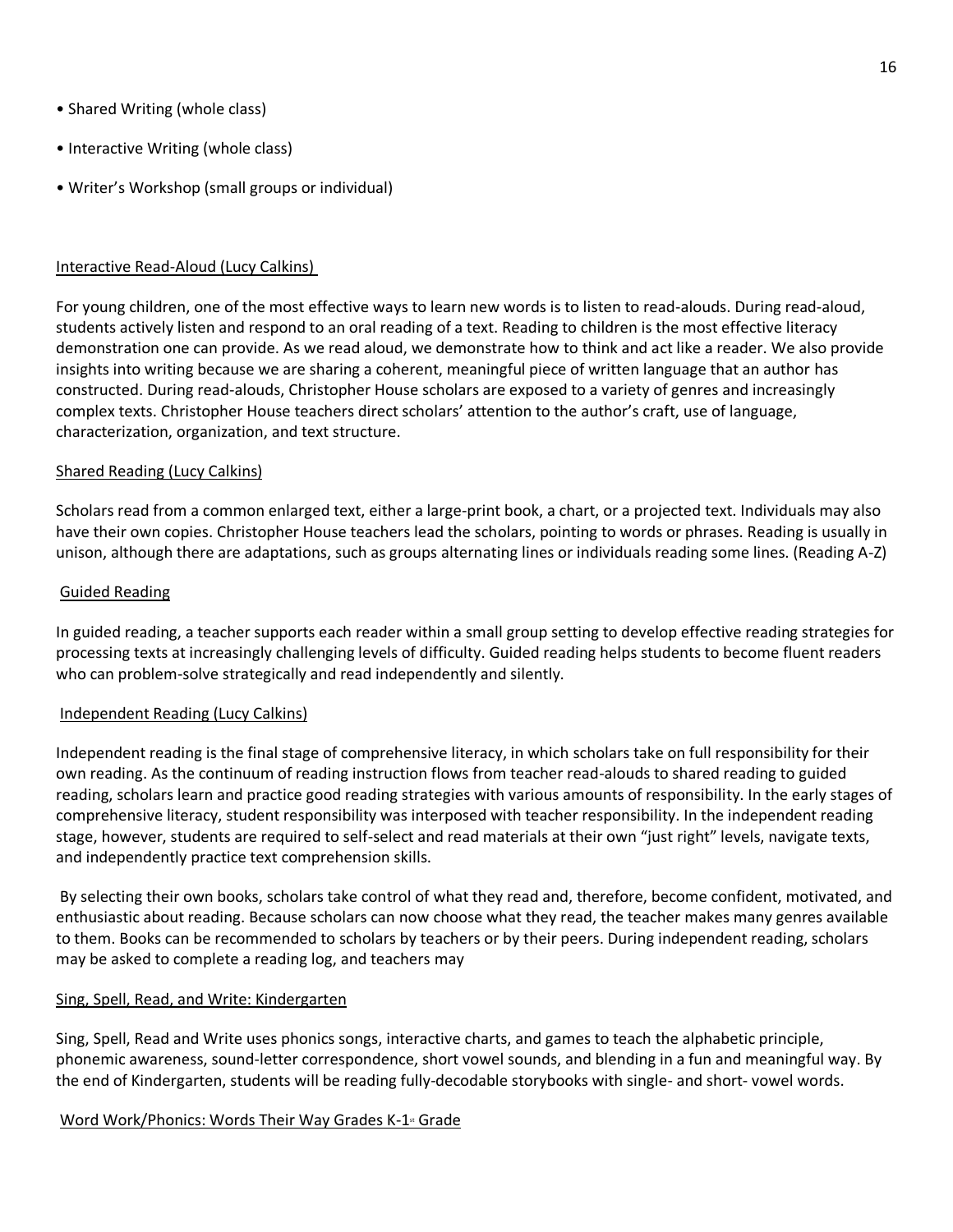*Words Their Way i*s a developmental spelling, phonics, and vocabulary program that is structured as an open ended, individual process. An assessment is given to determine where to begin instruction for each scholar and based on assessment results, students are given words to study in order to discover the common attributes of spelling patterns. Scholars learn features by completing activities such as word sorting, word hunts, games, drawing, and labeling. Scholars work individually, with partners, and in small groups to encourage cooperative learning and individual responsibility.

### Fountas and Pinnell Phonics K-2nd Grade

Fountas and Pinell's Phonics program Introduces high-leverage phonics concepts and strategies in a way that keeps pace with students' reading and writing and helps them understand when, how, and why they can use phonics to read and write. The program offers fun and engaging storylines, classroom mascots, songs, chants, rhymes, and games to engage students.

### Shared Inquiry Through Junior Greatbooks and/or Teacher Created Units 2nd-8th Grade

Shared Inquiry is a method of teaching and learning that enables people of all ages to explore the ideas, meaning, and information found in everything they read. It centers on interpretive questions that have more than one plausible answer and can lead to engaging and insightful conversations about the text.

### Vocabulary - Wordly Wise and/or Teacher Created Units K-8th Grade

Vocabulary instruction becomes more sophisticated while continuing to prepare students for content area learning. Strategies and skills include: vocabulary development , reading comprehension, critical thinking, using a dictionary and pronunciation key, word usage, test taking/assessment, context clues, synonyms and antonyms, multiple meaning words, using word parts to determine meanings, prefixes, suffixes, Greek and Latin roots, homophones, picture clues and captions, analogies, word origins, and repeated exposure in many contexts.

### Intermediate and Middle School Literacy

### Reading Workshop

The goal of Reading Workshop is to create a place where kids love and enjoy reading. It also provides a place to practice reading. Scholars participate in Reading Workshop during their ELA classes. Reading workshop includes book talks, read alouds, choosing books that interest them from classroom library, conversations with classmates and independent reading time in class.

### Guided Reading

In guided reading, a teacher supports each reader within a small-group setting to develop effective reading strategies for processing texts at increasingly challenging levels of difficulty. Guided reading helps students to become fluent readers who can problem-solve strategically and read independently and silently.

### Project Based Learning

When students do Project Based Learning the goal is to solve a real-world problem or answer a complex question. They will demonstrate their understanding through creating a product or presentation for a chosen audience. Through this process, scholars are able to develop critical thinking skills, use their creativity and increase collaboration skills.

### Socratic Seminar 4th-8th Grades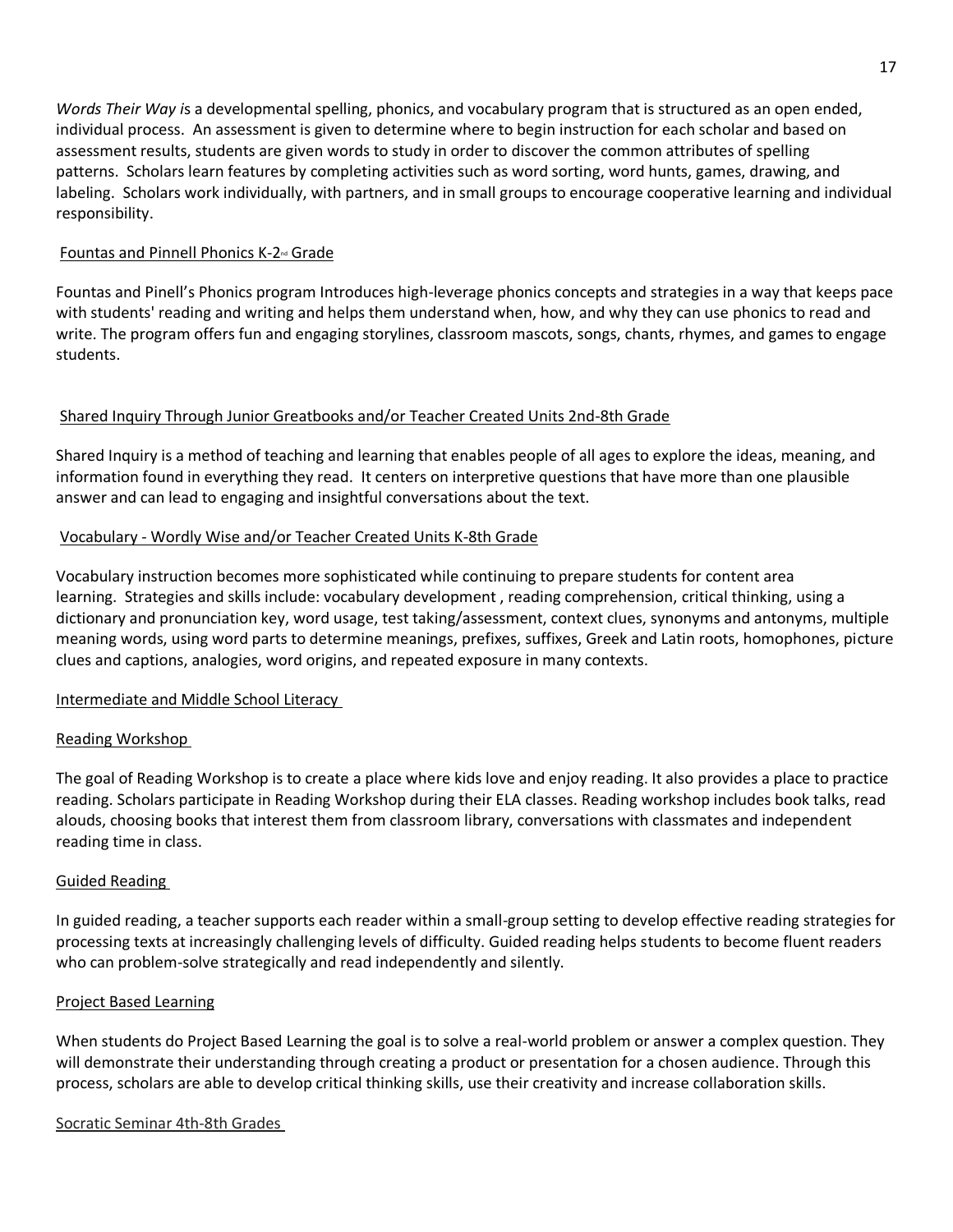Socratic Seminar is used throughout the Intermediate and Middle School. It is based around a formal discussion on a text, in which the leader asks open-ended questions. Within the context of the discussion, students listen closely to the comments of others, thinking critically for themselves, and articulate their own thoughts and their responses to the thoughts of others.

### **Literacy Blended Learning (Online programs)**

### MyON Grades K-8th Grade

MyON is a personalized, online literacy program that matches students' interests and Lexile reading level to a recommended book list generated from the largest digital library with over 8000 enhanced digital books with reading support.

### RAZ Kids and Reading A-Z K-8th Grade

RAZ Kids is a collection of online [books](https://www.raz-kids.com/main/RazQuizRoom/collectionId/4/leveledBookLanguageId/1) with the following features: Students can listen to books for modeled fluency, read books for practice, and then record themselves reading so teachers can monitor progress. Every leveled eBook has an accompanying eQuiz to test reading comprehension. Books include Spanish, Song, Nursery Rhymes, Poetry and more. Because all books are available 24/7 via the Web, students can practice reading anytime, anywhere

Reading A-Z is a collection of online texts with the following features: Printable and projectable [leveled readers](https://www.readinga-z.com/books/leveled-books/) at 29 reading levels, In-depth [guided reading](https://www.readinga-z.com/books/leveled-books/) lesson plans, [worksheets](https://www.readinga-z.com/books/leveled-books/) and [assessments,](https://www.readinga-z.com/assessments/) b[o](https://www.readinga-z.com/curriculum-correlations/curriculum-standards/)oks and resources correlated to [state](https://www.readinga-z.com/curriculum-correlations/curriculum-standards/) and Common Core Standards, English, [Spanish,](https://www.readinga-z.com/translations/spanish/leveled-books/) [French](https://www.readinga-z.com/translations/french/leveled-books/) and [British English versions](https://www.readinga-z.com/translations/british-english/leveled-books/)

### BrainPOP K-8th Grade

An online engagement tool to support core instruction. Scholars can watch a wide variety of videos with engaging content and activities to help supplement their core instruction.

### Study Island 2nd-8th

Study Island helps scholars master state-specific, grade-level academic standards in a fun and engaging manner. Study Island combines rigorous content that is highly customized to specific state standards in reading with interactive features and games that engage students and reinforce and reward learning achievement.

### **Writing K-8th**

#### Shared Writing

In shared writing, the teacher and class or small group of students compose a meaningful text together. Through guided conversation, the teacher scaffolds the students' language and ideas. The teacher scribes during the construction, focusing on a few key teaching points regarding word solving, the craft of writing, or the conventions of writing. The text is reread many times and used as a reference for student writing. (WriteSteps and Lucy Calkins)

#### Interactive Writing

In interactive writing the teacher shares the pen with a class or group of children as they collaboratively compose and construct a written message. Everyone in the group has the opportunity to see a clear demonstration of the process of producing a piece of writing from thinking about and composing the message to using the written product. Each time a child comes to the easel to contribute a letter, word, or print feature (spacer, punctuation), the action has instructional value. The final text is readable by most children and displayed for permanent demonstration. It is a resource for words and a reminder of how to go about writing. (WriteSteps and Lucy Calkins)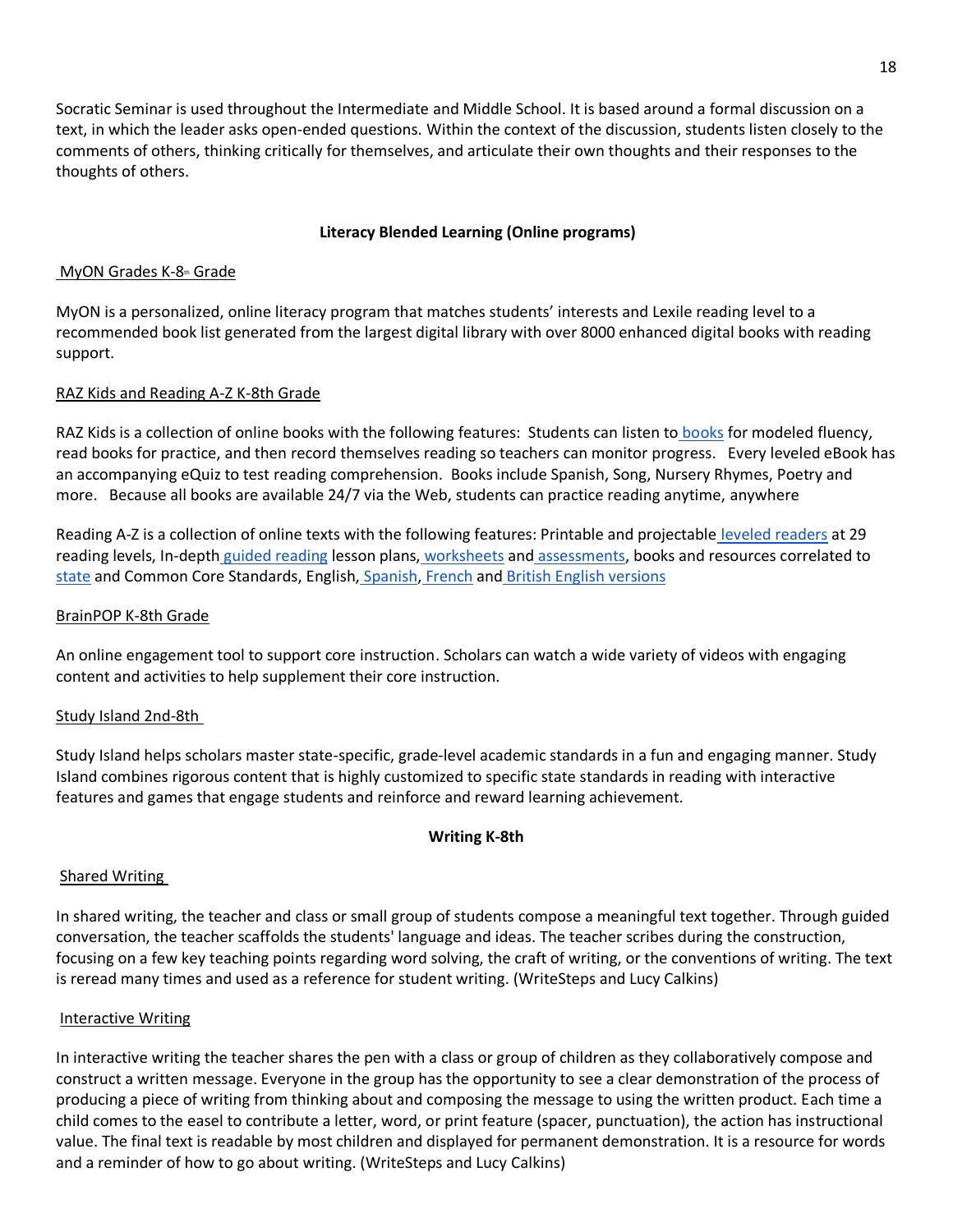### Writer's Workshop (Lucy Calkins)

Writer's workshop is whole-class or small-group instruction for students learning the same craft and conventions of writing. The teacher provides explicit teaching of writer's craft, strategies, and skills based on group needs or interests.

### Independent Writing

During independent writing, students work individually to compose meaningful texts. They apply what they have learned from the writing process to the composition and construction of their own text.

### **Mathematics**

### Math Expressions K-3<sup>d</sup> Grade

*Math Expressions* focuses on the priority core concepts at each grade level, identified by the Common Core State Standards, to build in-depth understanding of major mathematical ideas. The *Math Expressions* program is organized by unit (topics), the "Big Ideas" that relate to those topics and the corresponding Common Core Standards, and the lessons that support those standards. Lessons include sequenced activities designed to develop understanding. The Standards for Mathematical Practice are integrated into every lesson. *Math Expressions* fits the learning progressions, the core grade-level goals, and the dual focus on understanding and fluency of the Common Core State Standards.

### Instructional Approach

The instructional approach used in *Math Expressions* reflects the focus and intent of the Common Core State Standards, including fewer topics taught in greater depth, development of deep understanding and procedural fluency, focused and coherent standards across grade levels, and the integration of the Standards for Mathematical Practice with every topic. The program was designed to implement the same reports and international standards and approaches of highachieving international programs that were used in the writing of the Common Core State Standards. *Math Expressions* supports the development of mathematical understanding through a balanced approach focusing on conceptual understanding, procedural fluency, and problem solving. *Math Expressions*:

- Includes daily lesson activities that develop a deep understanding of mathematical concepts and skills through the use of research-based instructional strategies and learning paths, with daily investigative activities using objects, drawings, and real world situations to help students make sense of the math;
- Provides varied learning opportunities for students, including hands-on activities with manipulatives, conceptual supports such as secret code cards (place value), visual and representational activities with MathBoards, learning center activities, and Math Talk experiences. These varied learning experiences help students explain and justify their thinking and develop reasoning skills;
- Relates research-based accessible algorithms, grounded in place value, to standard algorithms, providing bridges from concrete, to pictorial, to abstract fluency;
- Provides practice opportunities through daily Quick Practice and Homework and Remembering pages;
- Includes rich worthwhile problem-solving and reasoning opportunities that focus on the word problem types and structures that are referenced in the Common Core State Standards.

## Bridges in Mathematics Curriculum 4th-5th Grade

Bridges in Mathematics is a comprehensive PK–5 curriculum that equips teachers to fully implement the Common Core State Standards for Mathematics in a manner that is rigorous, coherent, engaging, and accessible to all learners. The curriculum focuses on developing students' deep understandings of mathematical concepts, proficiency with key skills, and ability to solve complex and novel problems. Bridges blends direct instruction, structured investigation, and open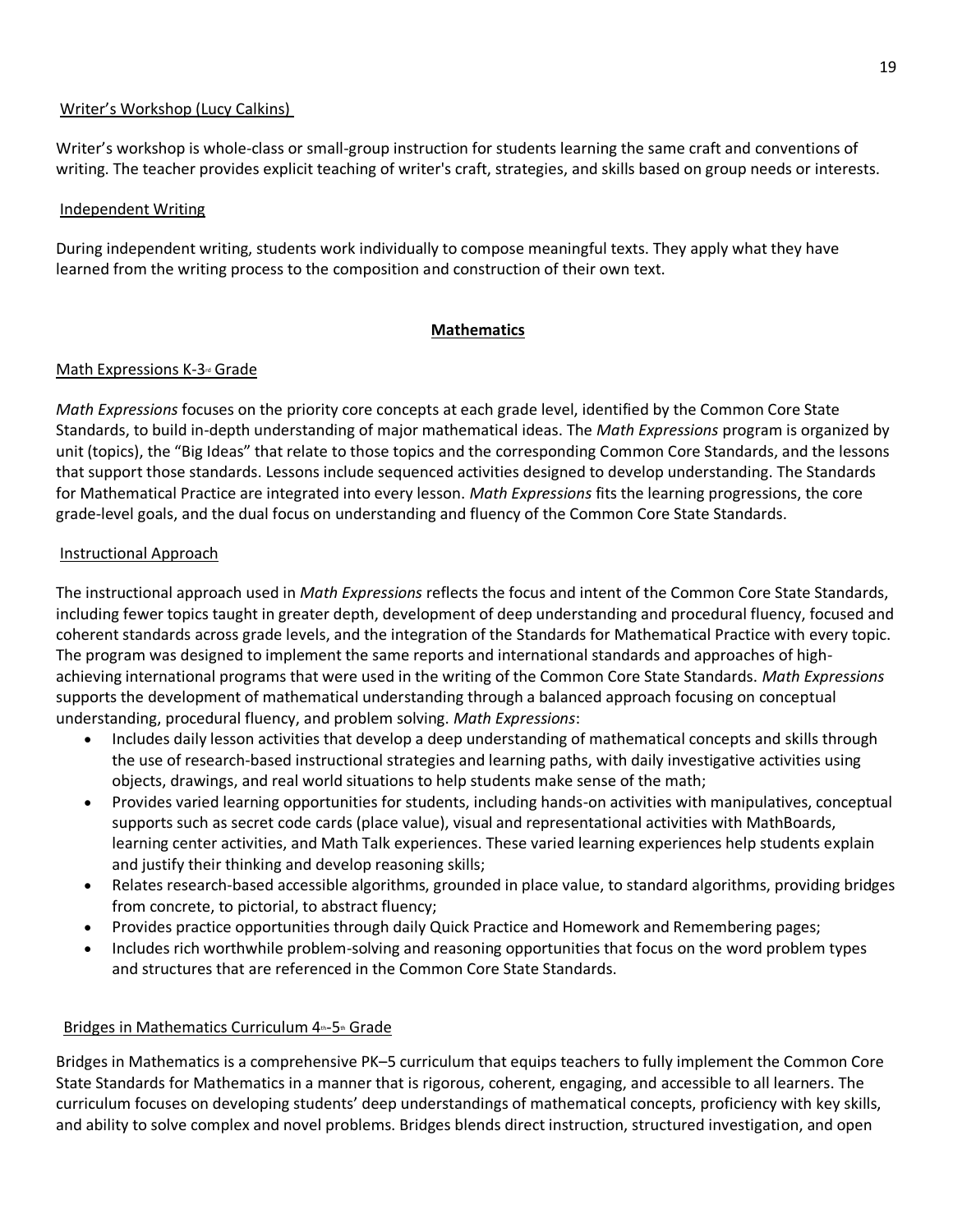exploration. It taps into the intelligence and strengths of all students by presenting material that is as linguistically, visually, and kinesthetically rich as it is mathematically powerful.

### Go Math! 6th-8th Grade

*GO Math!* provides a seamless path to ensure that students can access content at appropriate levels of depth and rigor. A wealth of resources for the classroom and beyond provide the tools students need to embrace math and succeed in high-stakes assessments.

### Dreambox (2<sup>nd</sup>-8th Grade)

DreamBox is a K-8 math solution, driven by technology. Dreambox will adapt to the individual learner. It provides continuous formative assessment in and between lessons, to provide the right next lesson at the right time.

### Science

### Teacher-Developed STEAM/Reggio-Inspired K-5th Grade

Kindergarten and 1st grade are implementing project time in the science curricula. Teachers will begin the year with a study of "The Self" and plan further units based upon student interest. Documentation will occur through weekly lesson plans and that documentation will guide further lesson planning.

### NGSS Units 6th-8th Grade

Within the Next Generation Science Standards (NGSS), there are three distinct and equally important dimensions to learning science. These dimensions are combined to form each standard—or performance expectation—and each dimension works with the other two to help students build a cohesive understanding of science over time.

### Social Studies

Social studies standards are integrated into the literacy UbD at each grade-level. This year, teachers in K-5th grade will also engage their students in project-based learning that incorporates social studies standards at least twice per year. Literacy strategies and skills are applied as students acquire information and communicate their learning and understanding in social studies. The role of the teacher is to continually evaluate student performance and examine instructional decisions to ensure that all students are meeting the desired learning outcomes.

### The DBQ Project (4th-8th Grades)

The DBQ Project 6-Step Method underpins the design of all our DBQs and Mini-Qs. Each step builds on students' curiosity and increases motivation and confidence to answer a compelling, authentic question. Document based questions are authentic assessments. Evidence-based argument, both spoken and written, is a necessary life skill. This is the primary focus of The DBQ Project. Students who do DBQs find meaning amidst an array of information. In real life, whether we are deciding how to vote, what to buy, or how to spend our time, we answer questions by looking at diffuse evidence and deciding what it means.DBQs and Mini-Qs are structured to allow students at all levels to practice answering engaging historical questions. As they learn to use evidence to support their arguments, students are practicing skills that will last them a lifetime.

### Global Awareness 6th-8th Grade

Students will learn skills, knowledge, and habits necessary to effectively contribute to and participate in the social, political, and economic life of their communities and world. Each Middle School student will have one Illinois Social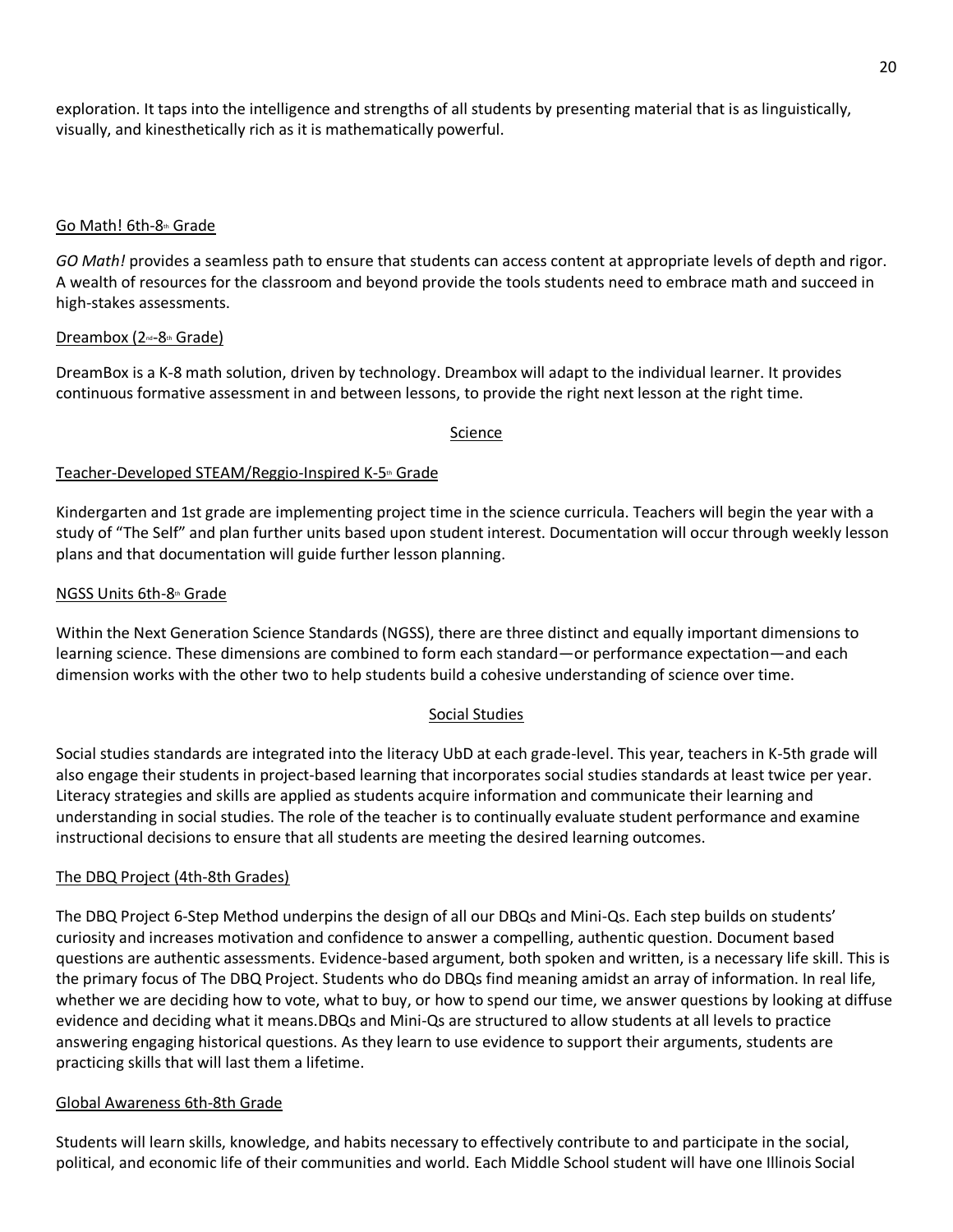Science Standards aligned semester of civics education for all students prior to graduating 8th grade that includes service learning, study of government systems, simulations of democratic practices, and the deliberation of current and controversial issues.

### **Social Emotional Learning (SEL) K-8th**

#### Responsive Classroom

Responsive Classroom (K-8th): Our responsive classroom approach will help our scholars build academic and socialemotional competencies day in and day out. At the heart of the Responsive Classroom approach are ten classroom practices:

•Morning Meeting: Gathering as a whole class each morning to greet one another, share news, and warm up for the day ahead.

•Rule Creation: Helping scholars create classroom rules that allow all class members to meet their learning goals.

•Interactive Modeling: Teaching children to notice and internalize expected behaviors through a unique modeling technique.

•Positive Teacher Language: Using words and tone to promote children's active learning and self-discipline.

•Logical Consequences: Responding to misbehavior in a way that respects children, guides them to recognize the effects of their actions, and helps them develop internal controls.

•Guided Discovery: Introducing materials using a format that encourages creativity and responsibility.

•Academic Choice: Increasing scholar motivation and learning by allowing student/teacher-structured choices in their work.

•Classroom Organization: Setting up the physical room in ways that encourage independence, cooperation, and productivity.

•Working with Families: Inviting families insights and helping them understand the school's teaching approaches.

•Collaborative Problem Solving: Using conferencing, role playing, and other strategies to resolve problems with children.

Teachers and staff are trained to use creative instructional strategies to build community and

teach behaviors consistent with our Christopher House core values and expectations including:

•Teach and practice each expectation –- what it looks and sounds like;

•Practice the expectations in the setting where the behaviors are expected to occur (i.e. cafeteria, hallway, office, classroom, etc.);

•Write songs, raps, and poems regarding school-wide expectations;

•Videotape scholars role-playing the school-wide expectations to share with other classes and new scholars;

•Review during daily community meetings;

•Video or conduct assemblies where teachers are role-playing school-wide expectations.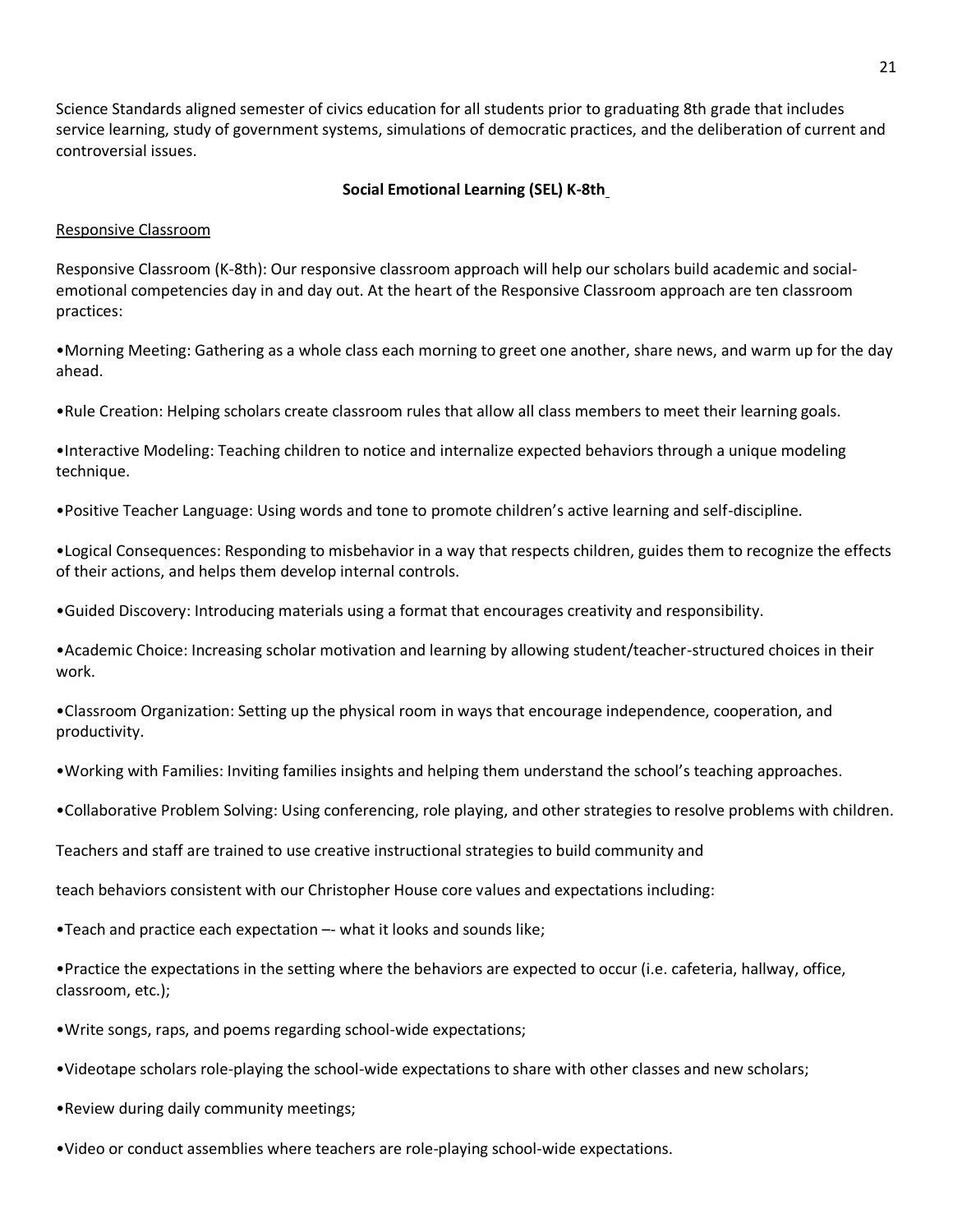#### Second STEP

In conjunction with our Responsive Classrooms, Second Step is an opportunity where students in grades K–8th continue developing their social- emotional skills—including making friends, managing emotions, and solving problems—to set them on the path for social success and academic readiness.

#### Positive Discipline

Positive Discipline was created by Dr. Jane Nelsen. It is based on the work of Alfred Adler and Rudolf Dreikurs. This program was created to teach children to become responsible, respectful and resourceful members of their communities. Positive Discipline teaches social and life skills that are both respectful and encouraging for both children and adults. This framework is used schoolwide to provide classroom management strategies for teachers and scholars to build community, prepare them for successful living, and increase academic achievement in the classroom.

#### Restorative Justice

Restorative Practices are ways of pro-actively developing relationships and community, as well as repairing community when harm is done. After conflict or harm, Restorative Practices provide a way of thinking about, talking about, and responding to issues and problems.

#### Class Catalyst 3rd-8th

Class Catalyst offers an online tool for students and teachers to self-assess their readiness for instruction. Each participant receives suggested activities to regulate energy and increase preparedness.

#### Success Bound 6th-8th Grades

Success Bound is a program that provides teachers and scholars with resources to set scholars on a path for success for high school, college and beyond. It focuses on how attendance and grades are critical factors in preparing students for success along with development of important skills such as self advocacy, time management, and vision setting.

### **Personalized Learning**

In grades K-1st, Reggio-inspired instructional practices will be used to create holistic learning environments. Emergent learning will be made possible through adaptive unit planning. Students will have choice boards in grades K-1st to support differentiated learning needs, styles and paces.

In grades 2nd-8th, student surveys, goal-setting and conferring will increase in frequency. The upper grades will also engage in increased interest-based projects that cross grades and subject-levels. This will occur through the use of creative scheduling that allows for more flexibility in teacher and student schedules. Teachers will engage in increased vertical planning to align Standards and benchmarks, ensuring cohesive programming despite the personalized learning structures.

We will be incorporating STEAM which is an educational approach to learning that uses Science, Technology, Engineering, the Arts and Mathematics as access points for guiding student inquiry, dialogue, and critical thinking.

#### **Arts Integration**

Christopher House Elementary School believes strongly in educating the *whole* child and reflecting on personal choices. This means we pay special attention to maximizing creative and critical thinking skills. Children are given art and music experiences starting in Kindergarten and continuing through eighth grade. Through the years, students will develop skills, knowledge, understanding, and attitudes to carry with them through their lives. We believe that our fine arts experiences are vital to the full cognitive, social, and emotional development of each child.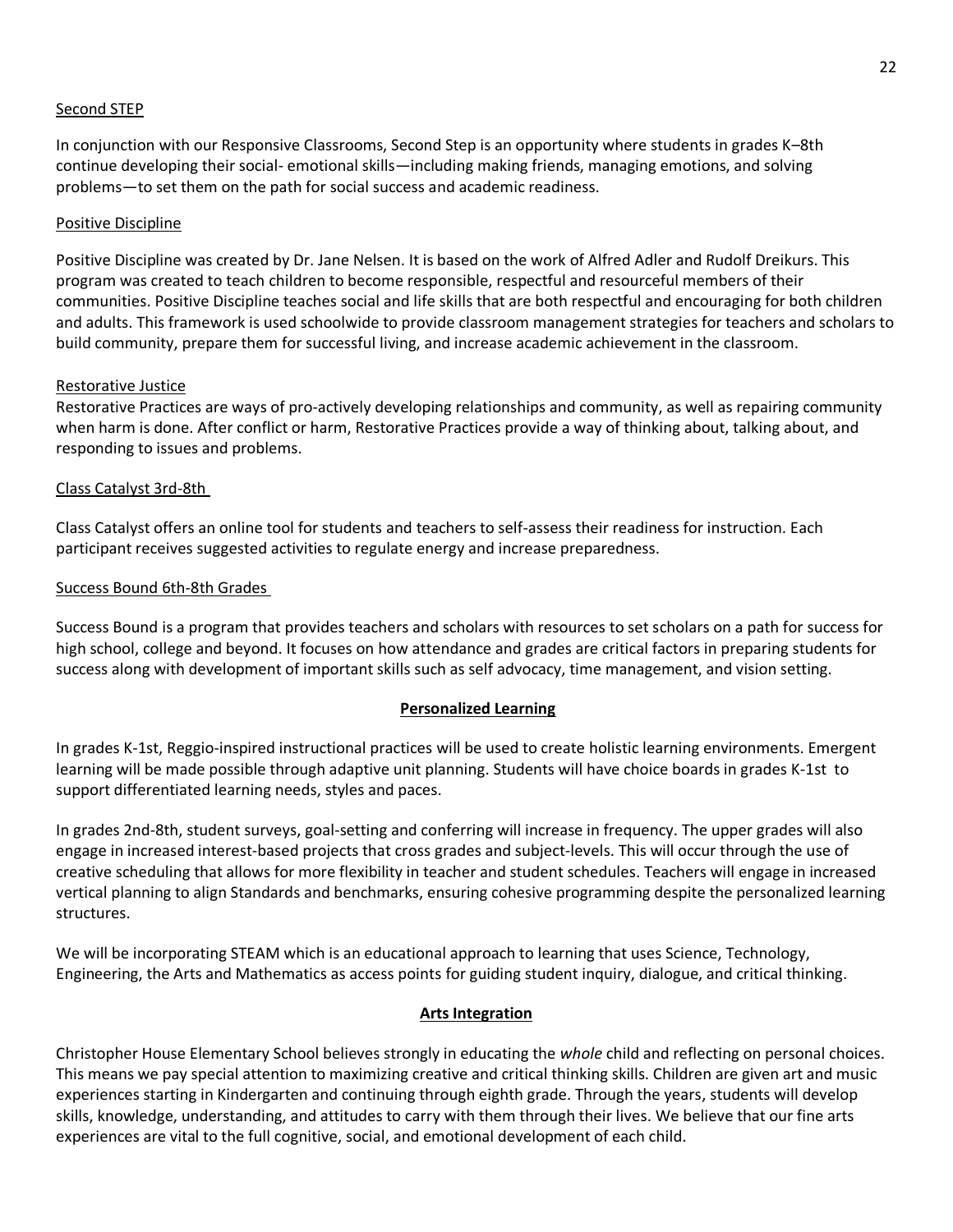### **ASSESSMENT & PROMOTION**

## Report Cards

Administrators and teachers will use parent conferences, school newsletters, test prep workshops, and other homeschool communications to inform parents what the scholar must know and the level at which the scholar must perform to meet state standards and the promotion criteria.

Parents will receive progress reports and report cards that track their children's academic performance. The school will notify parents with opportunities to review scholar work and discuss strategies and interventions towards meeting the Common Core State Standards in Language Arts and Math, the Illinois Learning Standards in Science and Social Studies, and scholar promotion.

Scholars receive a report card once per quarter. It is the responsibility of the parent/guardian to meet with a scholar's teacher regarding his or her child's progress on the designated parent-teacher conference days (3) held throughout the year. If a parent misses a conference, the parent will not receive the child's report card until a meeting with the principal and teacher takes place.

The School Visitation Rights Act affords employed parents/guardians who are unable to meet with educators because of a work conflict the right to time off from work under certain conditions to attend necessary school functions such as parent-teacher conferences. Letters verifying participation in this program are available from the school office upon request.

Each child will receive a progress report halfway through the quarter so that parents are up to date on scholar progress. The report card grade should not be a surprise to a parent. At-risk scholars will receive supportive interventions through our Multi-Tiered System of Support (MTSS).

The Christopher House grading system is designed to fairly and accurately represent a scholar's learning within a quarter. It includes both summative assessments, which show a scholar's mastery of grade-level standards (Interim Assessments, Unit Assessments) and more formative assessments that represent both a scholar's developing mastery and his or her effort toward meeting grade-level standards (weekly quizzes, projects, exit tickets, etc.).

Standards Based Grading:

• Is compiled of systems of instruction, assessment, grading, and academic reporting that are based on students demonstrating understanding or mastery of the knowledge and skills they are expected to learn as they progress through their education.

| <u>Urauling</u> Judic |                     |                                                                                                                                                                                                         |  |  |  |
|-----------------------|---------------------|---------------------------------------------------------------------------------------------------------------------------------------------------------------------------------------------------------|--|--|--|
| д                     | <b>EXCEEDS</b>      | A (4) indicates that a student has exceeded a standard by consistently<br>demonstrating an advanced level of understanding and/or the ability to<br>apply his/her knowledge at an extremely high level. |  |  |  |
| 3                     | <b>MASTERY</b>      | A (3) indicates that a student has independently achieved or mastered<br>the standard. By the time a summative assessment is given, most<br>students should fall into this category.                    |  |  |  |
|                       | <b>NEAR MASTERY</b> | A (2) indicates that a student is developing an understanding of a<br>standard, but may need additional instruction and/or additional<br>practice in order to fully demonstrate mastery.                |  |  |  |

### Grading Scale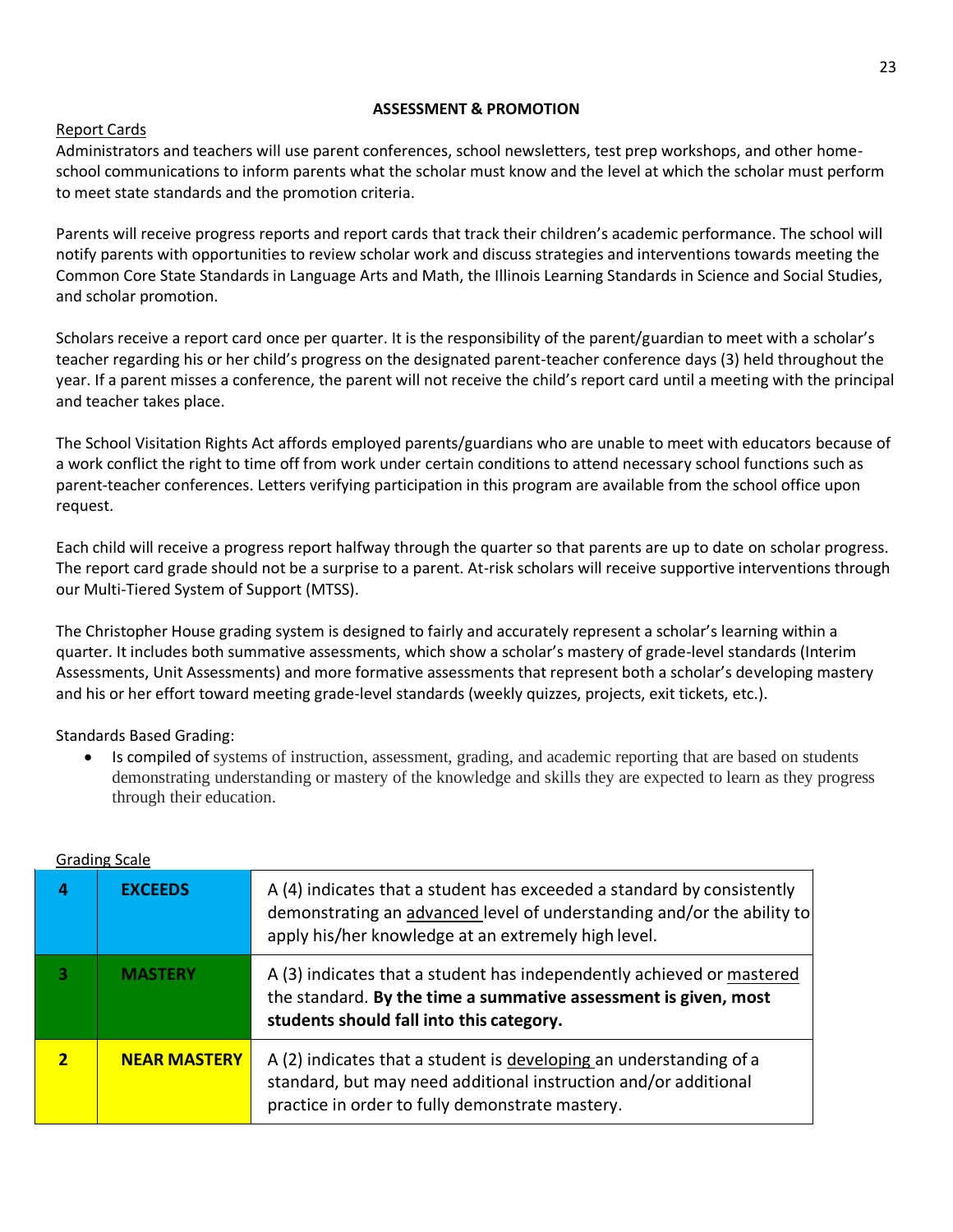**1 NOT YET** A (1) indicates that a student has minimal understanding of the standard. The student is not there yet and needs additional instruction and/or support.

## Promotion

The curriculum of Christopher House Elementary School is rigorous. It is the intention of the school to promote preparedness for each child to progress through the grade levels successfully. In order to achieve this goal, instruction will be differentiated depending on the needs of the child. Christopher House and its teachers are committed to doing whatever it takes to ensure the success of each individual child.

All scholars must demonstrate progress towards the Common Core State Standards. Scholars will be assessed monthly and quarterly to ensure attainment of literacy and math skills.

For promotion, scholars are expected to perform at grade level and have passing grades in all subjects. Scholars performing significantly below grade level and achieving inadequate results on standardized assessments may be retained.

Any child who is not prepared to exit a grade level will not be permitted to continue to the next grade until he or she has attained adequate achievement in the present grade.

Please be aware that scholar classification is the final decision of the principal.

\*\*\* Minimum satisfactory on the PARCC (Partnership for Assessment of Readiness for College and Careers) Common Core Assessment (grades 3-6), 5 week benchmark assessments in Reading and Math to assess scholar's progress with Common Core Standards (grades K- 6), NWEA Math (grades K-6), NWEA Reading (grades 2-6), STEP Assessment (grades K-4), Fountas and Pinnell reading assessment (grades 4-6).

## SPECIAL EDUCATION SCHOLARS WITH IEPs

Scholars who have IEPs will be promoted to the next grade based on successful completion of the goals of the IEP. However, scholars with IEPs who have significant attendance or behavioral problems unrelated to their IEPs may be retained for these reasons.

The steps below will be followed:

- If a scholar is at risk of not meeting the standards for promotion, a school administrator will review with the teacher all scholar records, including scholar work, ongoing assessments, and an instructional intervention plan.
- Written notification will be sent by the school administrator during the Third Marking Period inviting parent(s) to a meeting with the MTSS, teacher, and school administrator.
- Appropriate follow-up by the school administration and case manager will offer an additional opportunity to discuss scholar progress towards promotion and meeting the standards.
- At the end of each school year, school personnel will review each scholar's academic progress and other achievements. The decision to retain or promote will be based on the above criteria as well as the considered professional judgment of the educational professionals at the school.
- Parents will be notified by the school administrator, in writing, no later than the first week in June if their child is retained.

Parents may appeal the retention of their child to the principal. The appeal must be submitted in writing within three school days of the notification to retain the scholar. The principal will review scholar records, including assessment scores, grades, scholar work, writing samples, teacher observations, and other relevant information. The principal will inform the parents of the decision within five business days. If parents are still not satisfied, they may appeal the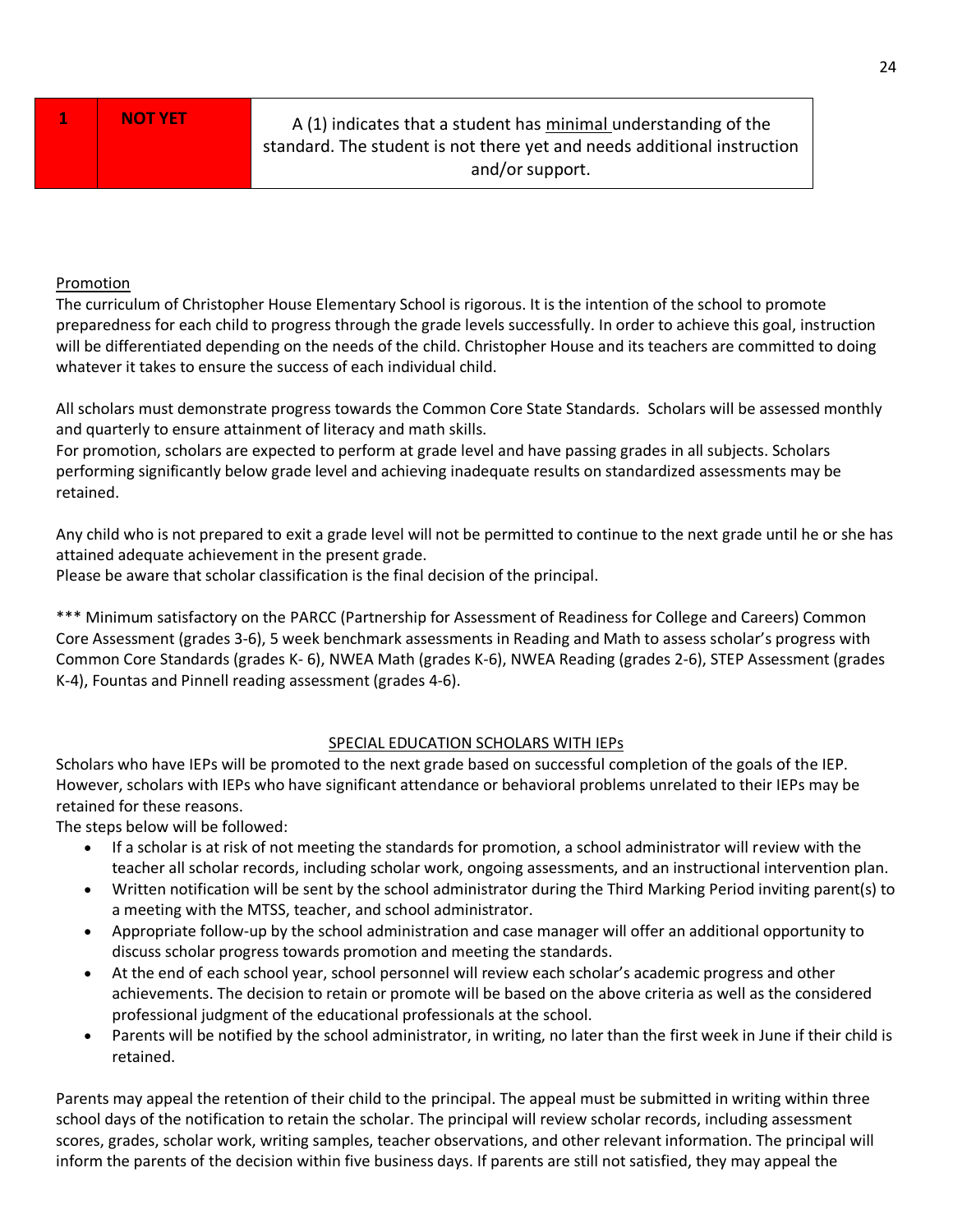retention of their child to the Chief Executive Officer. She will review scholar records and the principal's decision and notify the parent of the decision within five business days.

## **SCHOLAR ENRICHMENT**

## Homework

Homework is an integral part of a child's educational process. Christopher House Elementary School requires scholar preparation outside of school, which is enhanced by a parent's involvement with homework completion. Homework assignments are a part of each scholar's grade; therefore, missing assignments must be turned in as soon as possible. Scholars are also responsible for homework assignments during an absence from school (see section on scholar absences).

A pattern of incomplete or late homework assignments will result in appropriate consequences determined by the classroom teacher and/or school administrator.

- Parents may be required to work with their child on special projects and provide materials that can be found in the home.
- Parent-scholar reading, particularly in the primary grades, is necessary for 15-20 minutes per day.
- Parents are responsible for discussing and checking homework assignments on a daily basis with their children.
- All assignments should be completed by the scholar only. Parents may assist with homework, however, thoughts and responses should originate in the scholar's own handwriting.

## Field Trips

Cultural and educational field trips are scheduled throughout the school year. Field trips are planned to enhance scholars' educational process and must be relevant to what is being studied at the time the field trip is planned. Field trips are scheduled on school days and are, therefore, not optional. Your student activity fee will cover the cost of two field trips. If additional field trips are scheduled, fees may apply.

If a scholar is not in good standing (see Approach to Guidance and Discipline section), he or she will not be permitted to attend the field trip. Instead, the scholar will remain back at school to do work.

All standards of behavior that apply to scholars when they are in school apply when they are on field trips. All parent/guardian volunteers who attend trips should be treated with the same courtesy and respect as teachers. If a scholar does not uphold our core values, he or she may not be permitted to attend a field trip. If a field trip is scheduled while school is in session, the scholar is still required to attend school. Failure to come to school will result in the loss of the privilege to attend the next field trip and a mandatory parent/guardian conference.

Permission slips from parents must be signed and returned to the classroom teacher before a scholar may participate in the field trip.

## Chaperones

The ratio of chaperone to scholar is:

- Kindergarten-4th Grade: 1 parent/guardian for every 4 scholars;
- $\bullet$  5<sup>th</sup>-8<sup>th</sup> Grade: 1 parent/guardian for every 6 scholars;
- Each teacher counts as a chaperone for every field trip.

Each chaperone is directly responsible for his or her group of scholars. Chaperones will be asked to arrive at school 30 minutes before the bus is scheduled to leave so that they can meet with an administrator to review rules and procedures. Each group will follow the direction and guidelines set forth by the school and classroom teacher on the trip. A written set of rules will be presented to the chaperone for review.

## **ATTENDANCE**

Excellent attendance and punctuality are critical to scholar success. Absence is time away from the learning process. In keeping with our commitment to scholarly success, we encourage parents to help their children maintain exemplary attendance. In fact, academic testing and report card grades depend on consistent and prompt arrival at school in the morning and full daily attendance. We appreciate your cooperation on your child's behalf.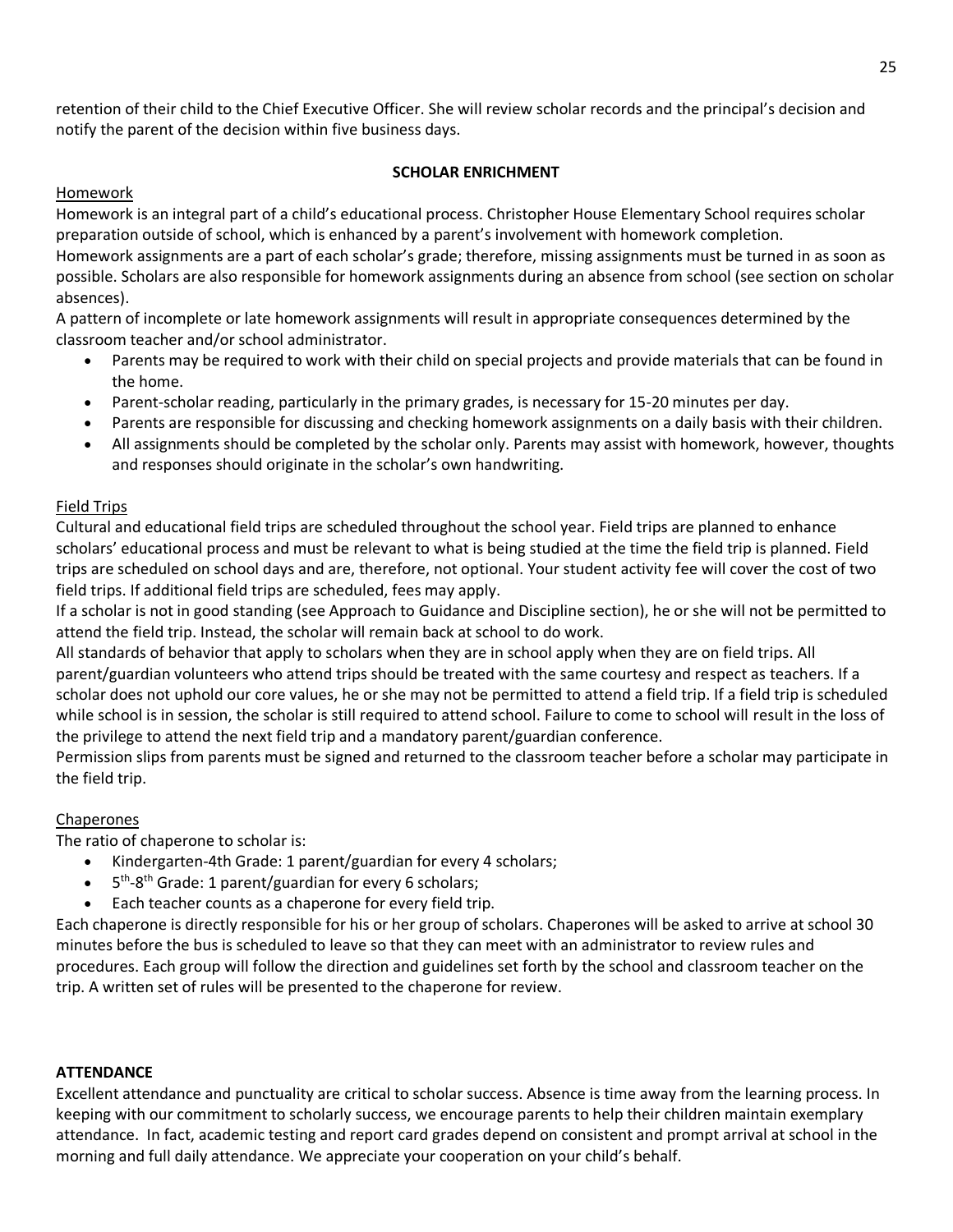Parents/guardians are responsible for calling the school before 8:00 a.m. if their child will be absent that day, and for sending a follow-up note when the child returns to school. If the child is absent and the parent/guardian has not called the school, a staff member will make a reasonable attempt to contact the parent/guardian by phone. All attendance records are placed in the child's permanent record file*.*

If it is known that a child will be absent for an extended period of time, the parent/guardian should state that information at the time of the first call. The parent does not need to call again if the child is absent during the reported amount of time. If, however, the time is extended, the parent must notify the school.

All scholars must present a written excuse after any absence within 48 hours of that occurrence. The written excuse should state the scholar's name, date of absence(s), and reason for the absence. If a child is absent due to illness **more than three (3) days in a row**, a physician's note stating the illness, the recommendation to stay home, and the date the scholar is allowed to return to school should be submitted when the child returns to school. Parents may NOT submit multiple letters at the end of the quarter/school year to excuse absences more than 48 hours old. Failure to report to school with a written excuse for the absence will result in an unexcused absence in our attendance records. Parents must send a note to school with their child confirming the nature of the absence. Excused absences are recorded for scholars who miss school because of the following reasons:

- Personal illness or quarantine;
- Bereavement;
- Serious family illness or emergency;
- Observance of a major religious holiday;
- Circumstances which cause reasonable concern to the parent or legal guardian for the safety or health of the scholar (reasonableness of the parent's or legal guardian's concern is subject to evaluation by the principal).

Full credit will be given for work assigned by the teacher and completed by the scholar within a reasonable amount of time after the scholar returns to school. If the absence is for any other reason than those listed above, it is considered an unexcused absence. Teachers are not required to provide special assistance for work missed due to unexcused absences, and homework is still required to be completed within a reasonable amount of time.

In the case of suspension, scholars will be given homework and missed class work when they are suspended (either the day of the suspension or within 24 hours upon returning to school). Scholars can receive help after suspension, and to make up work missed because of a suspension. This is also in keeping with state law Public Act 99-0456. Indications to keep your child at home:

- Appearance/Behavior: Unusually tired, pale, difficult to wake, confusion, or irritability with lack of appetite.
- Common Cold: A long-term (chronic) greenish nose discharge and/or chronic cough are symptoms that should be seen by a doctor.
- Sore Throat: Especially with fever or swollen glands in the neck.
- Ear Infection: After receiving medical treatment a scholar may attend school. Untreated ear infections can cause permanent hearing loss and even more serious problems.
- Fever: Temperature of 100 degrees Fahrenheit or higher, confusion, diarrhea, earache, irritability, rash, sore throat, vomiting, cough or headache. A scholar may return to school when he or she is fever free for 24 hours.
- Vomiting: One or more times within the past 24 hours.
- Diarrhea: Three or more watery stools in a 24-hour period, especially if the scholar acts or looks ill.
- Eyes: Thick mucus or pus draining from the eye or pink eye. A scholar may return to school 24 hours after starting treatment.
- Lice/Scabies: Scholars cannot return until their hair has been treated with lice shampoo and the dead eggs (nits) have been combed out with a special comb. Scholars with scabies can return to school after treatment has started.

Children who become ill during the school day will be required to go home as soon as possible. It is the parent/guardian's responsibility either to pick up their child or make arrangements for a person listed on the scholar's emergency list to pick up the child. Children must be picked up in a timely manner.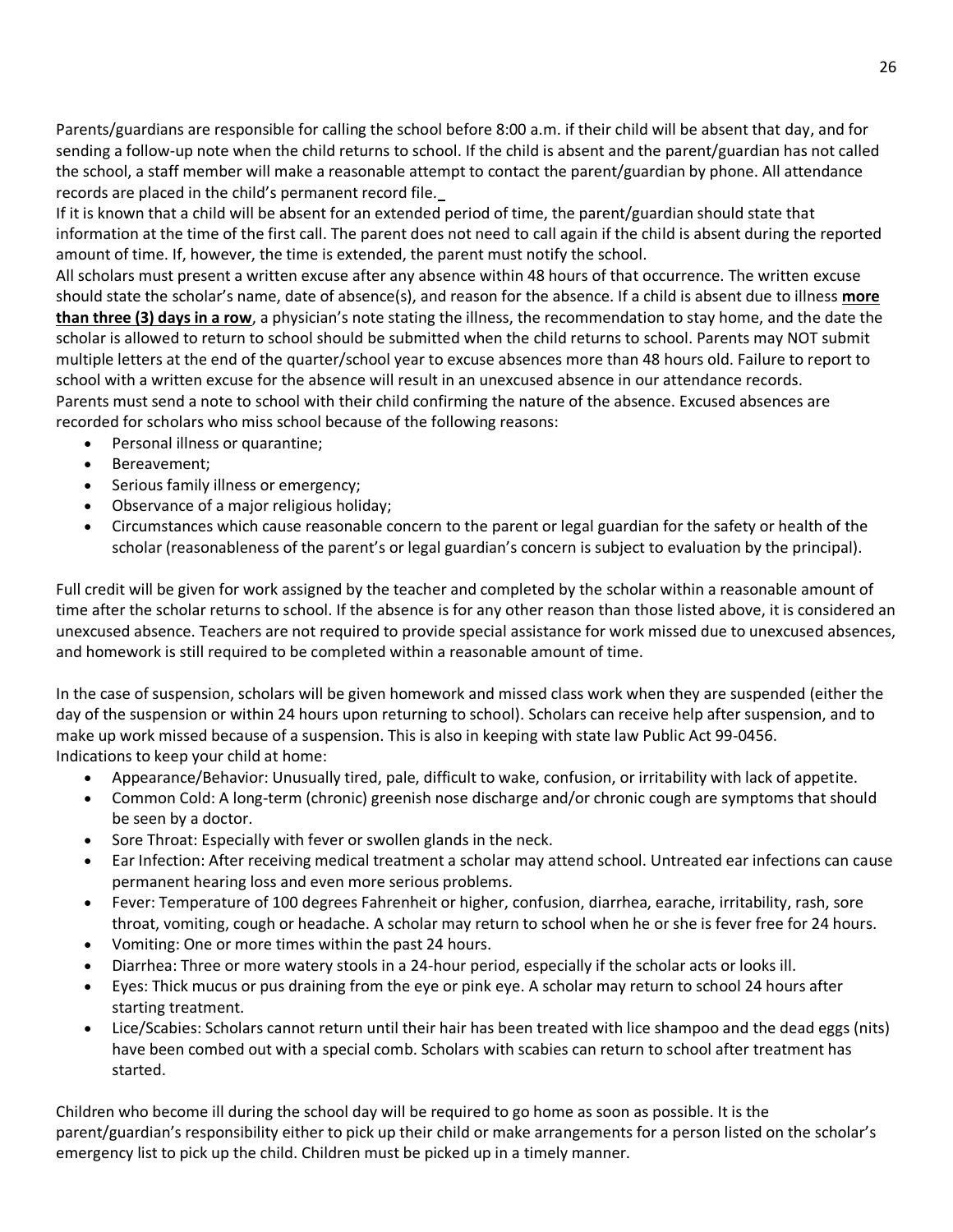If a child is kept at home due to illness, he or she is NOT to return to school until the child is free of fever and/or without symptoms for a FULL 24-hour period.

If activities are to be limited after a serious illness or accident, a statement from a physician is required. The statement must indicate the length of time the limitation must be in place.

Children cannot be left in the classroom during recess without a teacher present. All children who attend school are expected to participate in recess. If a child is too sick to go outdoors for fresh air and exercise, the child should be kept at home. Exceptions will be made upon written request from a physician.

Included in our attendance policy are consequences for absences, both positive and negative. They are outlined below:

- Perfect Attendance: We celebrate parents who recognize the importance of daily attendance. In recognition of this achievement, the scholar and family are congratulated and recognized for exceptional attendance and commitment to education during semester award ceremonies. In addition to these honors, children will develop pride in their attendance and benefit from consistent, high quality instruction. In order for a scholar to achieve perfect attendance they must be present every day, be on time and stay throughout the entire day.
- Three absences in a quarter: At this point, the parent/guardian will be called to the school to meet with a staff member. At the meeting, the problem will be discussed and an attendance plan will be developed.
- Six absences in a quarter: If a scholar is absent six times in a quarter, it is considered a serious issue. At this point, the parent/guardian will be called to the school to meet with a staff member. At the meeting, the problem will be discussed and an attendance plan will be developed. In order to make up for the missed class time and ensure student learning progresses at a rigorous pace, children will make up missed classroom time during special events, including field trips and assemblies.
- Ten absences in a semester: If a scholar is absent ten times in a semester, the scholar is considered truant. At this point, the scholar is at risk of not being promoted to the next grade. The parent/guardian will be called to the school to meet with the principal. In order to make up the learning and academic time that the child missed from the absences, the child will not attend field trips and will instead spend that time working on academic skills that were missed. In addition, a report may be filed with Child Protective Services.
- Twenty Absences in a Year: If a scholar is absent twenty times in a year, the scholar will be considered a habitual truant. At this point, the school administration will file a written complaint with a relevant court or child services agency alleging the belief that the acts or omissions of the child are such that his/her family has service needs. There will be an eligibility meeting held to determine if the child will be promoted to the next grade level.

## Tardiness

When you arrive with your child on time, you make a daily, positive contribution to our learning community and show your respect for the teacher and classroom schedule. It is imperative that scholars are punctual. Punctuality ensures that each scholar, along with his or her peers, has a successful start to the school day free of disruption, distraction, and undue stress. The school day starts at 7:45 a.m., and a scholar is considered tardy if he or she is not in their classroom by 7:55. Repeated and frequent violations may result in serious consequences, including, but not limited to, filing a report with a child services agency. Three tardies constitutes an absence. The principal will determine consequences for tardies.

## Early Dismissal

Christopher House Elementary School utilizes every hour of the school day to promote your child's continuous educational advancement. Because of this, we ask that children do not leave early unless absolutely necessary. No child is allowed to leave the building or playground during school time unless he or she is accompanied by a parent, guardian, or an adult from the school. If it is known in advance that an early dismissal is absolutely necessary, parents must send a written note to the classroom teacher, and the principal must approve the early dismissal. Parents/guardians who are picking their children up early must report to the office and sign their child out. They are not permitted to pick their child up directly from the classroom. Teachers will be instructed to send students to the office once they receive a phone call asking them to do so.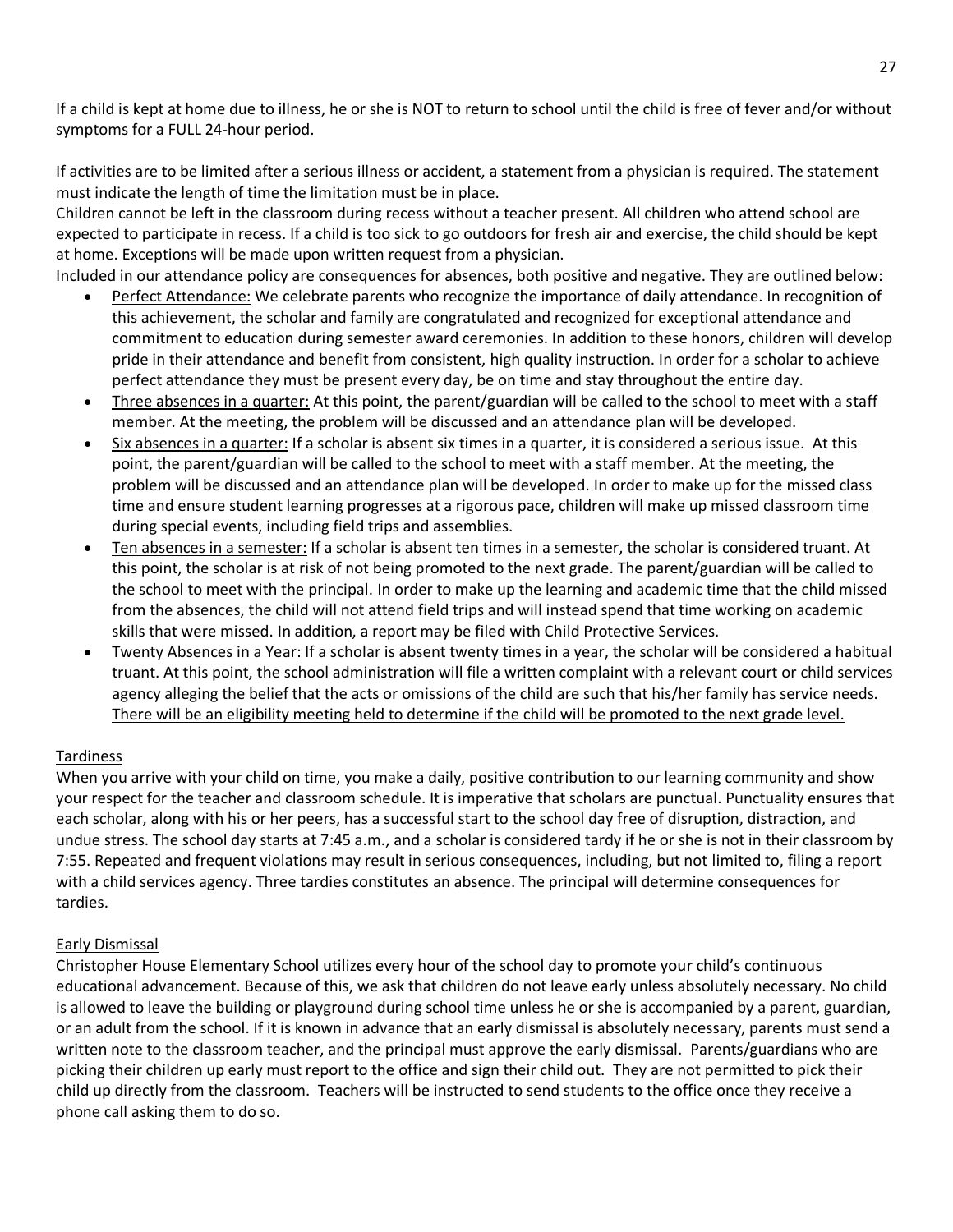There is no early dismissal after 3:00 p.m. Monday- Thursday or after 1:00 p.m. on Friday. Once scholars are dismissed, they may not re-enter the building. This means they cannot return to class or after-school programs later in the day. Early dismissal will be allowed only in rare circumstances and requires the approval of the principal. Early dismissal is not an option except under the following circumstances:

- The scholar's parent has a family emergency and cannot find another adult to pick up the child;
- The scholar is suffering from an illness or injury or needs a change of clothing;
- The scholar creates a situation in which he or she is a threat to the other scholars, or to a teacher, or to him- or herself;
- The parent notifies the campus in writing, preferably in advance, or calls the campus the previous day and the dismissal is for one of the reasons listed above for an excused absence.

Scholars will receive a half-day absence if they miss 3.5 or more hours of school.

## Dismissal for Vacation

Children are not to take vacations or trips during the school year. Families receive the school calendar in advance to coordinate family trips with school vacation time. However, if a family trip is unavoidable, the school should be notified several days in advance. Scholars who are absent over a period of two weeks because of extended vacations should not expect to receive homework assignments ahead of time and are at risk for being retained.

### Policy Enforcement

Consistent attendance and on-time arrival at school is an important part of any scholar's education.

### **REQUESTING ASSIGNMENTS FOR ABSENT SCHOLARS**

If you wish to request homework when your child is absent, please call the office before 11:30 a.m. The teacher will need time to prepare the assignments. Homework will be available for pick-up at dismissal time from the teacher. Please be mindful of the fact that a special effort is made by the teacher to supply assignments, etc. The absent scholar is expected to complete the homework within two days.

### **UNIFORM DRESS CODE**

At Christopher House Elementary School, scholars take pride in their appearance. Scholars are required to wear all components of the regulation school uniform each day. Uniforms are to be clean, well fitting, presentable, and in good condition (shirts are free of stains, all buttons on shirts and pants are intact, zippers on skirts and pants are working, etc.). Students must arrive to school in uniform and remain in their uniforms throughout the school day. A student who fails to meet the dress code guidelines may call home to retrieve the appropriate uniform. The required uniform for students in grades Kindergarten through 7th is as follows.

| <b>Shirts</b> | • White polo shirt (short or long sleeved).<br>• All shirts must be tucked securely into pants or jumpers/skirts.<br>• Note: Undershirts worn under uniform shirts/blouses may only be white, may not have any<br>logos or designs that show through the shirt, and must be tucked in. |
|---------------|----------------------------------------------------------------------------------------------------------------------------------------------------------------------------------------------------------------------------------------------------------------------------------------|
| Vests         | • A navy vest with the Christopher House logo must be worn by all scholars over their short-<br>or long-sleeved white polo shirt. This vest must be purchased through Christopher<br>House.                                                                                            |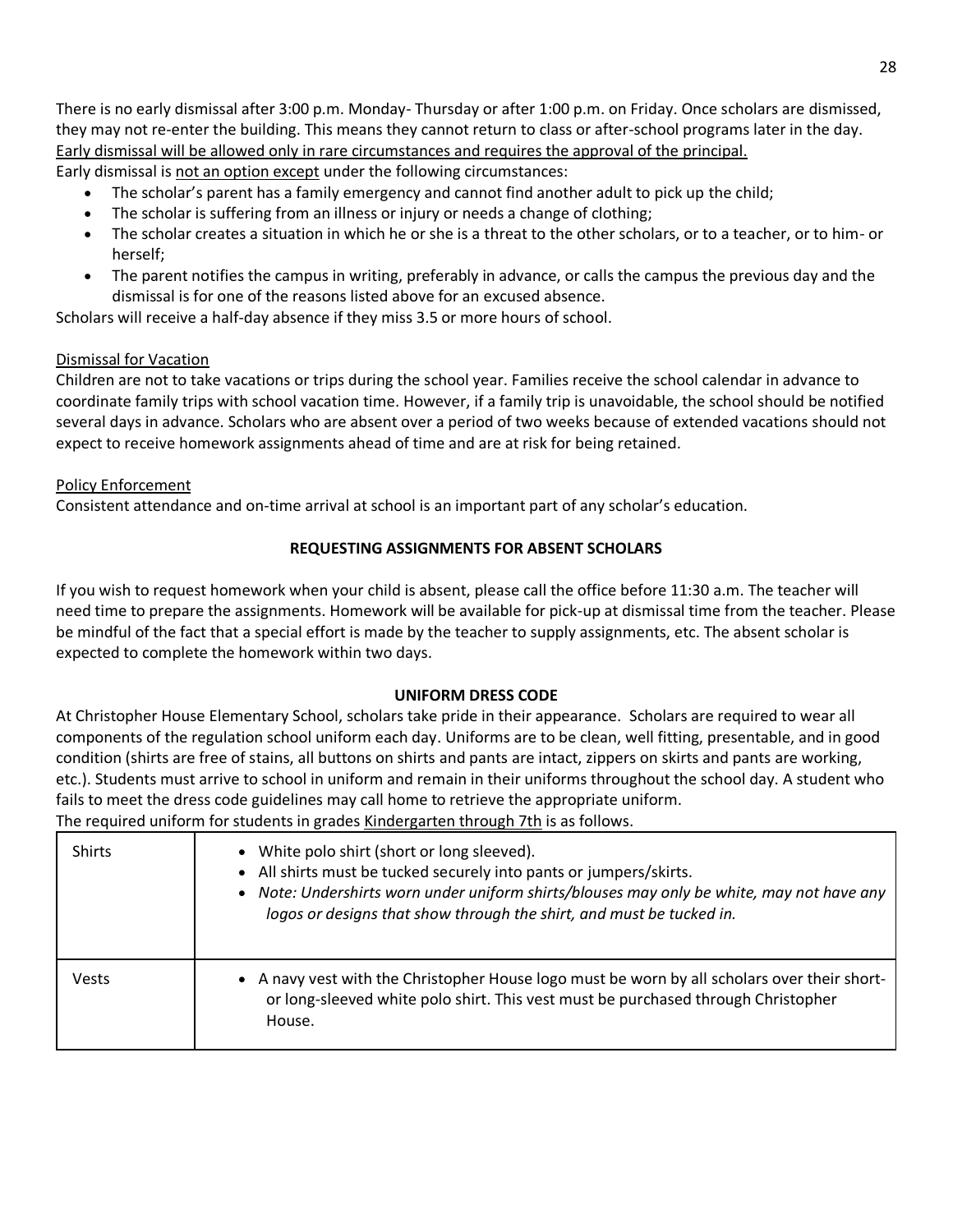| Pants                                              | Khaki pants/slacks fitted and worn at the waist. Only 2 side pockets are allowed.<br>Khaki shorts fitted and worn at the waist. Only 2 side pockets are allowed. May be worn<br>when it is 80 degrees or above.<br>Note: No cargo pants or cell phone pockets; no skinny or tight pants.<br>$\bullet$                                                                                                                                        |
|----------------------------------------------------|----------------------------------------------------------------------------------------------------------------------------------------------------------------------------------------------------------------------------------------------------------------------------------------------------------------------------------------------------------------------------------------------------------------------------------------------|
| Skirt or Skort<br>(skirt with built-<br>in shorts) | • Scholars may opt to wear a khaki skirt. The skirt must be purchased from Zemsky's<br>uniform store.<br>Length of skirt may not rise more than 3 inches above the knee all the way around the<br>$\bullet$<br>skirt.                                                                                                                                                                                                                        |
| <b>Belts</b>                                       | • Belts are recommended, but are not required. If a belt is worn with pants, it must be black<br>or brown and fastened securely around the waist.                                                                                                                                                                                                                                                                                            |
| Sweaters                                           | • Solid navy blue sweaters or cardigans that are free of striping or other color designs may<br>be worn.<br>Hoodies are strictly prohibited.<br>$\bullet$<br>Sweaters should be clearly labeled with the student's name on the inside tag.<br>$\bullet$                                                                                                                                                                                      |
| Shoes                                              | • Solid black or brown business-type shoes or solid black or white gym shoes (with little<br>color) may be worn with matching shoe strings (black or white).<br>No sandals of any kind.<br>$\bullet$<br>Shoes with laces must be tied securely.<br>Heels may not be above a half inch in height.<br>٠<br>Boots of any kind may not be worn during the school day. Students must bring a pair of<br>$\bullet$<br>school shoes to change into. |
| <b>Boots</b>                                       | Cold-weather boots may be worn to and from school and during recess.<br>$\bullet$<br>Students must bring their uniform shoes to wear during the school day when cold-<br>$\bullet$<br>weather boots are worn to and from school.                                                                                                                                                                                                             |
| Socks                                              | Solid white, black, brown, or navy blue socks or stockings may be worn.<br>Note: Socks or stockings must be worn every day irrespective of weather or fashion trends.                                                                                                                                                                                                                                                                        |
|                                                    | Physical Education (PE) uniforms are required to be worn on the student's assigned PE day.                                                                                                                                                                                                                                                                                                                                                   |
| Shirts                                             | Physical education t-shirt provided or solid navy blue t-shirts (long- or short-sleeved)<br>$\bullet$                                                                                                                                                                                                                                                                                                                                        |
| Pants                                              | Solid navy sweatpants/shorts.                                                                                                                                                                                                                                                                                                                                                                                                                |
| Sweatshirts                                        | Solid navy blue sweatshirts.<br>Note: Hooded sweatshirts/hoodies are expressly prohibited.                                                                                                                                                                                                                                                                                                                                                   |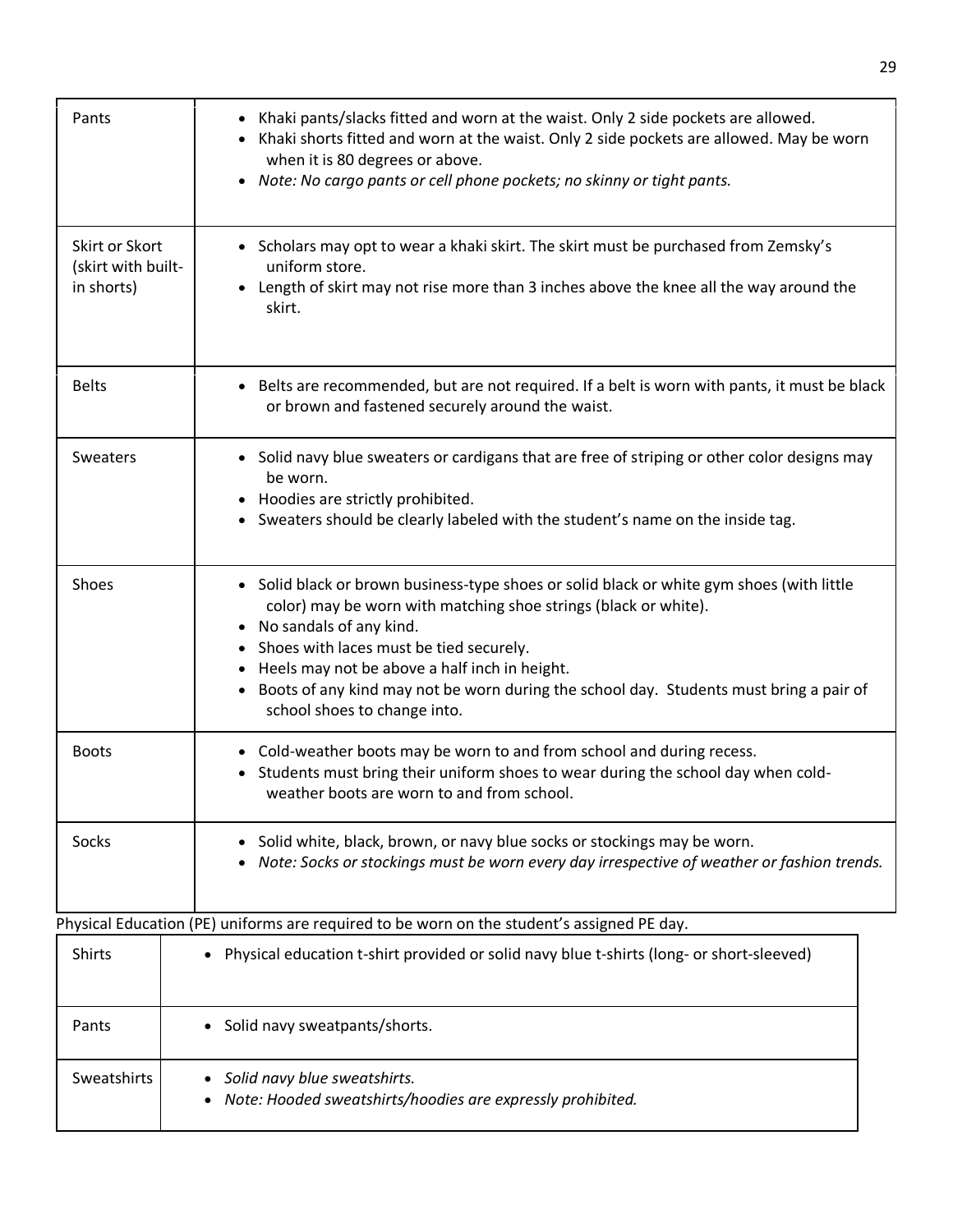| <b>Shoes</b> | Primarily all-black or all-white gym shoes may be worn; no wheels.<br>Laces must be secured.<br>Solid white or back shoestrings.<br>Students will be doing rigorous physical activity, so appropriate shoes should be provided.                         |
|--------------|---------------------------------------------------------------------------------------------------------------------------------------------------------------------------------------------------------------------------------------------------------|
| Socks        | • Solid white, black, brown, or navy socks.                                                                                                                                                                                                             |
|              | The following dress code restrictions will also be enforced.                                                                                                                                                                                            |
| Hairstyles   | • Excessive hairstyles are not allowed (i.e. patterned shavings in hair, Mohawks).<br>Unnatural tints of hair (i.e. blue, pink, purple, etc.) are prohibited.<br>Designs of any kind in hair or eyebrows are not allowed.                               |
| Makeup       | Distracting or excessive makeup is strictly prohibited.<br>٠<br>No body glitter will be allowed.                                                                                                                                                        |
| Jewelry      | Oversized and excessive amounts of jewelry are prohibited (this includes rubber bracelets, silly<br>$\bullet$<br>bands, bangles, etc.).<br>Dangling earring are prohibited for safety reasons.<br>$\bullet$<br>Body jewelry of any kind is not allowed. |
| Tattoos      | Tattoos are prohibited.                                                                                                                                                                                                                                 |
| Hats         | Hats must be removed before entering the school building.<br>$\bullet$                                                                                                                                                                                  |

## **STUDENT CODE OF CONDUCT (SCC) AT CHRISTOPHER HOUSE ELEMENTARY SCHOOL**

At Christopher House Elementary School our goal is to provide a learning environment that encourages scholars to be courteous with others, responsible for their actions, active participants in the learning process, and respectful to themselves and others. It is our intent to assist and teach each child to attempt all tasks to the best of his or her ability. In a positive and safe school environment scholars can learn about themselves and continue to develop those skills needed to be responsible citizens.

Our Student Code of Conduct is meant to build community and teach behaviors consistent with our Christopher House core values:

- **Commitment to Excellence**
- **Achievement and Perseverance**
- **Respect and Compassion**
- **Equality of Opportunity**

The positive learning environment at Christopher House Elementary School is promoted in part by a structure that:

- Allows all scholars the opportunity for uninterrupted learning time;
- Provides reasonable expectations;
- Encourages scholars to demonstrate problem solving skills;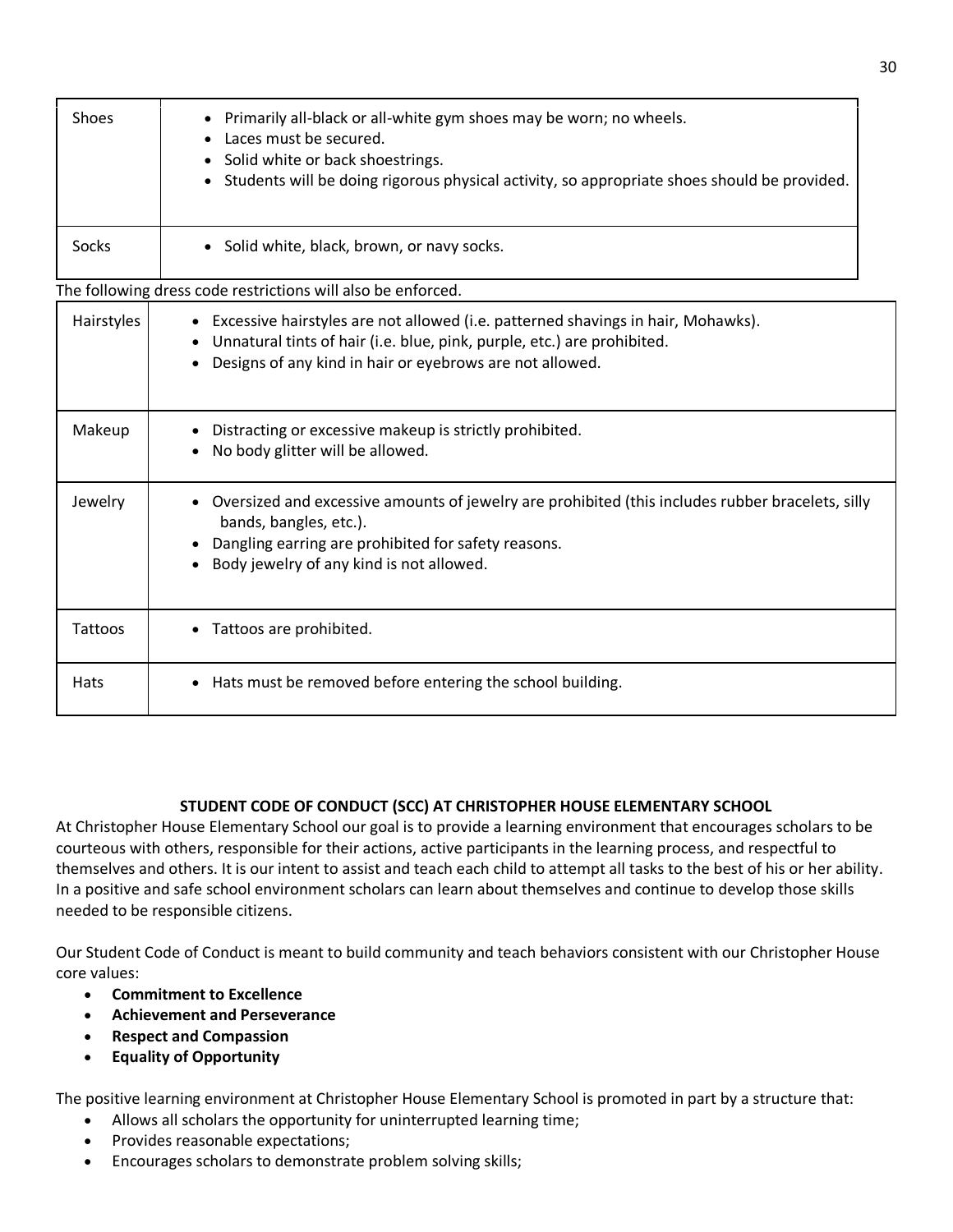Utilizes natural, logical, and appropriate consequences.

Christopher House Elementary School expects all scholars to conduct themselves in a socially responsible manner. In order to create and maintain a strong and cooperative school community, we have defined clear behavioral expectations and implemented community building strategies in the classroom and school wide. We stress positive recognition of appropriate behavior and consequences for inappropriate behavior. Our rules and regulations are meant to create a strong, supportive, and rigorous learning community. Above all, it is our intention that Christopher House Elementary School be a safe and healthy place that fosters learning for all of our scholars and a bond between our parents, scholars, and school community.

The Christopher House student code of conduct applies to the actions of scholars during school hours, before and after school, while on school property, at all Christopher House-sponsored events, and when the actions affect the mission of Christopher House. Scholars may also be subject to discipline for serious acts of misconduct that occur either off campus or during non-school hours, or when the misconduct disrupts the orderly educational process at Christopher House.

Disciplinary measures are used to maintain a safe and orderly school environment. The staff at Christopher House establishes high expectations for scholarly success, builds positive relationships with scholars, and teaches and models successful behavior for scholars in all settings.

Christopher House Elementary School has adopted a positive school-wide discipline program to support the behavioral success of all scholars. Implementation of Positive Behavior Support involves commitment from the entire staff to teach, enforce, and acknowledge appropriate scholar behaviors. This is done explicitly through the Core Values

## Responsive Classroom

Our responsive classroom approach will help our scholars build academic and social-emotional competencies day in and day out. At the heart of the Responsive Classroom approach are ten classroom practices:

- Morning Meeting: Gathering as a whole class each morning to greet one another, share news, and warm up for the day ahead.
- Rule Creation: Helping scholars create classroom rules that allow all class members to meet their learning goals.
- Interactive Modeling: Teaching children to notice and internalize expected behaviors through a unique modeling technique.
- Positive Teacher Language: Using words and tone to promote children's active learning and self-discipline.
- Logical Consequences: Responding to misbehavior in a way that respects children, guides them to recognize the effects of their actions, and helps them develop internal controls.
- Guided Discovery: Introducing materials using a format that encourages creativity and responsibility.
- Academic Choice: Increasing scholar motivation and learning by allowing student/teacher-structured choices in their work.
- Classroom Organization: Setting up the physical room in ways that encourage independence, cooperation, and productivity.
- Working with Families: Inviting families' insights and helping them understand the school's teaching approaches.
- Collaborative Problem Solving: Using conferencing, role playing, and other strategies to resolve problems with children.

Teachers and staff are trained to use creative instructional strategies to build community and teach behaviors consistent with our Christopher House core values and expectations including:

- Teach and practice each expectation –- what it looks and sounds like;
- Practice the expectations in the setting where the behaviors are expected to occur (i.e. cafeteria, hallway, office, classroom, etc.);
- Write songs, raps, and poems regarding school-wide expectations;
- Videotape scholars role-playing the school-wide expectations to share with other classes and new scholars;
- Review during daily community meetings; Video or conduct assemblies where teachers are role-playing schoolwide expectations.
- Expectations are the basic foundation for positive behavior that: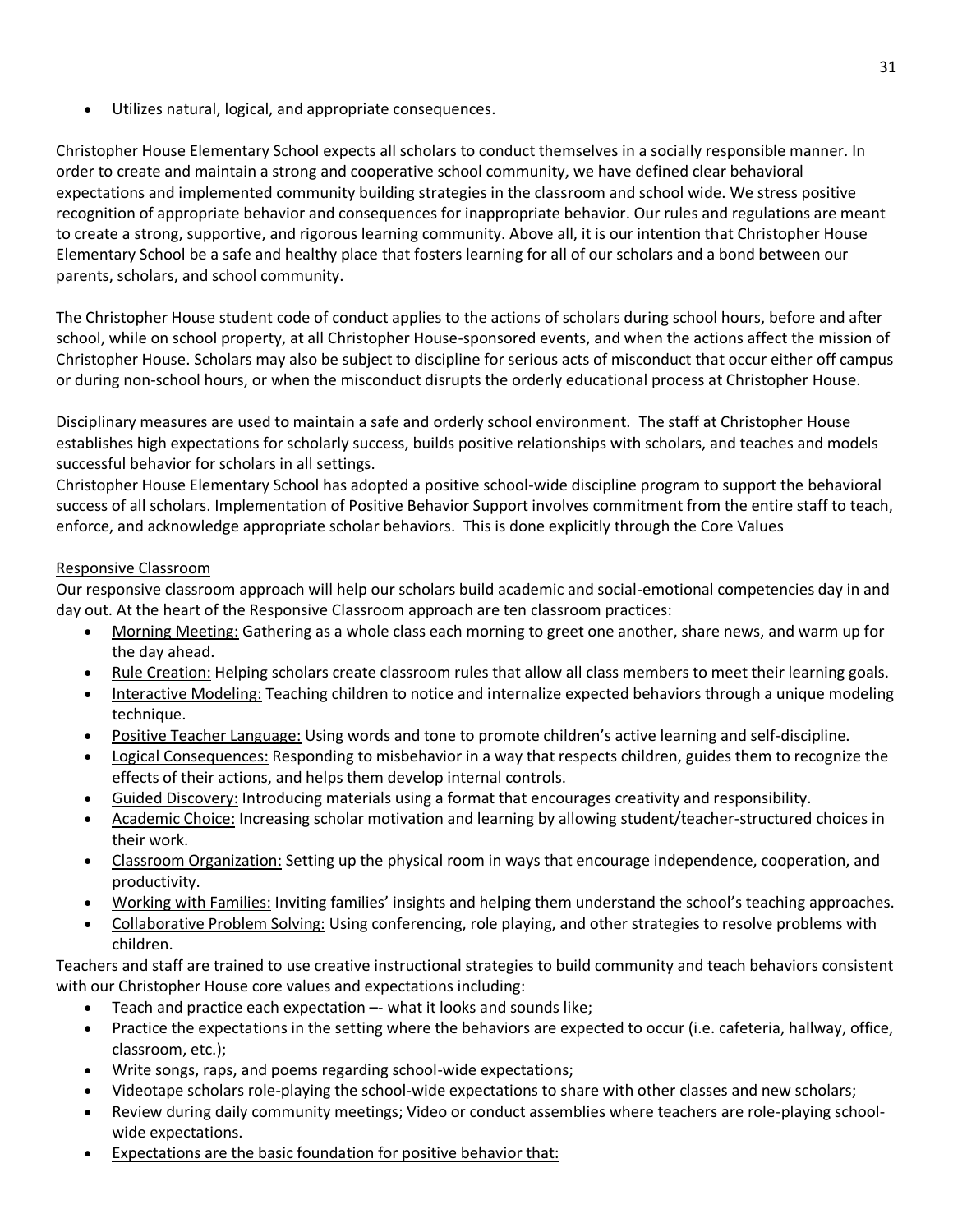- o Is taught to students and role-modeled by teachers.
- o *Creates a culture of consistency and fairness.*
- o *Is positively stated.*
- o *Is introduced at a neutral (scheduled) time.*
- o *Is modeled and practiced.*
- o *Provides behavior specific acknowledgement and correction.*
- o *Is consistently enforced throughout the day.*
- o *Uses pre-correction and prompts.*
- o Is consistently reinforced and re-taught when necessary

### **Student Code of Conduct Categories**

Parents and scholars will receive copies of the policy within 15 days of the start of the school year. The school administration and Christopher House board will establish and consult with a parent-teacher advisory committee for discipline, search/seizure, and bullying prevention policy development.

The Student Code of Conduct Categories are established to help scholars understand that behaviors inconsistent with school policies and expectations affect our school community and have specific consequences. Each discipline case will carry its own merit and will be adjudicated according to the facts accompanying the case. Christopher House staff shall consider all mitigating circumstances prior to disciplinary action. Mitigating circumstances shall include, but are not limited to, the following:

- Age, health, maturity, and academic placement of a scholar;
- Prior conduct;
- Attitude of a scholar;
- Cooperation of parents;
- Willingness to make restitution;
- Seriousness of offense;
- Willingness to enroll in a scholarly assistance program.
- Loss of privileges and community service (with parental consent) may also be considered. Age–appropriate community service may include, but is not limited to, the following:
	- o Repairing or cleaning property damaged as a result of the offense;
	- o Participating in landscaping, gardening; or cleaning inside the building or on the school grounds;
	- $\circ$  Participating in projects that beautify the school, surrounding property or the community;
	- o Providing services that improve the life of community members.

### **Requirements and Guidelines:**

**1) Redirect to correct behavior.** All adults should redirect students to correct inappropriate behavior and minimize the likelihood of the behavior escalating or recurring.

**2) Intervene** to minimize disruption, resolve conflict, and as necessary to keep students and staff safe. If a student has been injured, make every reasonable effort to immediately notify the parents/guardians.

**3) Gather information** by talking to all students, teachers, school staff, or other witnesses to the incident. When student misbehavior is reported to the school principal or designee, an investigation must begin no later than the next school day. Identify factors that may have contributed to the incident and seek to understand the full context.

**4) Analyze** whether the student's alleged behavior falls within the SCC using the information gathered. If so, determine the Group level of disruption caused by the inappropriate behavior, identify the inappropriate behavior listed, and consider the range of possible interventions and consequences.

**5) Discuss** with the student and **provide the opportunity to explain** his/her actions.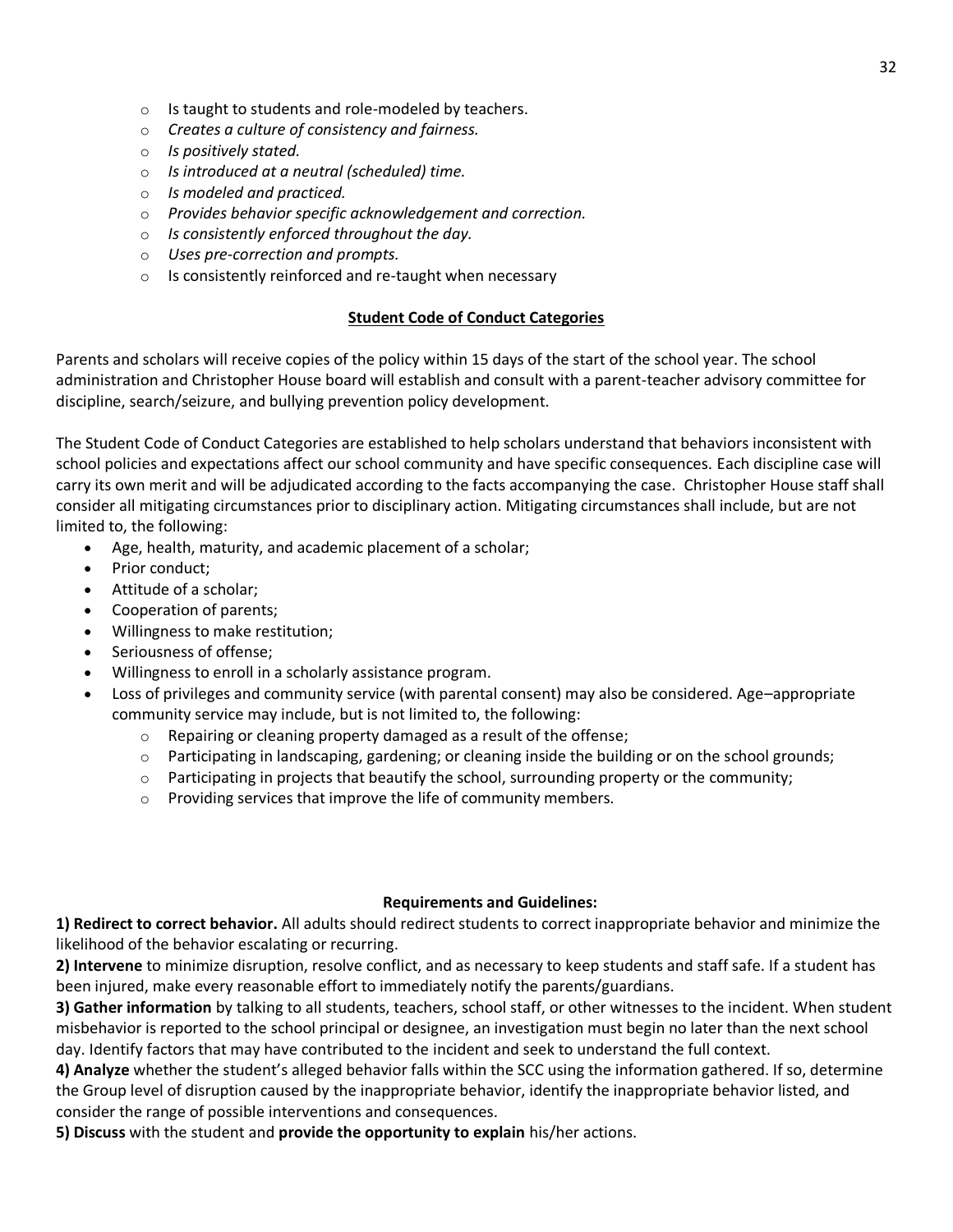- $\circ$  a) Inform the student of the inappropriate behavior s/he may have exhibited, the applicable SCC behavior category, and the range of possible interventions and consequences.
- o b) Allow the student to respond and explain his/her actions.
- $\circ$  c) Make reasonable efforts to contact the parents/guardians and discuss the incident with them before assigning interventions and consequences.
- $\circ$  d) No student shall be sent home before the end of the school day unless the school has established contact with the student's parent/guardian and provided written notice of a suspension. The only exception to this is when SASS cannot be utilized in a crisis and a plan is worked out with the parent for next steps for mental health interventions.

## **6) Make a determination and assign interventions or consequences** according to the SCC.

- $\circ$  a) Determine whether it is more likely than not that the student engaged in the identified SCC inappropriate behavior and the intervention or consequence most likely to address the cause of the behavior.
- $\circ$  b) The principal or designee has the final authority to assign interventions and consequences based on his/her independent assessment of the best interest of the school community, including available school resources, the needs of any student or staff harmed, and the rights of the student engaged in inappropriate behavior, in alignment with the SCC.
- $\circ$  c) Follow the special procedures contained in the Procedural Safeguards section for students with disabilities and students with Section 504 Plans.
- $\circ$  d) Avoid consequences that will remove the student from class or school, if possible. Use out-of-school suspensions only when in-school interventions and consequences are insufficient to address the student's inappropriate behavior.
- $\circ$  e) If a student is suspended, the principal or his/her designee may choose to give the student a combination of out-of-school and skill-building in-school suspension days. The out-of-school suspension must be served first and the combined total of out-of-school and in-school suspension days must not exceed the limits available for each Group level.
- o f) School staff members must not use public disciplinary techniques and must respond to inappropriate student behavior as confidentially as possible.
- $\circ$  g) No restrictions may be placed on food options or recess activities as a behavior consequence. Silent group lunches are expressly prohibited.

**7) Complete report** for all inappropriate behaviors under the SCC on CHES forms. Hand-deliver to the parents/guardians or mail a copy of the misconduct report to the student's home address.

**8) Inform parents/guardians of their right to appeal** if they believe that the consequence is unwarranted or excessive.

- $\circ$  a) The parents/guardians have the right to ask the principal to review the consequence assigned and to reconsider the decision.
- o b) appeal to the CEO and Board of Directors.
	- • whether any factual errors were made in the principal's investigation,
	- • whether the documentation of the student's behavior aligns to the recorded SCC behavior category,
	- • whether prior interventions were attempted when appropriate,
	- • whether the length of the suspension was commensurate with the student's inappropriate behavior, and
	- • in the case of a request for an expulsion hearing, whether the request was appropriate. The Board of Director's decision shall be final. The term of a student's suspension or request for an expulsion hearing is not halted by the parents/guardians' appeal.
- $\circ$  c) If a student has been expelled, the parents/guardians may appeal the final determination in writing and send additional evidence not available at the time of the expulsion hearing to the Chief Executive Officer or designee. The decision of the CEO or designee regarding the appeal shall be final. The start of a student's expulsion is not delayed by the parents/guardians' appeal.

**9) Restore** the student's participation in the school community.

 $\circ$  a) If the student received an out-of-school suspension for three (3) or more days, the principal or designee must develop a plan to support the student's transition back into the school community, including strategies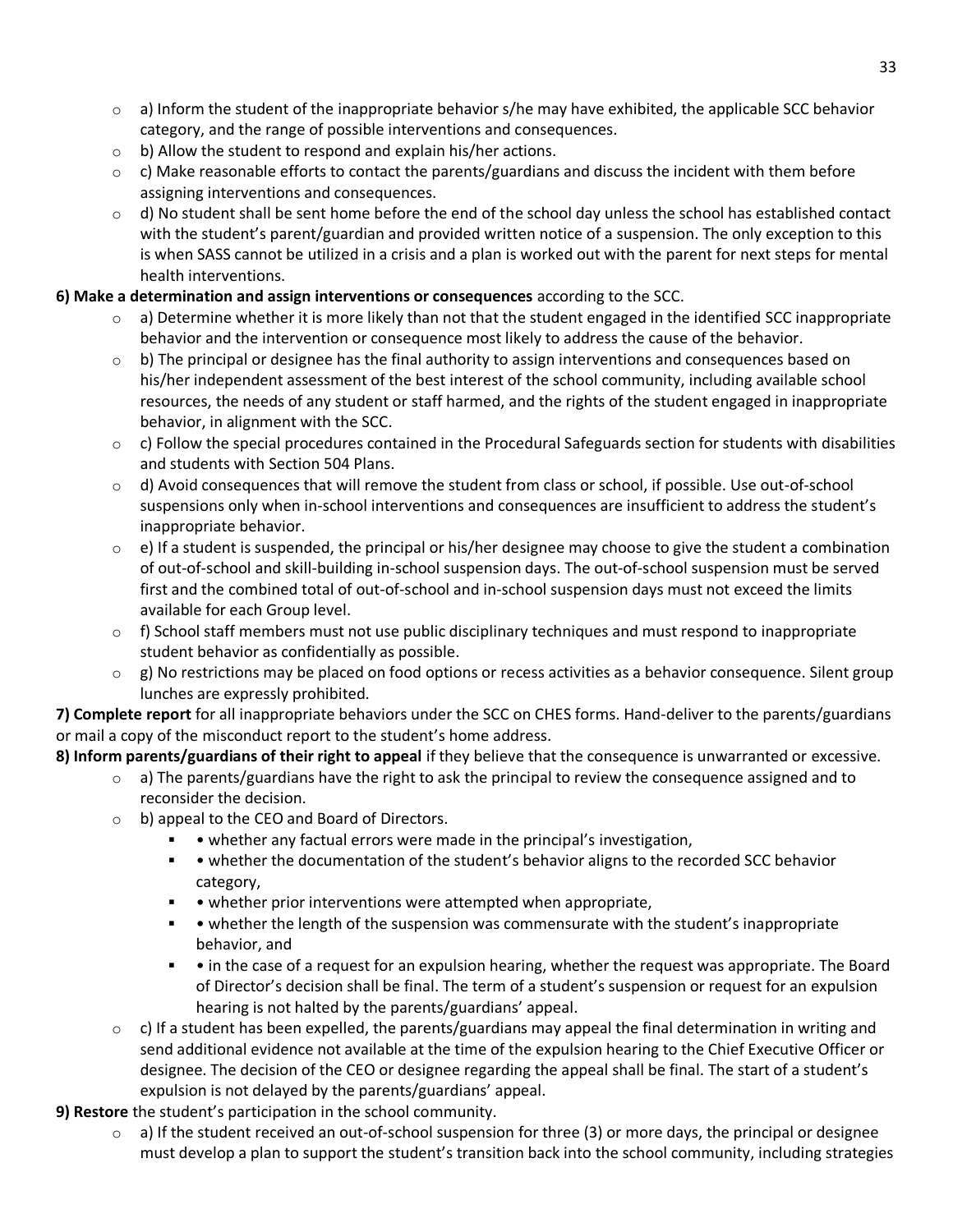for preventing future behavior incidents, restoring relationships, and addressing the student's ongoing social, emotional, and academic needs, with input from the student and parents/guardians. For more information, see *Guidelines for Effective Discipline*.

 $\circ$  b) When a student is set to return from an expulsion and has been attending the Safe Schools Alternative Program, school administrators must attend a transition meeting, which should include the student, parents/guardians, and alternative school staff members, to discuss the student's return and prepare for a successful transition.

### **Behaviors and Interventions/Consequences**

Below is a table with an outline of each behavior categorized 1 (minimal behavior)- 3 (serious and extreme behavior). Depending on the situation, CHES is determined to use developmentally appropriate interventions and/or consequences. The interventions and consequences listed align with our Responsive Classroom, Second Step Curriculum, and system of positive behavior interventions.

| Category 1 Behaviors                                                                            | Interventions and/or Consequences                                                                       |
|-------------------------------------------------------------------------------------------------|---------------------------------------------------------------------------------------------------------|
| 1.1 Running and/or making excessive noise in                                                    | Documented Teacher, Student,<br>$\bullet$                                                               |
| the hall or school building                                                                     | Parent/Guardian, and/or Administrator                                                                   |
| 1.2 Failing to abide by stated classroom rules                                                  | Conference focused on expectation<br>violated, cause of behavior, and<br>strategy to prevent recurrence |
| 1.3 Being disrespectful towards a scholar- name<br>calling, taking items away, mimicking others | Recommended instructive, corrective,<br>٠<br>or restorative response (see Guidelines<br>for Effective   |
| 1.4 Being defiant<br>Pushing (intention not to harm)                                            | Discipline)<br>$\bullet$<br>Detention - before school or after<br>$\bullet$<br>school                   |

| Category 2 Behaviors                                                                                                                                | Interventions and/or Consequences                                                                                       |
|-----------------------------------------------------------------------------------------------------------------------------------------------------|-------------------------------------------------------------------------------------------------------------------------|
| 2.1 Posting or distributing unauthorized written<br>materials on school grounds                                                                     | Documented Teacher, Student,<br>$\bullet$<br>Parent/Guardian, and/or Administrator                                      |
| 2.2 Leaving the school without permission                                                                                                           | Conference focused on expectation<br>violated, cause of behavior, and<br>strategy to prevent recurrence                 |
| 2.3 Interfering with school authorities and<br>programs through walkouts or sit-ins                                                                 | Recommended instructive, corrective,<br>٠<br>or restorative response<br>Detention - before school or after<br>$\bullet$ |
| Initiating<br>participating<br>2.4<br>or<br>in<br>any<br>unacceptable minor physical actions                                                        | school<br>Skill-building in-school suspension up<br>to three days                                                       |
| 2.5 Failing to abide by school rules and<br>regulations not otherwise listed in the Student<br>Code of Conduct                                      |                                                                                                                         |
| 2.6 Exhibiting or publishing any profane,<br>obscene, indecent, immoral, libelous, or<br>offensive materials, or using such language or<br>gestures |                                                                                                                         |
| 2.7 Possession (physical control over, such as<br>contained in clothing, lockers, or bags) and/or                                                   |                                                                                                                         |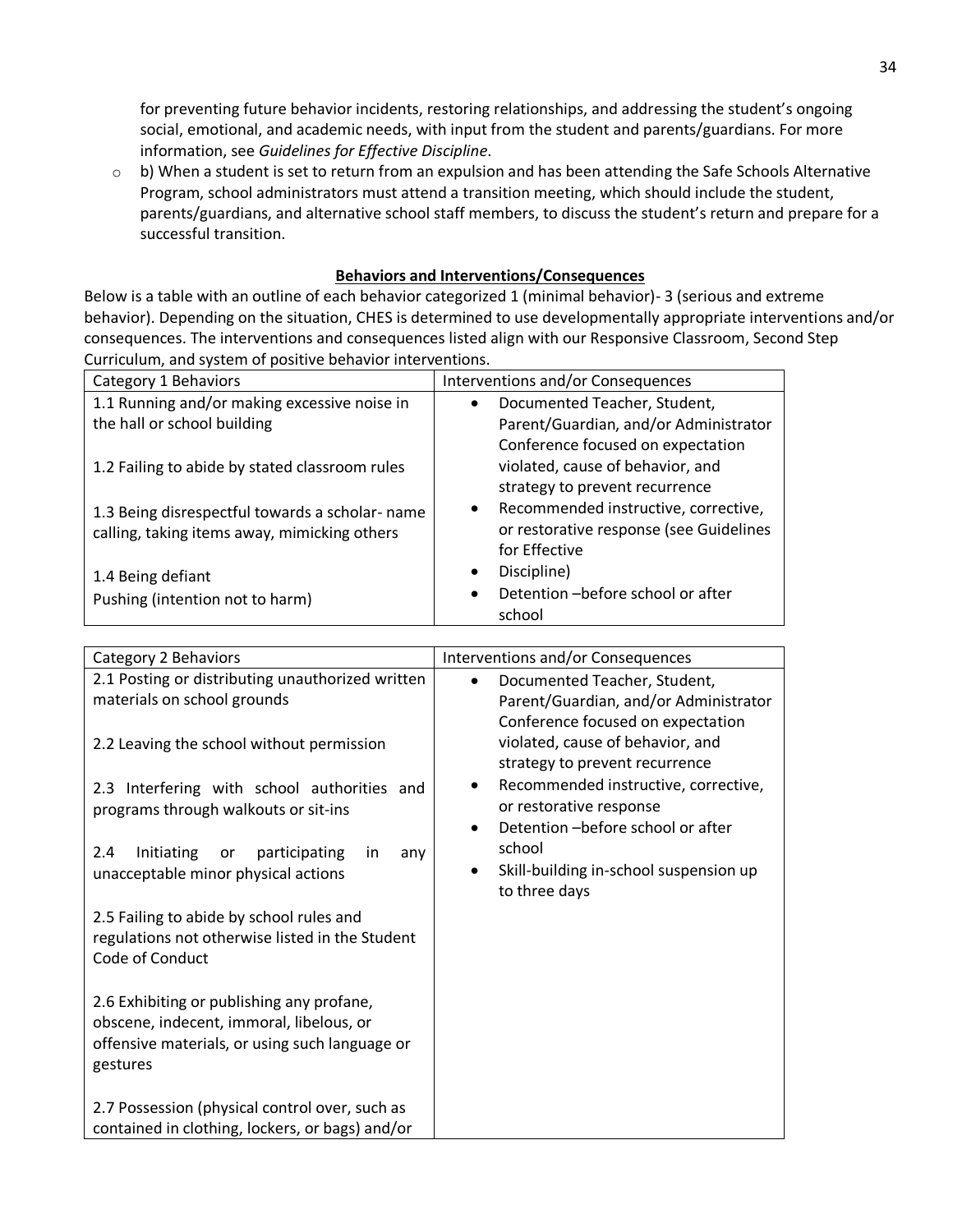| use of tobacco or nicotine products, matches,<br>or cigarette lighters                                                                               |  |
|------------------------------------------------------------------------------------------------------------------------------------------------------|--|
| 2.8 Disregard for the instructions or direction of<br>school personnel causing interruption to other<br>students' participation in school activities |  |

| Category 3 Behaviors                                                                                                                                                                                                                                                                                                                                              | Interventions and/or Consequences                                                                                                                                                                                                  |
|-------------------------------------------------------------------------------------------------------------------------------------------------------------------------------------------------------------------------------------------------------------------------------------------------------------------------------------------------------------------|------------------------------------------------------------------------------------------------------------------------------------------------------------------------------------------------------------------------------------|
| 3.1 Gambling - participating in games of<br>chance or skill for money or things of value                                                                                                                                                                                                                                                                          | Documented Teacher, Student,<br>Parent/Guardian, and Administrator<br>conference focused on expectation                                                                                                                            |
| 3.2 Fighting - physical contact between two<br>people with intent to harm, but no injuries result                                                                                                                                                                                                                                                                 | violated, cause of behavior, and<br>strategy to prevent recurrence<br>Recommended instructive, corrective,<br>٠                                                                                                                    |
| 3.3 Profane, obscene, indecent, and immoral or<br>seriously offensive language and gestures,<br>propositions, behavior, or harassment based on<br>race, color, national origin or immigration<br>status, sex, gender, sexual orientation, age,<br>religion, gender identity, gender expression or                                                                 | or restorative response<br>Detention-before school or after<br>school<br>Skill-building in-school suspension up<br>٠<br>to three days                                                                                              |
| disability                                                                                                                                                                                                                                                                                                                                                        | ADDITIONAL CONSEQUENCES AVAILABLE FOR                                                                                                                                                                                              |
| 3.4 Second or more documented violation of a<br>Category 1 or 2<br>3.5 Any behavior not otherwise listed in                                                                                                                                                                                                                                                       | REPEATED GROUP 3 INAPPROPRIATE BEHAVIOR<br>Skill-building in-school suspension, out-of-<br>school suspension, or combination in-school<br>and out of school suspension up to three days -<br>Out-of-school suspensions assigned to |
| Categories 1 through 3 of this Code of Conduct<br>that seriously disrupts the educational process                                                                                                                                                                                                                                                                 | repeated behaviors                                                                                                                                                                                                                 |
| 3.6 Plagiarizing, cheating and/or copying the<br>work of another student or other source                                                                                                                                                                                                                                                                          | Out-of-school suspensions of three days or less<br>may be used only if the student's continuing<br>presence in school would pose a threat to<br>safety or a disruption to other students'                                          |
| 3.8 Overt display of gang affiliation                                                                                                                                                                                                                                                                                                                             | learning opportunities.                                                                                                                                                                                                            |
| 3.9 Bullying behaviors - conduct directed<br>towards a student that can be reasonably<br>predicted to cause fear of physical or mental<br>harm, harm to property, and/or interfere with<br>student's ability to participate in school or<br>school activities (see AntiBullying Policy for full<br>definition before assigning an intervention or<br>consequence) |                                                                                                                                                                                                                                    |
| 3.10 Use of cellular telephones or other<br>information technology device to harass, incite<br>violence or interrupt other students'<br>participation in school activities, including use<br>of device to record others without permission                                                                                                                        |                                                                                                                                                                                                                                    |
| or unauthorized distribution of recordings                                                                                                                                                                                                                                                                                                                        |                                                                                                                                                                                                                                    |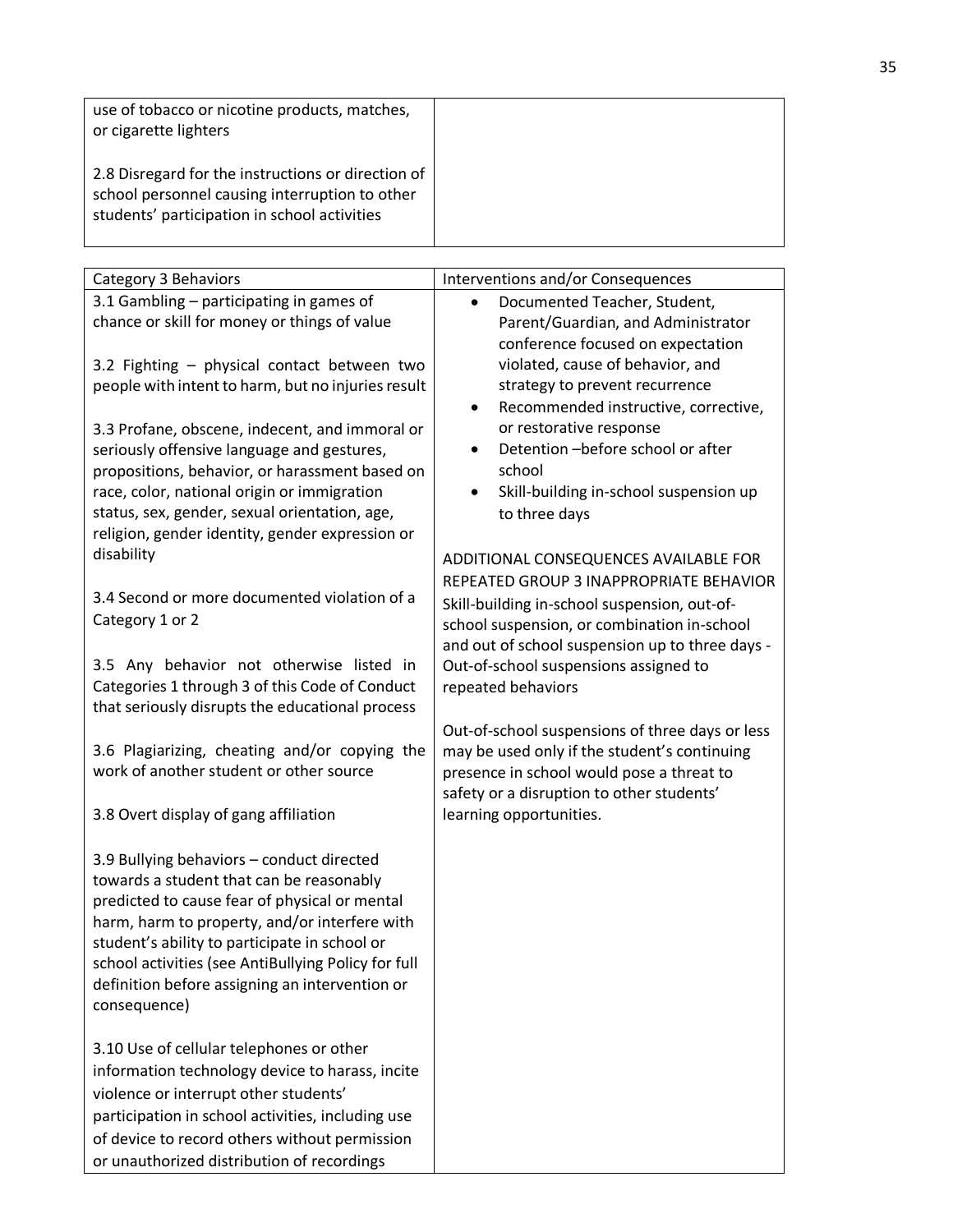|--|

| Category 4 Behaviors                                                                     |           | Interventions and/or Consequences         |
|------------------------------------------------------------------------------------------|-----------|-------------------------------------------|
| 4.1 False activation of a fire alarm that does not                                       | $\bullet$ | Documented Teacher, Student,              |
| cause a school facility to be evacuated or does                                          | $\bullet$ | Parent/Guardian, and Administrator        |
| not cause emergency services to be notified                                              |           | conference focused on expectation         |
|                                                                                          |           | violated, cause of behavior, and          |
| 4.2 Extortion - obtaining money or information                                           |           | strategy to prevent recurrence            |
| from another by coercion or intimidation                                                 |           | Recommended instructive,                  |
|                                                                                          |           | corrective, or restorative response       |
| 4.3 Assault - an attempt or reasonable threat                                            |           | Detention-before school or after          |
| to inflict injury on someone with a show of                                              |           | school                                    |
| force that would cause the victim to expect an                                           |           | Skill-building in-school suspension, out- |
| immediate battery                                                                        |           | of-school suspension, or combination      |
|                                                                                          |           | in-school and out of school suspension    |
| 4.4 Vandalism (willful or malicious destruction                                          |           | up to three days                          |
| or defacing of the property of others) or                                                | $\bullet$ | Out-of-school suspensions of three        |
| criminal damage to property at a cost less than                                          |           | days or less may be used only if the      |
| \$500                                                                                    |           | student's continuing presence in school   |
|                                                                                          |           | would pose a threat to safety or a        |
| 4.5 Battery (unwanted bodily contact with                                                |           | disruption to other students' learning    |
| another person without legal justification) or                                           |           | opportunities                             |
| aiding or abetting in the commission of a<br>battery which does not result in a physical |           |                                           |
| injury                                                                                   |           |                                           |
|                                                                                          |           |                                           |
| 4.6 Fighting - physical contact between more                                             |           |                                           |
| than two people with intent to harm, or                                                  |           |                                           |
| physical contact between two people with                                                 |           |                                           |
| intent to harm that results in injury                                                    |           |                                           |
|                                                                                          |           |                                           |
| 4.7 Theft (unauthorized control over the                                                 |           |                                           |
| physical property of another) or possession                                              |           |                                           |
| (physical control over, such as contained in                                             |           |                                           |
| clothing, lockers or bags) of stolen property                                            |           |                                           |
| that costs less than \$150 **                                                            |           |                                           |
| 4.8 Possession, use, sale, or distribution of                                            |           |                                           |
| fireworks                                                                                |           |                                           |
|                                                                                          |           |                                           |
| 4.9 Any behavior not otherwise listed in                                                 |           |                                           |
| Categories 1 through 4 of this Student Code of                                           |           |                                           |
| Conduct that very seriously disrupts the                                                 |           |                                           |
| educational process                                                                      |           |                                           |
|                                                                                          |           |                                           |
| 4.10 Trespassing on Christopher House<br>property - entering school property when        |           |                                           |
|                                                                                          |           |                                           |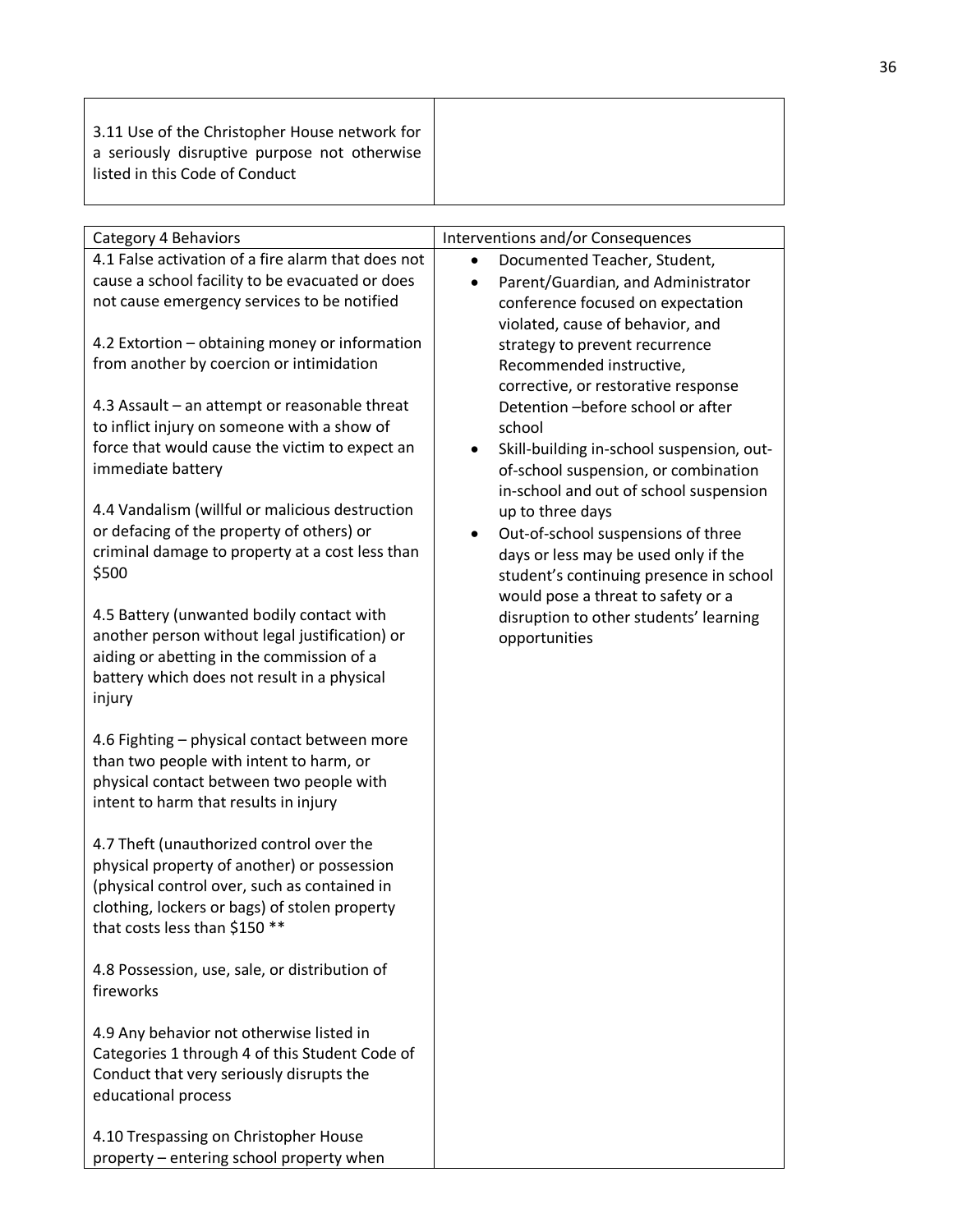| previously prohibited or remaining on school<br>grounds after receiving a request to depart                                                                                                                                                      |  |
|--------------------------------------------------------------------------------------------------------------------------------------------------------------------------------------------------------------------------------------------------|--|
| 4.11 Knowingly or intentionally using the<br>Christopher House network or information<br>technology devices to spread viruses to the<br>Christopher House network                                                                                |  |
| 4.12 Possession of any dangerous object as<br>defined by this Student Code of Conduct, first<br>documented behavior (see Reference Guide)                                                                                                        |  |
| 4.13 Use or possession of alcohol in school or<br>at, before, or after a school related function,<br>documented behavior                                                                                                                         |  |
| 4.14 Initiating or participating in inappropriate<br>physical contact with school personnel, such as<br>pushing school personnel out of the way in<br>order to physically fight with another student,<br>with no intent to harm school personnel |  |

| Category 5 Behaviors                              | Interventions and/or Consequences                                                      |
|---------------------------------------------------|----------------------------------------------------------------------------------------|
| 5.1 Aggravated assault - assault with a deadly    | Documented Teacher, Student,                                                           |
| weapon or done by a person who conceals           | Parent/Guardian, and Administrator                                                     |
| his/her identity, or any assault against school   | conference focused on expectation violated,                                            |
| personnel                                         | cause of behavior, and strategy to prevent                                             |
|                                                   | recurrence                                                                             |
| 5.2 Burglary – knowingly and without authority    | • Recommended instructive, corrective, or                                              |
| entering or remaining in a building or vehicle    | restorative response (see Guidelines for                                               |
| with intent to commit a felony or theft therein   | Effective Discipline)                                                                  |
|                                                   | • Detention - lunch, before school, after                                              |
| 5.3 Theft (obtaining or exerting unauthorized     | school, or Saturday                                                                    |
| control over) or possession (physical control     | • Request for assignment to an intervention                                            |
| over, including in clothing, lockers, or bags) of | program by the Chief Executive Officer or                                              |
| stolen property that costs more than \$150        | designee                                                                               |
|                                                   | • Skill-Building in-school suspension, out-of-                                         |
| 5.4 Use of intimidation, credible threats of      | school suspension, or combination in-school                                            |
| violence, coercion, or persistent severe          | and out-ofschool suspension for up to five                                             |
| bullying. Intimidation is behavior that prevents  | days. When the suspension is assigned, create a                                        |
| or discourages another student from exercising    | plan for preventing future behavior incidents,                                         |
| his/her right to education, or using force        | restoring relationships, and addressing student                                        |
| against students, school personnel and school     | needs.                                                                                 |
| visitors. For severe bullying, see the Anti-      | - Out-of-school suspensions of three days or<br>less may be used only if the student's |
| Bullying Policy before assigning an intervention  | continuing presence in school would pose a                                             |
| or consequence.                                   | threat to safety or a disruption to other                                              |
|                                                   | students' learning opportunities.                                                      |
| 5.5 Gang activity or overt displays of gang       |                                                                                        |
| affiliation                                       |                                                                                        |
|                                                   |                                                                                        |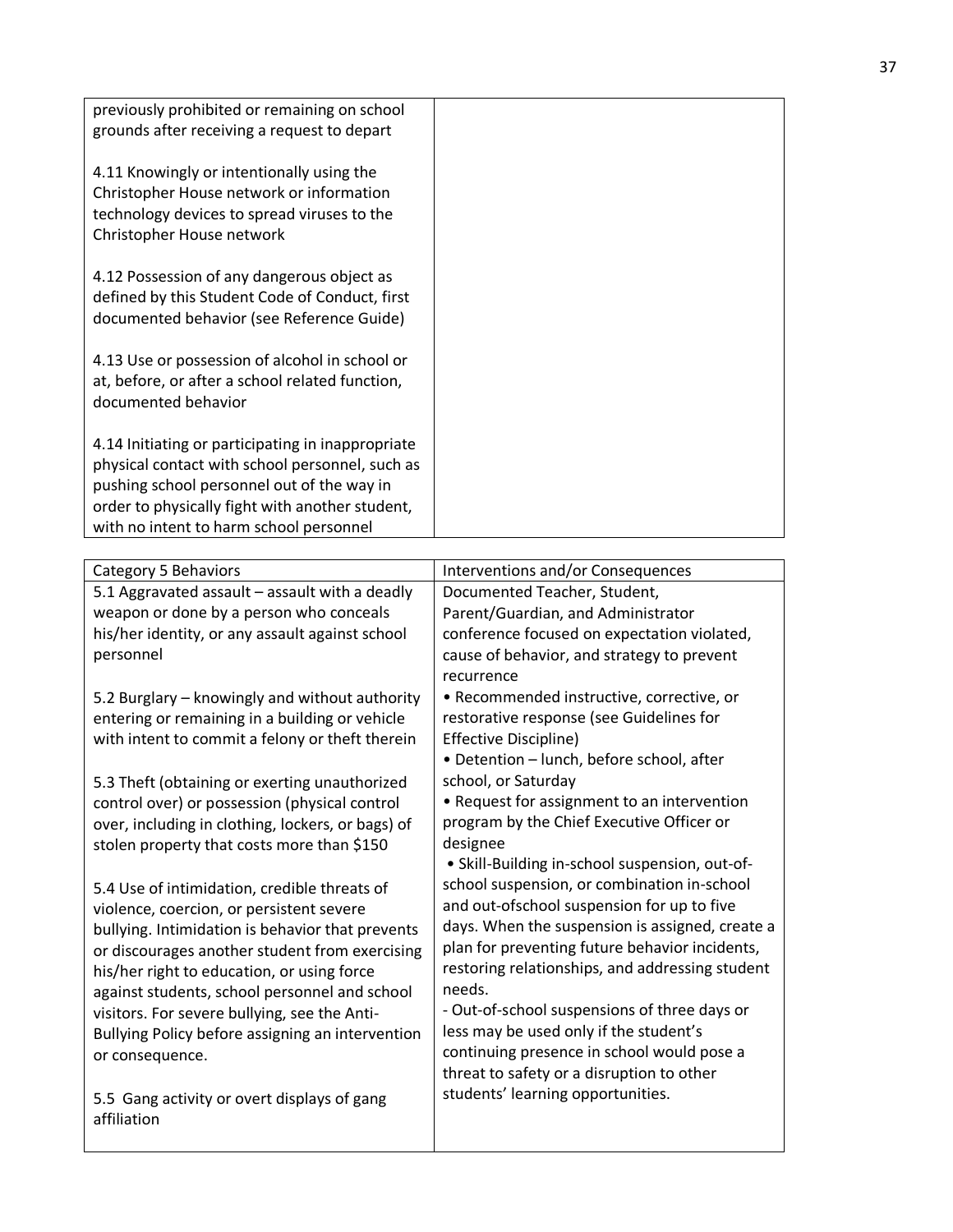5.6 Inappropriate sexual conduct, including unwelcomed sexual contact, indecent exposure, transmitting sexually suggestive images through information technology devices, or other sexual activities which do not involve the use of force

5.7 Engaging in or attempting any illegal behavior which interferes with the school's educational process

5.8 Persistent or severe acts of sexual harassment -unwelcome sexual or gender based conduct (either physical or verbal) and/or conduct of a sexual nature which is sufficiently severe, persistent, or pervasive to limit a student's ability to participate in or benefit from the educational program or which creates a hostile or abusive school environment

5.9 False activation of a fire alarm which causes a school facility to be evacuated or causes emergency services to be notified

5.10 Second or repeated violation of Behavior 4.13, possession of any dangerous object as defined by this Code of Conduct

5.11 Battery, or aiding or abetting in the commission of a battery, which results in a physical injury. Battery means unwanted bodily contact with another person without legal justification.

5.12 Use of any computer, including social networking websites, or use of any information technology device to threaten, stalk, harass, bully or otherwise intimidate others. Or, hacking

(intentionally gaining access by illegal means or without authorization) into the Christopher House network to access student records or other unauthorized information, or to otherwise circumvent the information security system

5.13 Vandalism (willful or malicious destruction or defacing of property) or criminal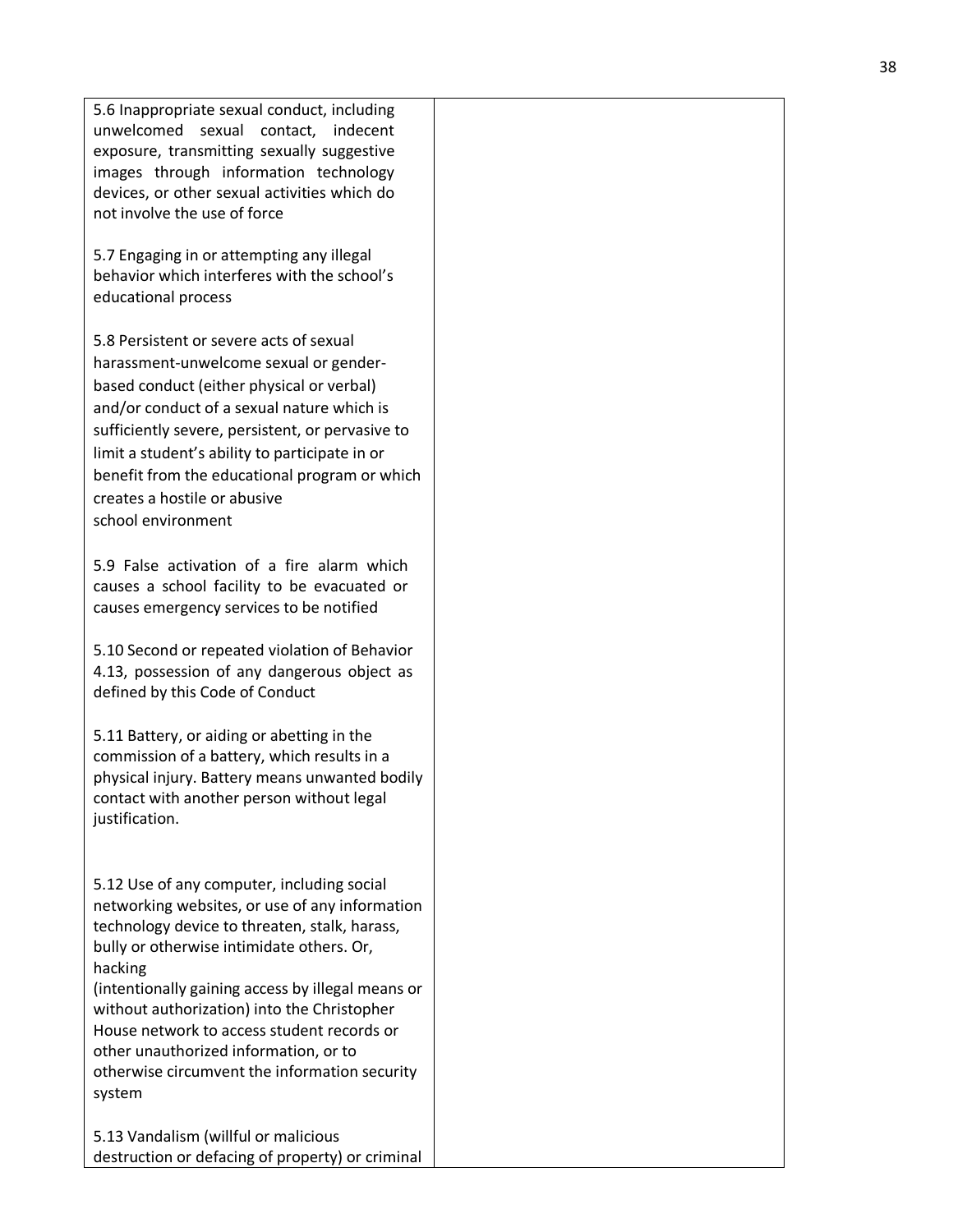| damage to property that results in damage<br>exceeding \$500 or that is done to personal                                                                                                                                                                    |  |
|-------------------------------------------------------------------------------------------------------------------------------------------------------------------------------------------------------------------------------------------------------------|--|
| property belonging to any school personnel                                                                                                                                                                                                                  |  |
| 5.14 Inappropriate consensual sexual activity                                                                                                                                                                                                               |  |
| 5.15 Use or possession of illegal drugs,<br>narcotics, controlled substances, "look-<br>alikes" of such substances, or contraband, or<br>use of any other substance for the purpose of<br>intoxication in or before school or a school-<br>related function |  |
| 5.16 Second or repeated violation of use or<br>possession of alcohol in school or at, before or<br>after a school-related function                                                                                                                          |  |
| 5.17 Participating in a mob action - a large or<br>disorderly group of students using force to<br>cause injury to a person or property, or<br>persisting in severe disruption after being<br>directed to cease by school personnel or<br>Police             |  |

| Category 6                                          | Interventions                                     |
|-----------------------------------------------------|---------------------------------------------------|
| Behaviors that are illegal and most seriously       |                                                   |
| disrupt.                                            |                                                   |
| 6.1 Use, possession, and/or concealment of a        | Documented Teacher, Student,                      |
| firearm/destructive device or other weapon or       | Parent/Guardian, and Administrator                |
| "look-alikes" of weapons as defined in the          | conference focused on expectation                 |
| Reference Guide, or use or intent to use any        | violated, cause of behavior, and strategy         |
| other object to inflict bodily harm                 | to prevent recurrence                             |
|                                                     | Recommended instructive, corrective, or           |
| 6.2 Intentionally causing or attempting to cause    | restorative response                              |
| all or a portion of the Christopher House network   | Detention - before school or after school         |
| to become inoperable                                | • Request for assignment to an                    |
|                                                     | intervention program                              |
| 6.3 Arson – knowingly damaging, by means of fire    | Skill-building in-school suspension, out-         |
| or explosive, a building and/or the personal        | of-school suspension, or combination in-          |
| property of others                                  | school and out of school suspension for           |
|                                                     | up to five days.                                  |
| 6.4 Bomb threat - false indication that a bomb,     |                                                   |
| or other explosive of any nature, is concealed in a | A student may be suspended for up to ten days     |
| place that would endanger human life if activated   | When the suspension is assigned, create a plan    |
|                                                     | for preventing future behavior incidents,         |
| 6.5 Robbery – taking personal property in the       | restoring relationships, and addressing student   |
| possession of another by use of force or by         | needs. Out-of-school suspensions of three days    |
| threatening the imminent use of force               | or less may be used only if the student's         |
|                                                     | continuing presence in school would pose a threat |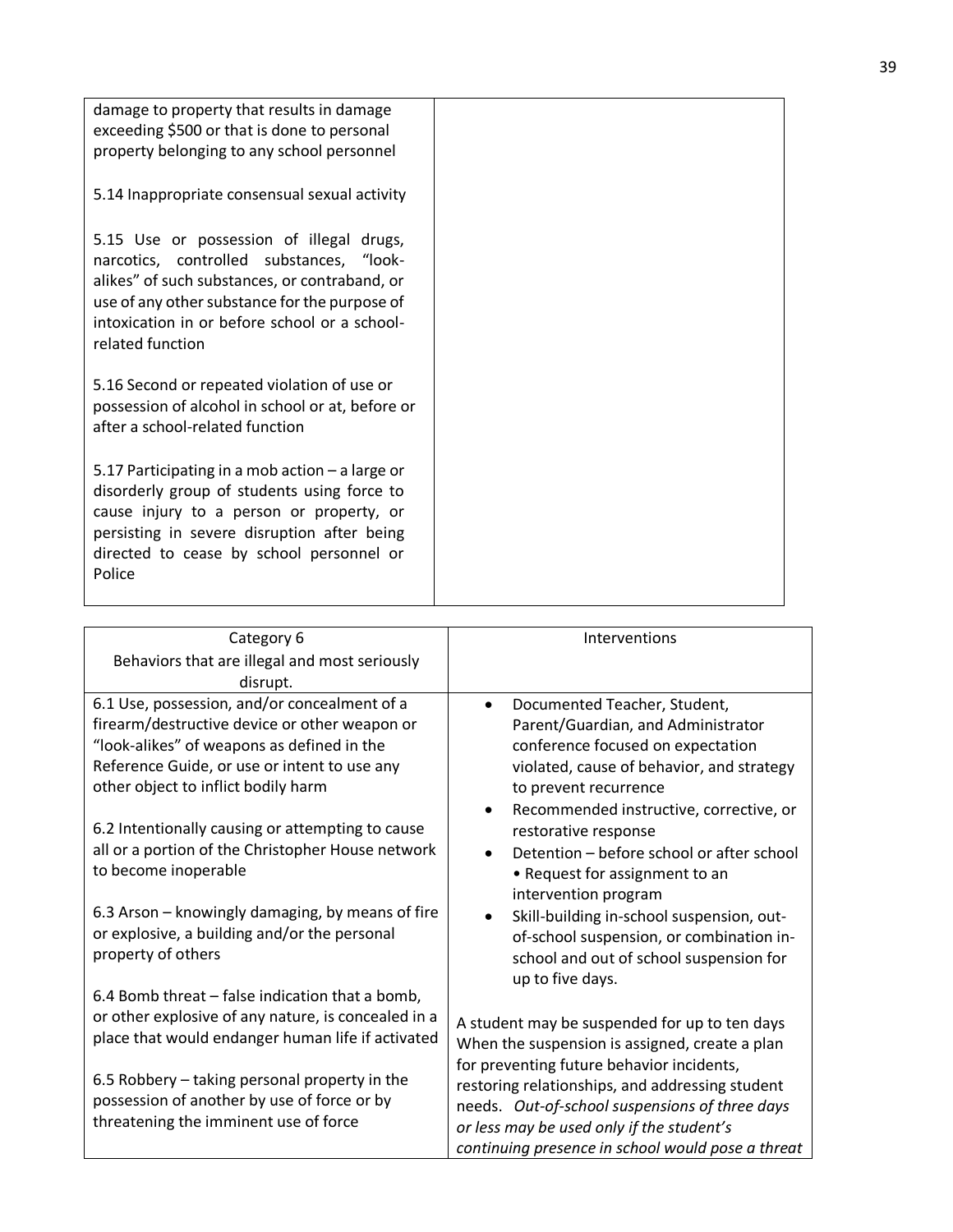| 6.6 Sale, distribution, or intent to sell or<br>distribute alcohol, illegal drugs, narcotics,<br>controlled substances, "look-alikes" of such                                                            | to school safety or a disruption to other students'<br>learning opportunities.                                                                                                                                                                 |
|----------------------------------------------------------------------------------------------------------------------------------------------------------------------------------------------------------|------------------------------------------------------------------------------------------------------------------------------------------------------------------------------------------------------------------------------------------------|
| substances, contraband, or any other substance<br>used for the purpose of intoxication                                                                                                                   | Out-of-school suspensions longer than three days<br>may be used only if other appropriate and<br>available behavioral and disciplinary                                                                                                         |
| 6.7 Sex acts which include the use of force<br>6.8 Aggravated battery (battery that causes great<br>harm, is done with a deadly weapon, is done by a<br>person who conceals his/her identity, or the use | interventions have been exhausted and the<br>student's continuing presence in school would<br>either (i) pose a threat to the safety of other<br>students, staff, or members of the school<br>community or (ii) substantially disrupt, impede, |
| of physical force against school personnel) or<br>aiding                                                                                                                                                 | or interfere with the operation of the school.                                                                                                                                                                                                 |
| and abetting in the commission of an aggravated<br>battery                                                                                                                                               | For students in middle school $(6th-8th)$ , or for any<br>student violating section 6.1, automatic referral to<br><b>Student Adjudication Review</b>                                                                                           |
| 6.9 Murder - killing an individual without legal<br>justification                                                                                                                                        | The principal may request an expulsion hearing                                                                                                                                                                                                 |
| 6.10 Attempted murder - an act that constitutes<br>a substantial step toward intended commission<br>of murder                                                                                            | at his/ her discretion<br>For behaviors involving the improper use of the<br>Christopher House network or information<br>technology devices, revocation of network                                                                             |
| 6.11 Kidnapping - secret confinement of another<br>against his/her will or transportation of another<br>by force or deceit from one place to another with<br>the intent to secretly confine              | privileges indefinitely                                                                                                                                                                                                                        |
| 6.12 Theft (obtaining or exerting unauthorized<br>control over) or possession (physical control over,<br>including in clothing, lockers, or bags) of stolen<br>property that costs more than \$1,000     |                                                                                                                                                                                                                                                |

## **REFERENCE GUIDE INVOLVING DANGEROUS OBJECTS, WEAPONS OR LOOK-ALIKE WEAPONS**

If a student has possession of firearms, uses, or intends to use, any of these objects to inflict harm on someone, the student should be recorded as having been expelled from the school for 1 year.

**Knives, including but not limited to:** Steak knife or other kitchen knives Pen knives/Pocket knives Hunting knives Swiss Army knife Box cutters Razors **Tools, including but not limited to:** Hammers **Screwdrivers** Saws Crowbars/Metal pipes Other objects commonly used for construction or household repair **Other Objects, including but not limited to:**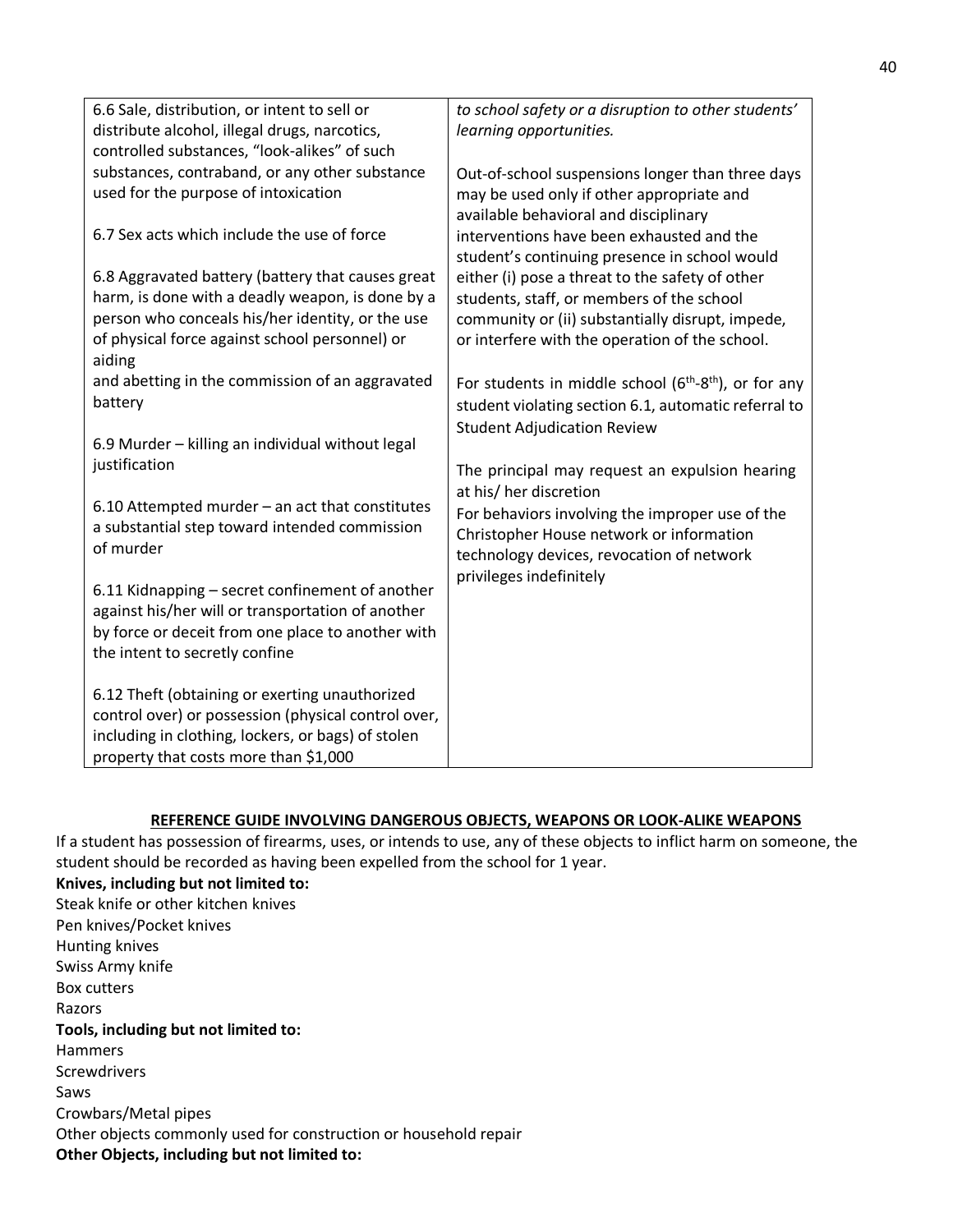Mace/Pepper spray Live ammunition/Live bullets Broken bottles or other pieces of glass Wooden sticks/board If a student has any of these objects in his or her possession or uses any of these objects, (s)he should be recorded to have violated Category 3. **Firearms - these include:** Pistol Revolver Other firearms Any part or portion of a machine gun or rifle **Knives - these include only the following types of knives:** Switchblade knives (open automatically by hand pressure applied to a button, spring or other device in the handle of the knife) Ballistic knives (operated by a coil spring, elastic material, or an air or gas pump) **Explosive Devices/Gases - these include:** Tear gas guns Projector bombs Noxious liquid gas Grenades Other explosive substances **Other Objects - these include:** Blackjack Slingshot Sand club Sandbag Metal/brass knuckles Throwing stars Tasers/stun guns **"Look-Alike" Firearms - these include:** B.B. guns Air guns Other objects, including "toys" or replicas that reasonably resemble real firearms **SPECIAL CONSIDERATION** If a student simply has any of these objects, or any other similar object in his/her possession, (s)he should not be recorded to have violated of the SCC Policy. If a student uses, or intends to use, any of these objects to inflict bodily harm on someone, the student should be recorded to have violated Category 3. **Sporting Equipment - these include but are not limited to:** Baseball bats Golf clubs **Personal Grooming Products - these include but are not limited to:** Nail clippers/files Combs with sharp handles Tweezers **School Supplies - these include but are not limited to:** Scissors Laser pointers Pens/Pencils Rulers Padlocks/Combination locks Other objects commonly used for educational purposes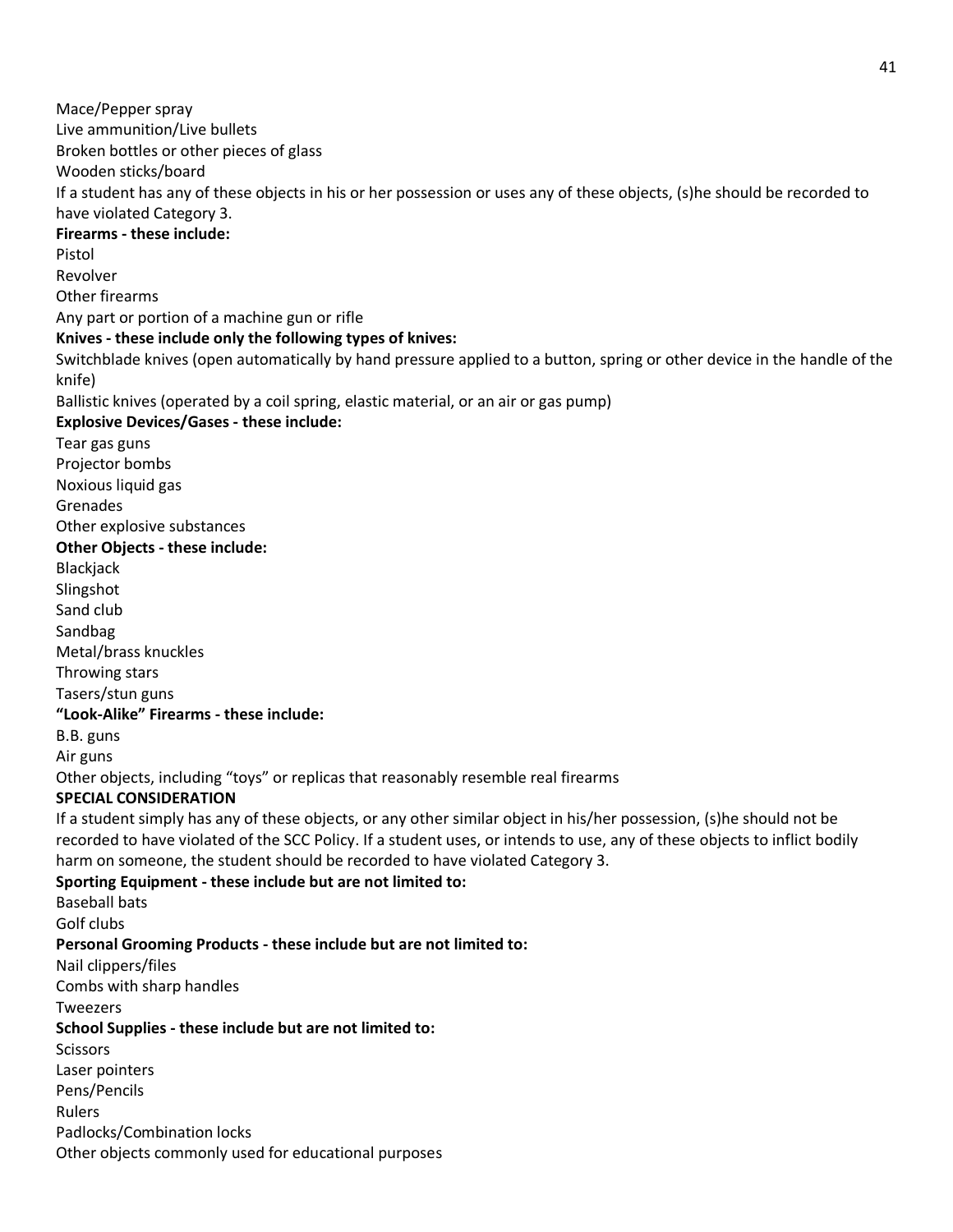### **SUSPENSION and EXPULSION GUIDELINES**

When a scholar's misconduct results in the need to suspend or expel the scholar, the following procedure shall be followed:

Documentation is required on whether other interventions were attempted or whether it was determined that there were no other appropriate and available interventions

Re-engagement of students who are suspended will take place when the student returns from the suspension. A reentry session will be scheduled for the day that the student returns to school. All participants will be notified of the reintegration session date and time. Participants may include the student, parent/guardian, probation officer, case manager, counselor, the student friend or mentor, and others as appropriate. Special attention should be given to the family of the student. The reintegration session process should be explained to the student and his/her family prior to holding the circle and questions they have should be addressed. The family should be aware of possible attendees. A reintegration session allows the student and family to receive needed supports to enable student to be successful in school. During a reintegration session, a plan is created which clarifies each participants role and responsibilities in supporting student, and the student is supported and held accountable to fulfill their plan.

School administration will make all reasonable efforts to resolve threats, address disruptions, and minimize length of student expulsions to the greatest extent possible. Suspensions and Expulsions are limited in number and duration to the greatest extent practicable and used only for legitimate educational purposes. Suspensions that exceed 4 days students will be provided with appropriate and available support services during the period of their suspension. Ongoing professional development is given to staff members on the adverse consequences of school exclusion and justice system involvement, classroom management, culturally responsive discipline, and developmentally appropriate discipline methods that promote positive school culture. This takes place during the Friday early release sessions and during grade level meetings. Suspensions of 4 days or more it will be noted in the suspension paperwork whether services are to be provided during the period of suspension or whether it was determined that there are no such appropriate and available services.

## **Skill-Building In-School Suspension**

A skill-building in-school suspension is the removal of a scholar from his/her regular educational schedule for more than 60 minutes of the school day to an alternative supervised setting inside the school building to engage in structured activities that develop academic, social, emotional, and/or behavioral skills.

Scholars may be assigned a skill-building in-school suspension if:

1) Skill-building in-school suspension is listed as an available consequence for the behavior category

2) The scholar was informed of the his/her reported misbehavior, provided an opportunity to respond and reasonable efforts were made to contact the parents/guardians, and

3) A copy of the incident was provided to the scholar's parents/guardians.

## **Out-of-School Suspension**

An out-of-school suspension is the removal of the scholar from class attendance or school attendance. When a scholar is removed from school in response to an inappropriate behavior, the removal counts as the first day of an out-of-school suspension. A scholar may be assigned an out-of-school suspension if:

1) Out-of-school suspension is listed as an available consequence for the behavior category, and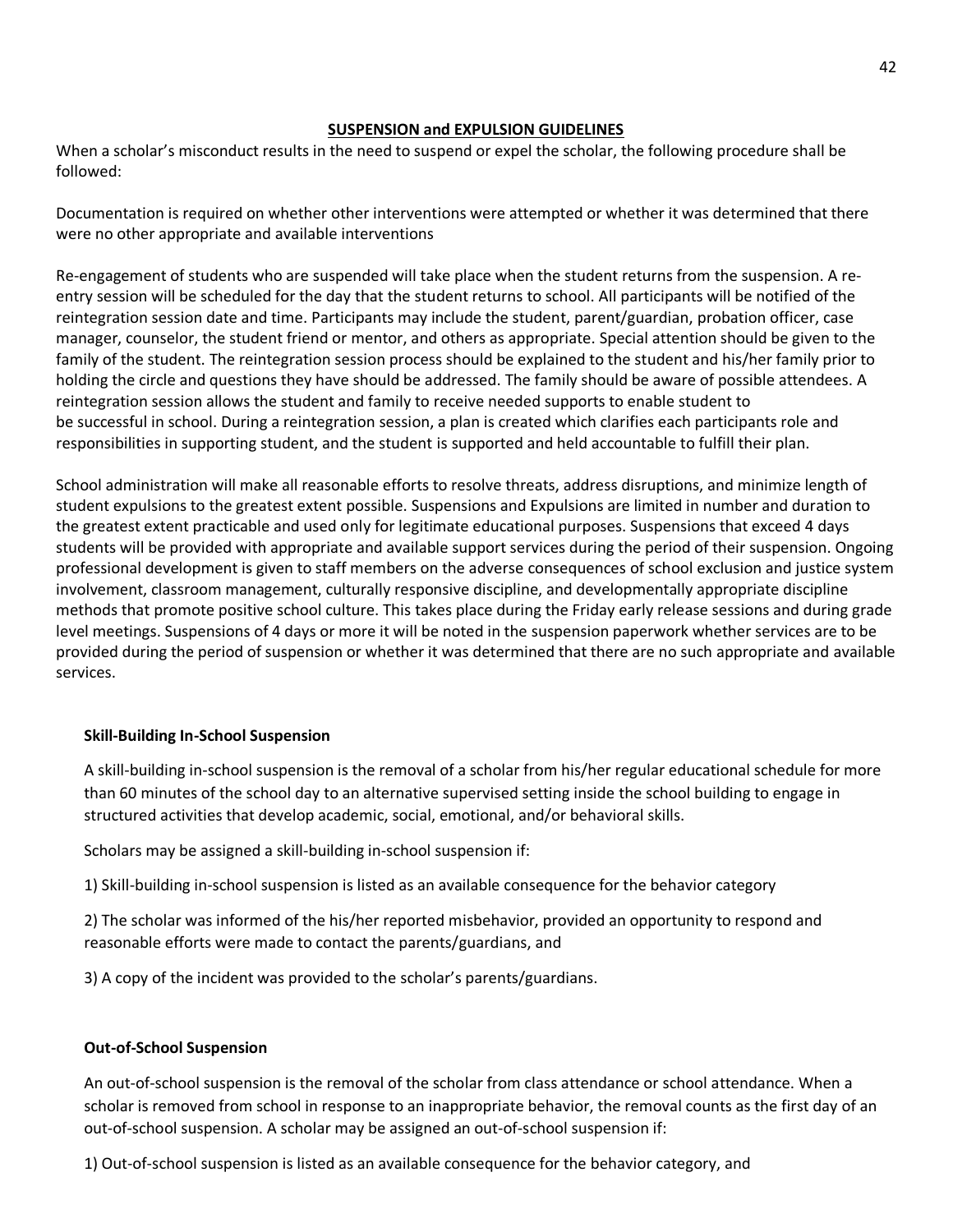2) The principal or designee determines that the scholar's attendance at school presents an imminent endangerment to the physical, emotional, or mental safety of specific scholar s/staff and this threat is documented in the District scholar information system, or

3) The principal or designee determines that the scholar's behavior has caused chronic or extreme interruption to other scholars' participation in school activities and prior interventions have been utilized and documented in the District scholar information system, and

4) The scholar was informed of his/her reported misbehavior, provided an opportunity to respond, and reasonable efforts were made to contact the parents/guardians, and

5) A copy of the incident report was provided to the scholar's parents/guardians. A scholar serving out-of-school suspension is not allowed to come onto school property, participate in extracurricular activities, or attend schoolsponsored events. A scholar may be considered trespassing if he or she comes onto school grounds while suspended out of school. Out-of-school suspensions are excused absences. The principal must ensure that a scholar serving suspension is able to obtain homework, and upon the scholar's return, provided with the opportunity to make up any quizzes, tests, requirements and special projects, or final exams given during the period of suspension. A scholar serving suspension must be allowed to take state assessments at school and may participate in test preparation activities. The scholar's attendance will still be marked as suspended. If approved by the CEO's designee, a scholar suspended for more than three (3) days may be required to attend a District-sponsored program during the term of suspension.

## Suspension Procedures:

- Suspensions are limited to 10 days.
- Administration will provide immediate notice to parents with full statement of specific misconduct, rationale for duration of suspension, and notice to parents of their right to review.
- **The board will be given a summary of suspension notice.**
- Upon request, review by board or hearing officer (with report to Board); parents may appear and discuss suspension.

## Suspension Not Exceeding Ten School Days

Scholars suspended for ten school days or fewer shall be afforded due process in the following manner:

- School staff will meet with the scholar to discuss, investigate, and assess the situation.
- If a scholar is found to have violated the Guidance and Discipline Code in a manner that warrants suspension, the scholar's infraction will be logged in PowerSchool or appropriate Scholar Information System. School administration determines the duration of the suspension and whether the suspension is served in school or out of school.
- School staff will notify the scholar's parent or guardian of the situation and the disciplinary action. School staff will be available for a follow-up conference with the family if requested.
- A behavioral contract containing specific behavior expectations may be drawn up and signed by the scholar, parent/guardian, and school principal.
- Scholars are allowed to make up work following their suspensions. Upon returning to school, it is the scholar's responsibility to make up work in a reasonable time proportional to the suspension.
- If a scholar or parent/guardian is unsatisfied with the suspension, the scholar and parent/guardian may present his or her version of events to the Chief Executive Officer of Christopher House.

## Suspension In Excess of Ten Days:

Scholars can be suspended for a maximum of 10 days per school year. If the scholar has more than ten school, will be expelled as a result of gross disobedience or misconduct shall be afforded due process in the following manner: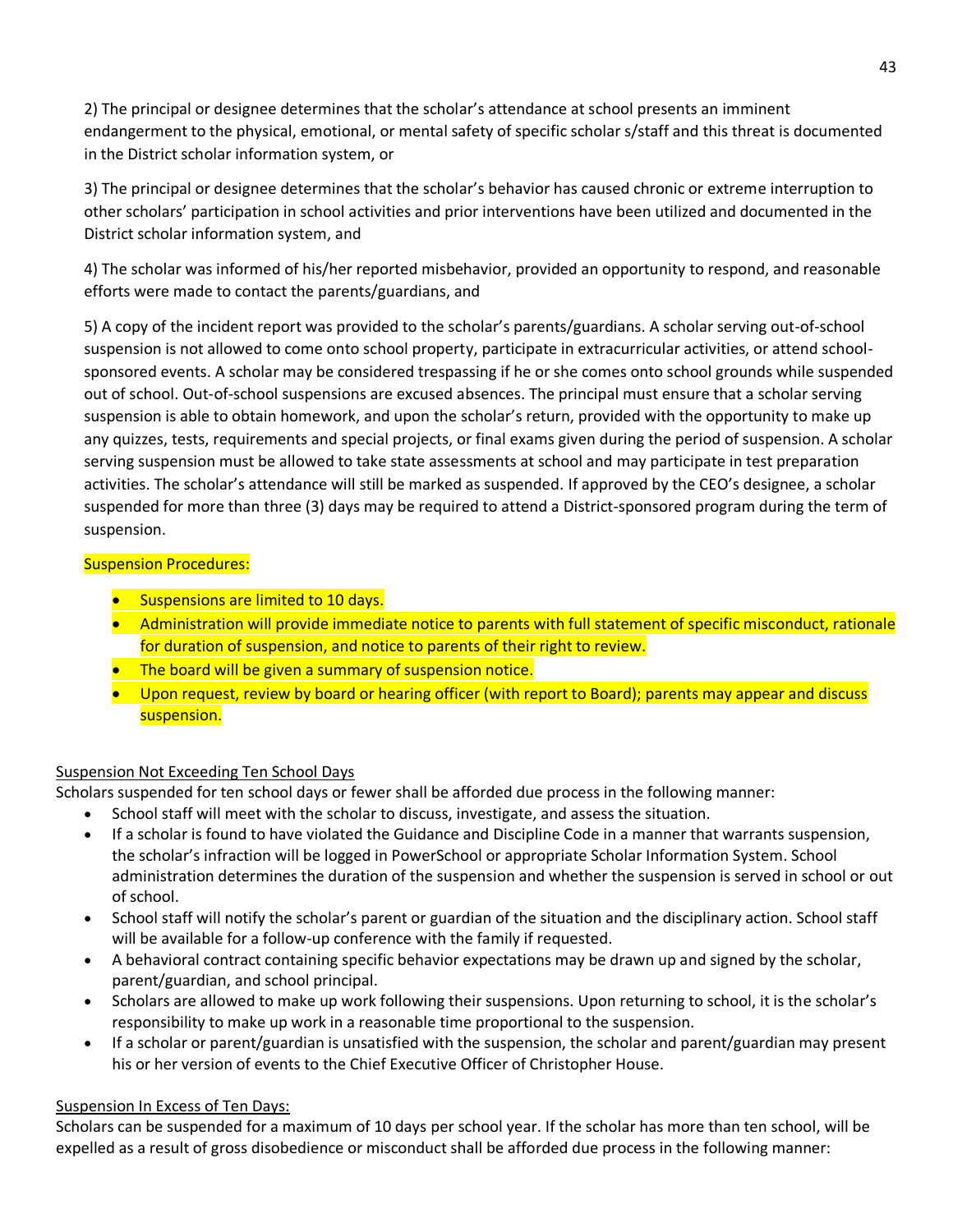Christopher House will request that the scholar's parents or guardian appear before the Christopher House School Board or Chief Executive Officer. Such requests will be made by registered or certified mail and state the time, place, and purpose of the meeting. In addition to advance written notice of the hearing, the scholar shall be afforded sufficient time to prepare for the hearing, the right to be represented by counsel, and the right to present evidence. The expulsion hearing need not take the form of a judicial or quasi-judicial hearing. In no event shall a hearing be considered public. Further, at the discretion of the Christopher House Board of Directors or CEO, the hearing may be closed to those individuals deemed advisable, except the scholar, the scholar's parents or guardians, the scholar's attorney, at least one school official, and the board's attorney at all times. Witnesses shall be admitted to a closed hearing only to the extent necessary to testify. In order for another scholar to act as a witness, signed written consent of that scholar's guardian must be obtained prior to the meeting.

### **EXPULSION HEARING AND EMERGENCY ASSIGNMENT GUIDELINES**

### **Request for Expulsion Hearing**

•Expulsion is the removal of a student from school for 11 or more consecutive days, up to a maximum of two calendar years.42

• If a student's inappropriate behavior falls within Group 5 of the SCC, a school principal may request an expulsion hearing for the student. A school principal may also request assignment to an intervention program.

•Documentation is required on whether other interventions were attempted or whether it was determined that there were no other appropriate and available interventions• If a student's inappropriate behavior falls within Group 6 of the SCC, the incident will be automatically referred for Student Adjudication review for a student in 6th through 8th grade or for any student violating section 6.1; a school principal may request an expulsion hearing for a student committing any other Group 6 behavior.

• The CEO's designee will review the expulsion hearing request and determine whether to refer the student to the Board of Directors for an expulsion hearing, assign the student to an intervention program, or refer the student back to the school for intervention/support.

## **Expulsion Hearing Procedures**

• CHES will schedule expulsion hearings and send parents/ guardians a notice letter. The notice will provide a description of the incident, the date of the incident, the SCC Policy inappropriate behavior code(s), and the place, time and date for the expulsion hearing. The notice will be sent by registered or certified mail, or by personal delivery.

• Before the hearing, school principals are responsible for assisting our CEO with case preparation by identifying witnesses and relevant documents, and reviewing all documentation regarding the incident to ensure it is complete, accurate, and properly written.

• The hearing will be conducted by the hearing officer who is the CEO before the Christopher House Board of Directors. The hearing office duties include: stating reason for expulsion and date it would effective, provides a summary of evidence, states the expulsion details specific to why removing the student is in the best interest of the school, and states expulsion decision which includes the rationale for duration of expulsion. The hearing officer does not make the final decision and will not be in the room for the final decision. The Chief Executive Officer's representative will call witnesses to testify and introduce documents regarding the incident. The student may also call witnesses to testify and introduce documents regarding the incident. A decision will be made regarding the scholar's impending expulsion. If a scholar wishes to appeal his or her expulsion from Christopher House, there are two options. First, the parent and/or scholar may attend the next regularly scheduled meeting of the Christopher House Board of Directors and appeal the decision to the board members in attendance. Second, the parent and/or scholar may appeal in writing by sending a letter to the Board of Directors before the next regularly scheduled board meeting stating why the parent and/or scholar feels the expulsion decision should be overturned. The board will discuss the scholar and expulsion decision during executive session and will notify the parent/scholar in writing of its decision.

### Expulsion Hearing Procedures

• The School will present more than hearsay evidence to prove allegations.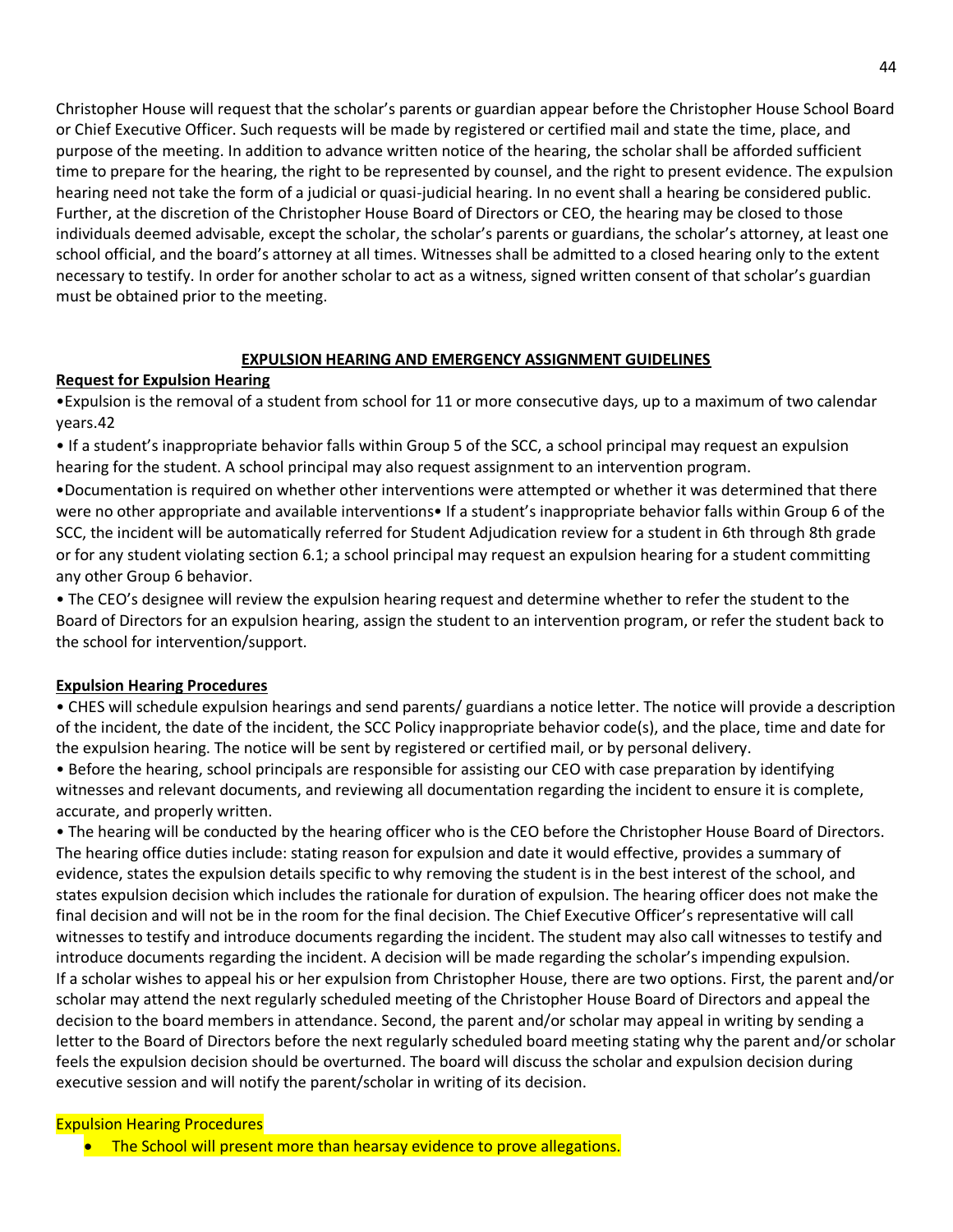- Parents and students are allowed to cross-examine witnesses and present evidence.
- Separation between staff member prosecuting the expulsion, hearing officer, and decision-maker

### **PROCEDURAL GUIDELINES FOR DISCIPLINE OF STUDENTS WITH DISABILITIES/IMPAIRMENTS [1]**

School officials may suspend students with disabilities/impairments and cease educational services for a total of up to 10 consecutive or 10 cumulative school days in one school year without providing procedural safeguards. Parents or guardians are notified immediately of their child's suspension with a full statement of the reasons for the suspension and a notice of their right to a review. Saturday, and before- and after-school detentions do not count toward the 10-day limit. Additionally, if students with disabilities continue to participate in the general education curriculum, continue to receive their IEP services, and continue to participate with non-disabled peers to the same extent as specified in the IEPs, in-school suspensions and lunch detentions do not count toward the 10-day limit. Federal regulations offer some flexibility in suspending students with disabilities in excess of 10 school days in the school year in certain circumstances. In order to determine whether the circumstances permit a suspension in excess of 10 days per school year, consultation by the school with the Department of Procedural Safeguards and Parental Supports (773/553-1905) is absolutely necessary. **Without such consultation and approval from the Department of Procedural Safeguards and Parental Supports, the 10 school day limit on out of school suspensions will continue to apply.**

When school officials anticipate a referral for expulsion, the following apply:

 1. School must provide written notice to the parent/guardian or surrogate parent of the request for an expulsion hearing and the date of an Individualized Education Program (IEP) Manifestation Determination Review (MDR) meeting, which must be held within 10 school days of the date of the decision to request the expulsion hearing. School must also provide parent/guardian/surrogate with a written copy of the Notice of Procedural Safeguards.

2. The IEP team must:

etermine whether the misconduct is related to the student's disability by reviewing all current and relevant information, including raluation and diagnostic results, information from the parent/guardian, observations of the student, and the student's IEP. The behavior is a manifestation of the student's disability if:

he conduct in question was caused by the student's disability or has a direct and substantial relationship to the student's disability; and/or

the conduct in question was the direct result of the school's failure to implement the student's IEP.

- B. Review, and revise if necessary, the student's existing behavior intervention plan or develop a functional behavior assessment and behavior intervention plan (FBA/BIP) to address the misconduct. The behavior intervention plan must address the misconduct for which the student is being disciplined.
- If the student's behavior is not a manifestation of the disability, school officials may apply the code of conduct, taking into consideration the student's special education and disciplinary records. In no event, however, may the student be suspended for more than 10 consecutive or cumulative school days in a school year without providing appropriate educational services.

If the student's behavior is a manifestation of the disability, a disciplinary change in placement (expulsion) cannot occur. Students with disabilities, even if expelled, must be provided with an appropriate education in an alternative educational setting.

All MDRs are subject to legal review by the Department of Procedural Safeguards and Parental Supports.

## **Discipline of Scholars with Disabilities**

The school will comply with the Individuals with Disabilities Education Act (IDEA) and the Illinois State Board of Education's Special Education rules when disciplining scholars with disabilities. Behavioral interventions will be used with scholars with disabilities to promote and strengthen desirable behaviors and reduce identified inappropriate behaviors. No special education scholar shall be expelled if the scholar's particular act of gross disobedience or misconduct is a manifestation of his or her disability as determined through a manifestation hearing. Any special education scholar whose gross disobedience or misconduct is not a manifestation of his or her disability may be expelled pursuant to the expulsion procedures.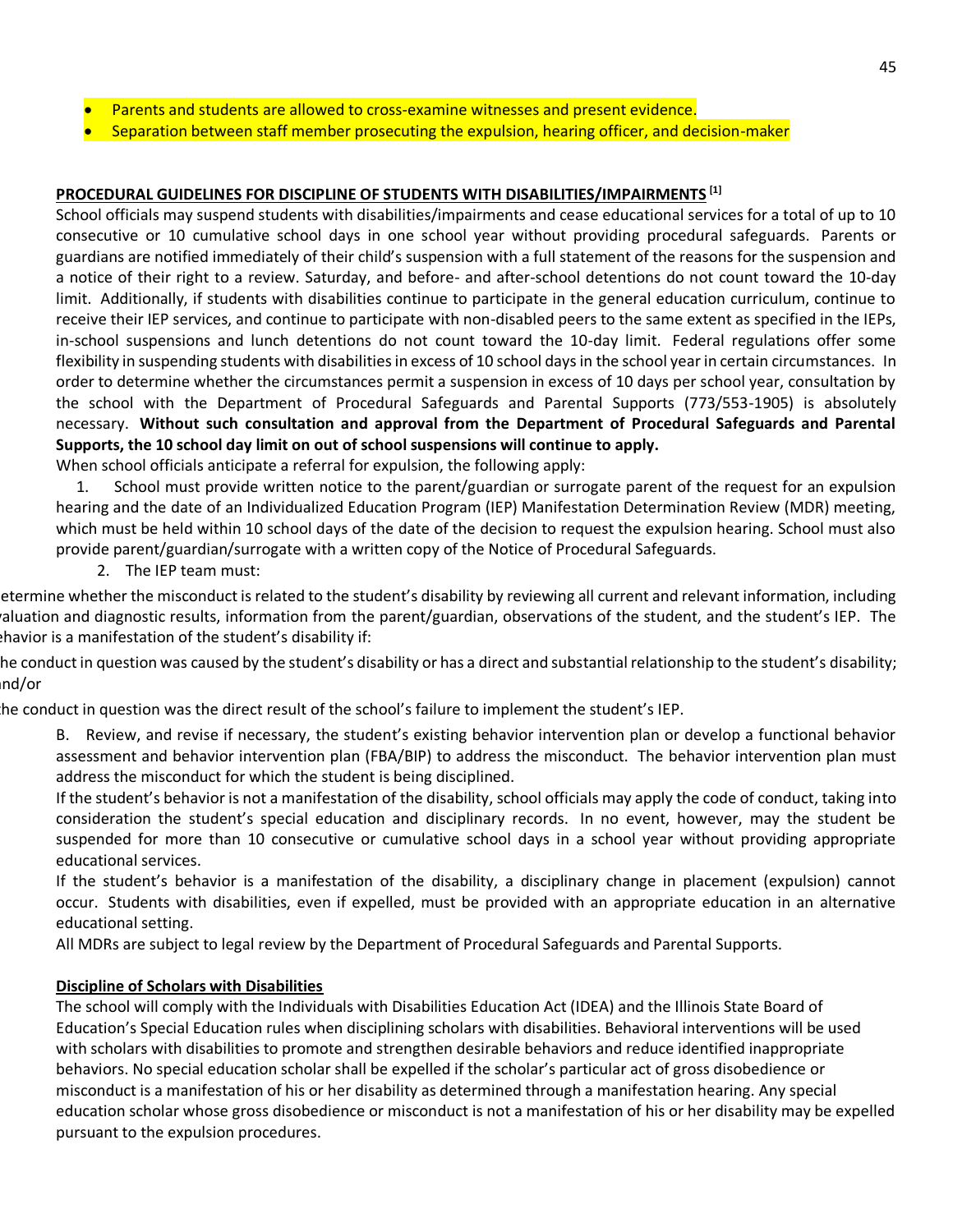### **Bullying, Intimidation and Harassment**

Bullying, intimidation, and (sexual) harassment are not acceptable in any form and will not be tolerated at school or any school-related activity, on school property, on school buses and transportation vehicles, or through a school computer, network, or other school electronic equipment. The school will protect scholars against retaliation for reporting incidents of bullying, intimidation, or (sexual) harassment, and will take disciplinary action against any scholar who participates in such conduct.

No person shall harass, intimidate or bully another based upon a perceived race, color, nationality, sex, sexual orientation, gender-related identity or expression, ancestry, age, religion, creed, physical or mental disability, gender identity, order of protection status, status as homeless, or actual or potential marital or parental status, including pregnancy, unfavorable discharge from military service, association with a person or group with one or more of the aforementioned actual or perceived characteristics, or any other distinguishing characteristic. The school and district will not tolerate harassing, intimidating conduct, or bullying, whether verbal, physical, or visual that affects the tangible benefits of education, that unreasonably interferes with a scholar's educational performance, or that creates an intimidating, hostile, or offensive educational environment.

Bullying means any severe or pervasive physical or verbal act or conduct, including communications made in writing or electronically, directed toward a scholar that has or can be reasonably predicted to have the effect of: (1) placing the scholar in reasonable fear of harm to the scholar's person or property; (2) causing a substantially detrimental effect on the scholar's physical or mental health; (3) substantially interfering with the scholar's academic performance; or (4) substantially interfering with the scholar's ability to participate in or benefit from the services, activities, or privileges provided by the school.

Examples of prohibited conduct include, without limitation, any use of violence, intimidation, force, noise, coercion, threats, stalking, harassment, sexual harassment, public humiliation, theft or destruction of property, retaliation, hazing, bullying, bullying through the transmission of information from a school computer, a school computer network, or other similar electronic school equipment, or other comparable conduct.

Scholars who believe they are victims of bullying, intimidation, or harassment or have witnessed such activities are encouraged to discuss the matter with the scholar nondiscrimination coordinator, building administrator, or a complaint manager. Scholars may choose to report to a person of the scholar's same sex. Complaints will be kept confidential to the extent possible given the need to investigate. Scholars who make good faith complaints will not be disciplined. Any scholar who is determined, after an investigation, to have engaged in bullying, intimidation, or harassment will be subject to disciplinary consequences as provided in this handbook, including but not limited to, suspension and expulsion consistent with the school discipline policy. Parents of scholars who have engaged in the above behavior will be notified. Any scholar making a knowingly false accusation regarding harassment may also be subject to disciplinary consequences.

## **Sexual Harassment Policy**

We believe that our scholars should be able to be in an atmosphere free from all forms of harassment. Therefore, it is our policy to prohibit all types of harassment, including but not limited to harassment based on: sex, race, color, religion, ancestry, national origin, sexual orientation, HIV or AIDS status, marital status, age or disability, or any other status protected by law. Accordingly - harassment, whether by anyone including an employee, a scholar or guest - will not be tolerated. Activities of this nature are unlawful and serve no legitimate purpose; they have a disruptive effect on our scholars ability to perform and they undermine the integrity of the relationship. Harassment is verbal or physical conduct relating to an individual's status when this conduct:

1) has the purpose or effect of creating an intimidating, hostile or offensive academic environment; 2) has the purpose or effect of unreasonably interfering with an individual's academic performance; 3) or otherwise adversely affects an individual's academic opportunities

Some examples of conduct that may constitute prohibited harassment include: slurs, jokes, cartoons, stereotypes, statements, etc. Specifically, examples of acts considered to constitute sexual harassment, include, but are not limited to the following: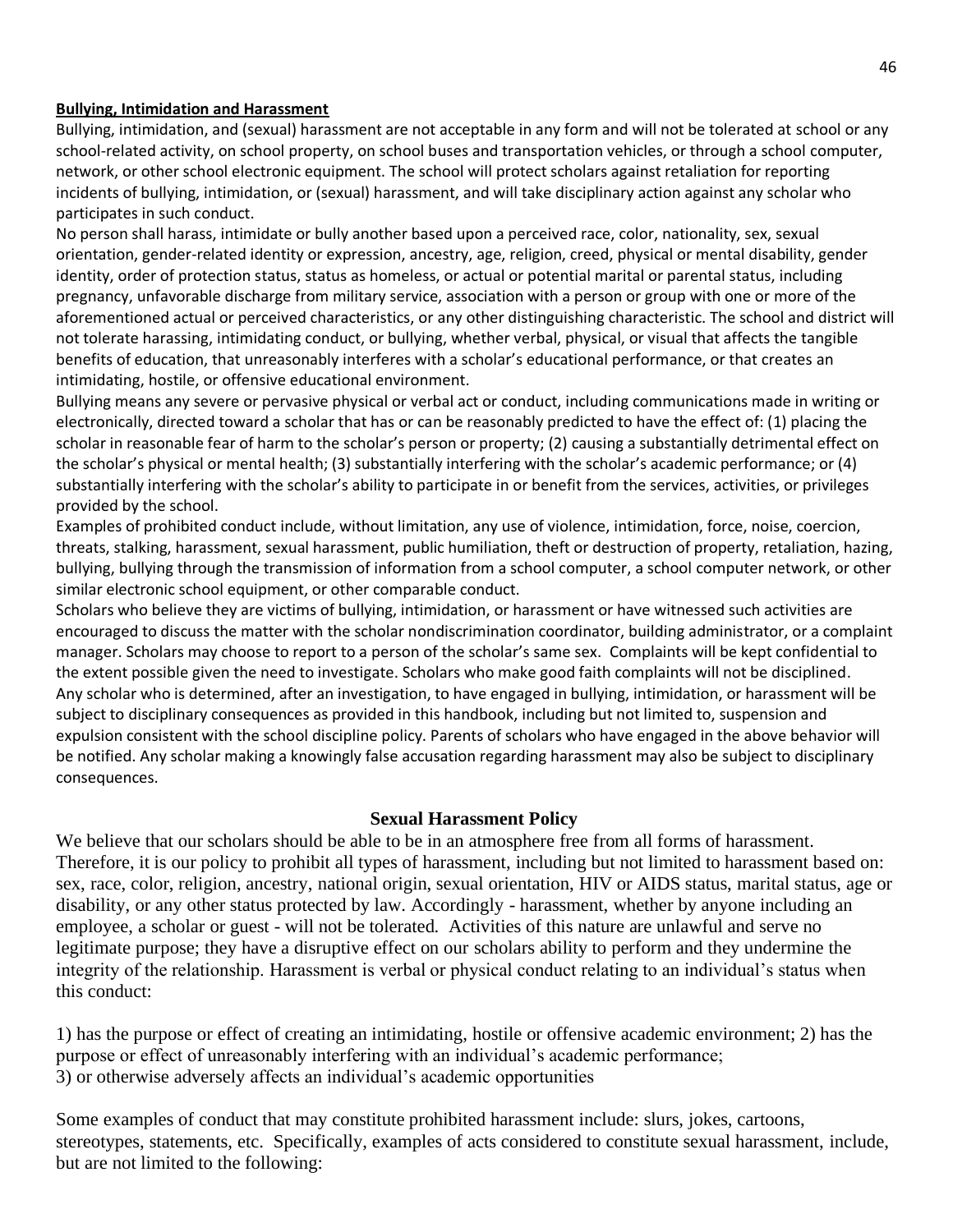1)unwelcome sexual advances, requests for sexual favors and other verbal or physical conduct of a sexual nature when: the purpose or the effect of such conduct is to substantially interfere with the affected individual's academic performance or to create an intimidating, hostile or offensive academic environment.

2) Examples of unwelcome behavior that can be construed as sexual harassment include, but are not limited to:

a) sexual advances; b) propositions; c) sexually suggestive gestures; d) sexual jokes; e) touching; f) physical assault; g) sexually explicit or suggestive objects or pictures; h) references to a person's body parts; requests for sexual activity; and/or i) sexually explicit conversation

Protection under Title IX, a federal law that requires schools to prevent, recognize, and respond to sexual violence, sexual harassment, and discrimination on the basis of sex and/or gender. Under this law:

- Scholars are guaranteed freedom from sexual harassment and/or sexual violence.

- Scholars are guaranteed the freedom to report an incident to school or police (and to receive a prompt and fair answer).

- If a scholar is experiencing gender-based discrimination, sexual harassment, or other sexual misconduct they can file a report with the school and Office of Student Protections (OS) at 773-553-4400. If it is an emergency, call 911. Christopher House staff must take additional steps to report signs of scholar t abuse including calling the Illinois Department of Children and Family Services and the Office of Inspector General.

-For scholars that are pregnant or parenting: They must be able to continue to attend classes and extracurricular activities while pregnant (without needing a doctor's note).

-They must receive an excused absence due to pregnancy or childbirth (with a doctor's note)

-Staff should not coerce scholars into attending another school due to pregnancy.

## **Anti-Bullying Policy**

## **Purpose**

The Illinois General Assembly has found that a safe and civil school environment is necessary for scholars to learn and achieve and that bullying causes physical, psychological, and emotional harm to scholars and interferes with their ability to learn and participate in school activities. Bullying is linked to other forms of antisocial behavior, such a vandalism, shoplifting, skipping and dropping out of school, fighting, using drugs and alcohol, sexual harassment, and violence. It is the goal of Christopher House Elementary School to create a learning environment where all scholars feel safe and supported, are protected from bullying, and are able to succeed academically and develop socially and emotionally into responsible, caring individuals.

Christopher House Elementary School asks every scholar, with the support of his/her parent(s), guardian(s) and the adults at school, to commit to the following principles, which apply to everyone on school property and at school-related events:

- I will not bully others.
- I will try to help anyone I suspect is being bullied.
- I will work to include scholars who are left out.
- If someone is being bullied, I will tell an adult at school.

## **Definitions**

**Bullying** means any physical or verbal act or conduct, including communications made in writing or electronically, directed toward a scholar or scholars, and meets all of the following criteria: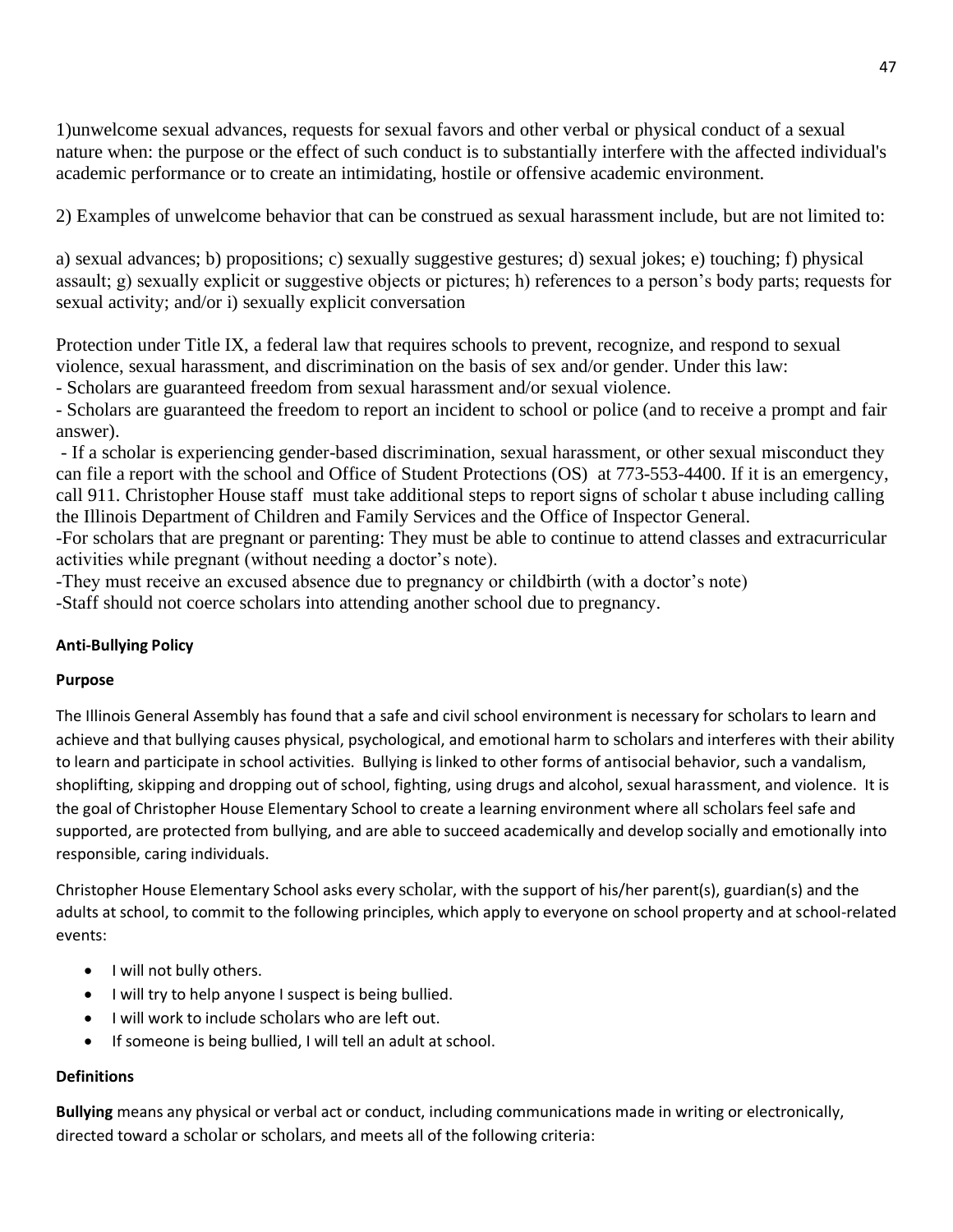- 1.) An observed or perceived imbalance of power exists between the person(s) engaging in bullying behavior(s) and the targeted scholar (s); and/or scholar (s) were targeted based on prejudice or bias.
- 2.) The behaviors are severe or pervasive (repeated over time), or there is a high likelihood that behaviors will be repeated. While bullying is often characterized by repeated act, sometimes a single incident constitutes bullying depending on the severity and if other elements of bullying are present.
- 3.) The intent of the person(s) engaging in the behavior is to cause physical or emotional harm to the targeted scholar(s).
- 4.) The behavior has or can be reasonably predicted to have one or more of the following effects;
	- a. Placing the scholar in reasonable fear of harm to the scholar's person or property
	- b. Causing a substantially detrimental effect on the student's physical or mental health
	- c. Substantially interfering with the scholar's academic performance; or
	- d. Substantially interfering with the scholar's ability to participate in or benefit from the services, activities, or privileges provided by a school.

Bullying may take various forms, including without limitation, one or more of the following: harassment, threats, intimidations, stalking, physical violence, sexual harassment, sexual violence, theft, public humiliation, destruction of property, or retaliation for asserting or alleging an act of bullying. This list is meant to be illustrative, not exhaustive.

**Cyberbullying** means using information and communication technologies to bully. This definition includes cyberbullying by means of technology that is not owned, leased, or used by the school district when an administrator or teacher receives a report that bullying through this means has occurred. This policy does not require a district or school to staff or monitor any non-school-related activity, function, or program.

**Retaliation** means any form of intimidation, reprisal including but not limited to the submission of knowing false bullying allegations, or harassment directed against a scholar who reports bullying, provides information during an investigation, or witnessed or has reliable information about bullying.

**Peer Conflict** means disagreements and oppositional interactions that are situational, immediate, and developmentally appropriate. Conflicts arise when two or more scholars with relatively similar or perceived power have differences in opinion or perspectives. When school employees are aware of peer conflict, they are expected to guide scholars in developing new skills in social competency, learning personal boundaries, and peaceably resolving conflict, and to model appropriate social interactions.

**Prejudice or Bias** means motivation for bullying or harassment based in part or whole by actual or perceived race, color, religion, sex, national origin, or immigration status, ancestry, age, marital status, physical or mental disability, military status, sexual orientation, gender-related identity or expression, unfavorable discharge from military service, association with a person or group associated with one or more of the aforementioned actual or perceived characteristics or any other distinguishing characteristic.

**Restorative Practices** means a continuum of school-based alternatives to exclusionary discipline that are:

- 1.) Adapted to the particular needs of the school and community
- 2.) Contribute to maintaining school safety
- 3.) Protect the integrity of a positive and productive learning climate
- 4.) Teach scholars the personal and interpersonal skills they will need to be successful In school and society
- 5.) Serve to build and restore relationships among scholars, families school, and communities, and
- 6.) Reduce the likelihood of future disruption of balancing accountability with an understanding of scholars' behavioral health needs.

## **Preventing Bullying**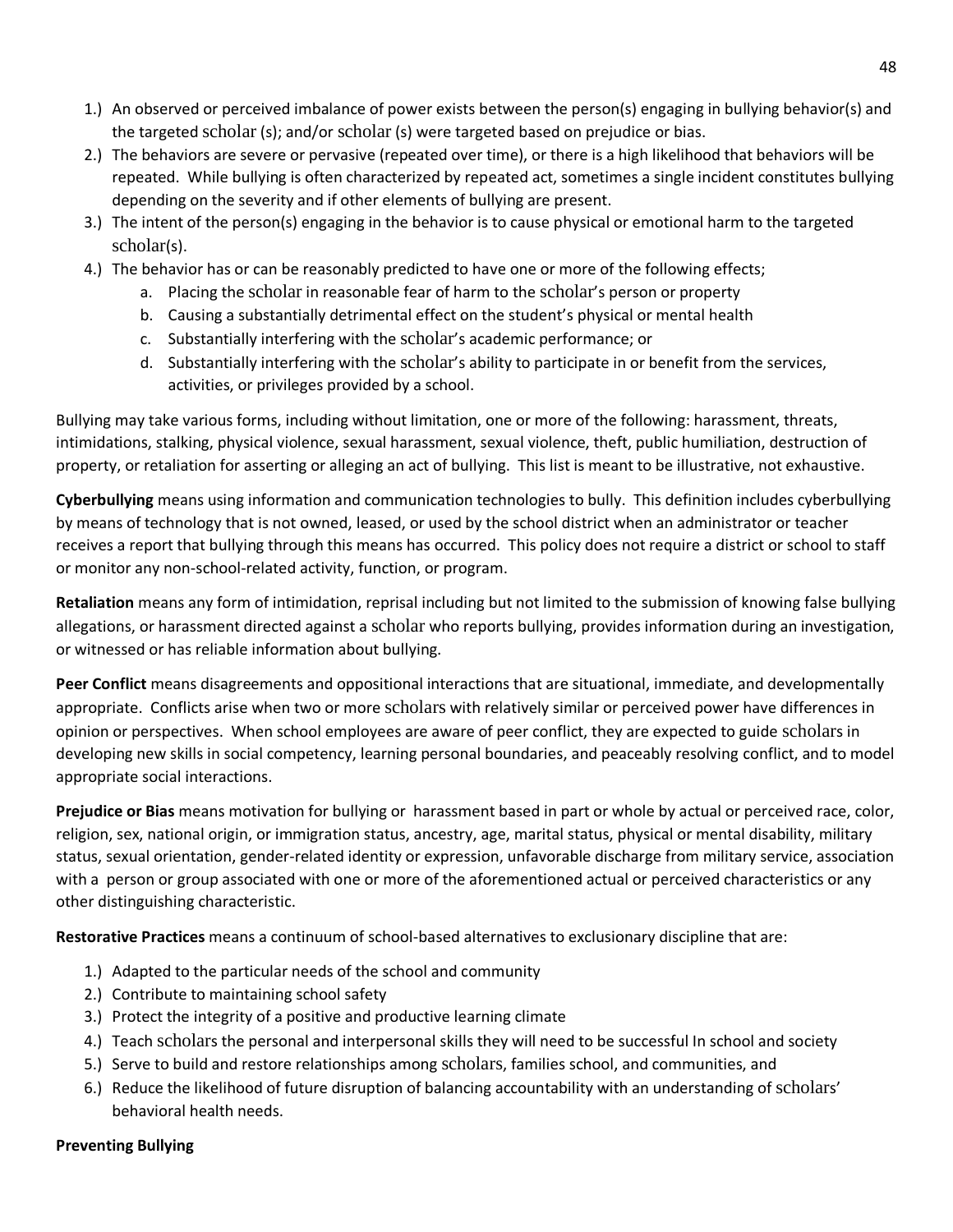The principal, associate directors, and all staff shall work to develop safe, supportive school environments that prevent bullying through:

- Developing supportive school climate strategies
- Teaching all scholars social and emotional skills through Responsive Classroom, Positive Discipline, the Second Step Curriculum, and other developmentally appropriate social emotional skill building
- Establish predictable responses and effective disciplinary practices (see code of conduct) that address root cause, teach skills, build empathy, and repair harm.

**Intervening to Address Bullying –** all Christopher House employees, including security officers, lunchroom staff, and contractors who witness incidents of bullying or school violence or who possesses reliable information that would lead a reasonable person to suspect that a person is a target of bullying must intervene immediately in a manner appropriate to the context and ensure the safety of all people involved. They must also report the incident of bullying or retaliation to the principal or designee as soon as practicable but within 24 hours.

Any scholar who is determined, after an investigation, to have engaged in bullying, intimidation, or harassment will be subject to disciplinary consequences as provided in this handbook, including nut not limited to, suspension and expulsion consistent with the school discipline policy. Parents of scholars who have engaged in the above behavior will be notified. Any scholar making a knowingly false accusation regarding harassment may also be subject to disciplinary action.

\*Adapted from the CPS Anti-Bullying Policy

### **Conflict Resolution**

The Christopher House Elementary School principal is responsible for making decisions that are in the best interest of the school. Occasionally, a scholar may make a request and/or have an issue or grievance that he or she believes is not being addressed in a manner consistent with the philosophy of the school or its policies and procedures. If this occurs, it is the responsibility of both parties to address the concerns or issues in a constructive dialogue. The grievance process has a maximum of three steps, but resolution may be reached at any step in the process identified.

Step One: The scholar presents his or her grievance or issue to the staff member with whom he or she has the conflict. The staff member should address the grievance, attempt to resolve it, and give the scholar a be reached at any step in the process identified.

Step One: The scholar presents his or her grievance or issue to the staff member with whom he or she has the conflict. The staff member should address the grievance, attempt to resolve it, and give the scholar a decision within a reasonable amount of time.

Step Two: If there is dissatisfaction with the decision or if it is not within the scope of the staff member's responsibilities to respond, the scholar should approach the principal. Following a review of the concern, the principal will confer and determine a response to the issue raised. The response is submitted in writing to the scholar with the explained decision.

Step Three**:** If the response given by the Principal seems unreasonable to the scholar, he or she should then submit a written request for a hearing before the Chief Executive Officer. Following a review of the request and an investigation of the issue, the principal will schedule a meeting with the involved parties. After considering the contents of the written request for a hearing, information collected during the investigation, and information clarified during the hearing, the principal will communicate a decision in writing to all involved parties.

Step Four: If the response given by the Chief Executive Officer seems unreasonable to the scholar, he or she should then submit a written request for a hearing before the Board. Following a review of the request and an investigation of the issue, the principal will schedule a meeting with the involved parties. After considering the contents of the written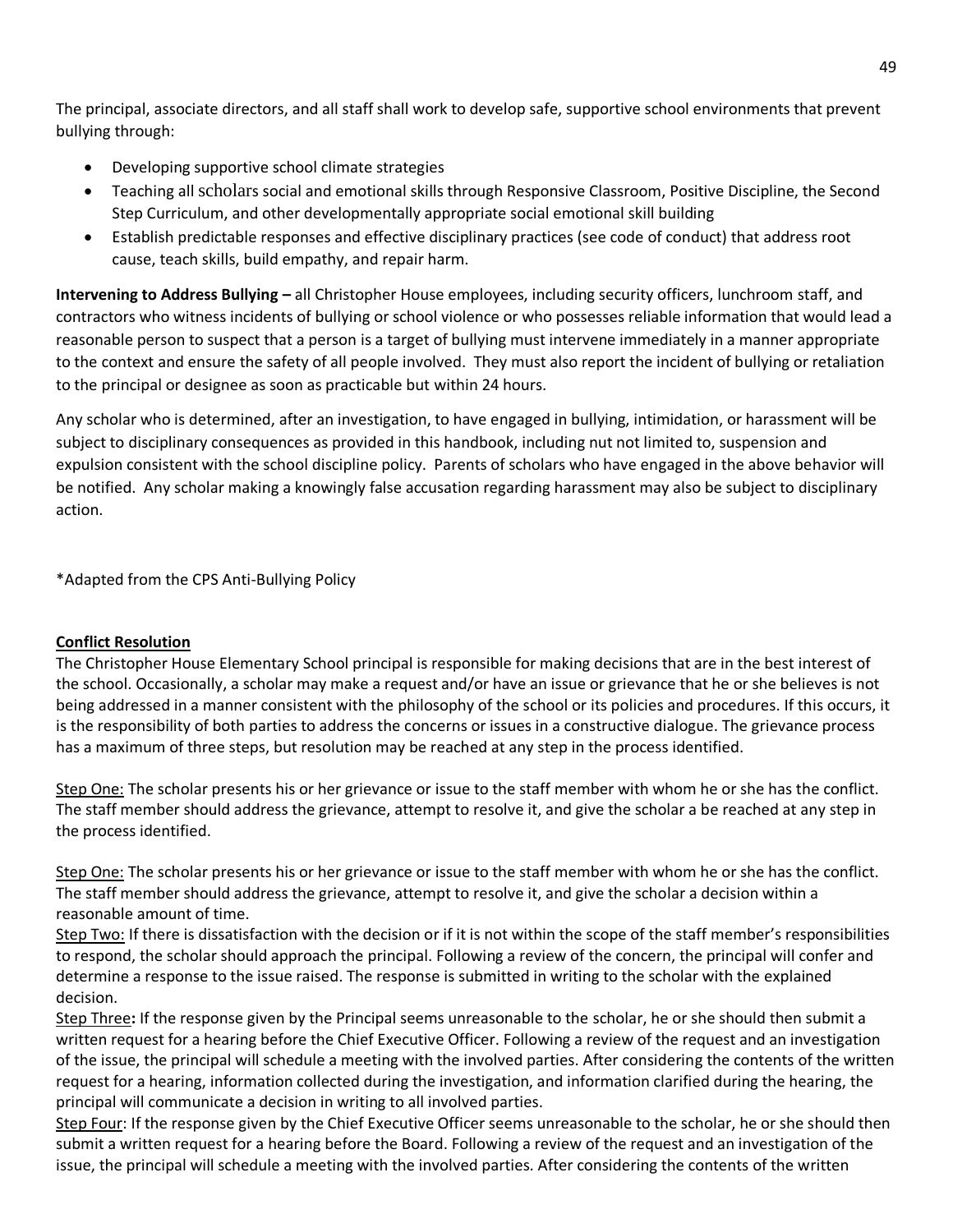request for a hearing, information collected during the investigation, and information clarified during the hearing, the principal will communicate a decision in writing to all involved parties.

## **POLICE NOTIFICATION GUIDELINES**

School administrators contact the Chicago Police Department (CPD) in two situations: (1) to seek assistance with an emergency situation, or (2) to notify law enforcement of a criminal act.

## **Emergency**

School administrators have the responsibility to call 9-1-1 in situations they determine to be emergencies. In an emergency situation, administrators must make reasonable efforts to notify parents/guardians immediately after contacting CPD.

## **Criminal Acts**

When a student engages in illegal activity, it may be necessary for school staff to report the act to CPD. In this situation, school officials contact CPD to report violations of the law. School officials must not contact CPD merely to request removal of a disruptive student from the school in a non-emergency situation.

In a non-emergency situation, administrators must make reasonable efforts to contact parents/guardians prior to contacting CPD.

School officials must assess the situation before determining whether or not to contact CPD to report a criminal act. School officials should consider factors including:

• Whether the student distributed or was in possession of illegal drugs, narcotics, controlled substances, or "look-alikes" of such substances.

If so, CPD must be notified.

- Whether the student was in possession of a firearm. If so, CPD must be notified.
- The severity of the criminal violation and the degree of harm to the school community,
- Whether a person was physically injured as a result of the student's conduct,
- Whether the student presents an imminent danger to the health, safety, or welfare of others, and

**• Once school staff members contact CPD, the responding police officers ultimately will determine whether or not to investigate, arrest, and/or take any other steps in response. School principals and staff do not have the authority to decide whether a student will be arrested. Moreover, responding police officers do not have the authority to decide whether a student will receive interventions or consequences at school. The school principal will use the SCC Policy to determine the appropriate intervention(s) and/or consequence(s) to address a student's behavior**

Date

## **Safe and Supportive Schools:**

Guidelines for the Support of Transgender and Gender Nonconforming Scholar and Resources

All scholars need a safe and supportive school environment to progress academically and developmentally. CHES staff, parents, and scholar all play an important part in creating and sustaining that environment. In order to better support transgender and gender nonconforming scholars school principals shall ensure that the Transgender and Gender Nonconforming Guidelines (guidelines) are implemented at the school level.

The Transgender and Gender Nonconforming Guidelines outline how to support gender expansive scholar, including providing access to appropriate facilities. Additionally, the CPS Supporting Gender Diversity Toolkit was created for scholars s, staff, and parents/guardians to understand how to implement the Guidelines.

If the scholar or parent/guardian expresses a desire for additional supports and/or accommodations:

The principal may convene the Scholar Administrative Support Team to assist with timely and appropriate accommodations. The team is responsible for constructing a support plan (included in the Toolkit) which addresses the supports and accommodations provided to the scholar. The team should work closely with the scholar and/or the parent/guardian, if appropriate, to discuss individual needs and additional supports. The scholar's 's support plan shall be kept in the scholar's s health folder and may be shared only with staff members who have a legitimate health, safety, or educational interest in the information. Please see the full guidelines for more information.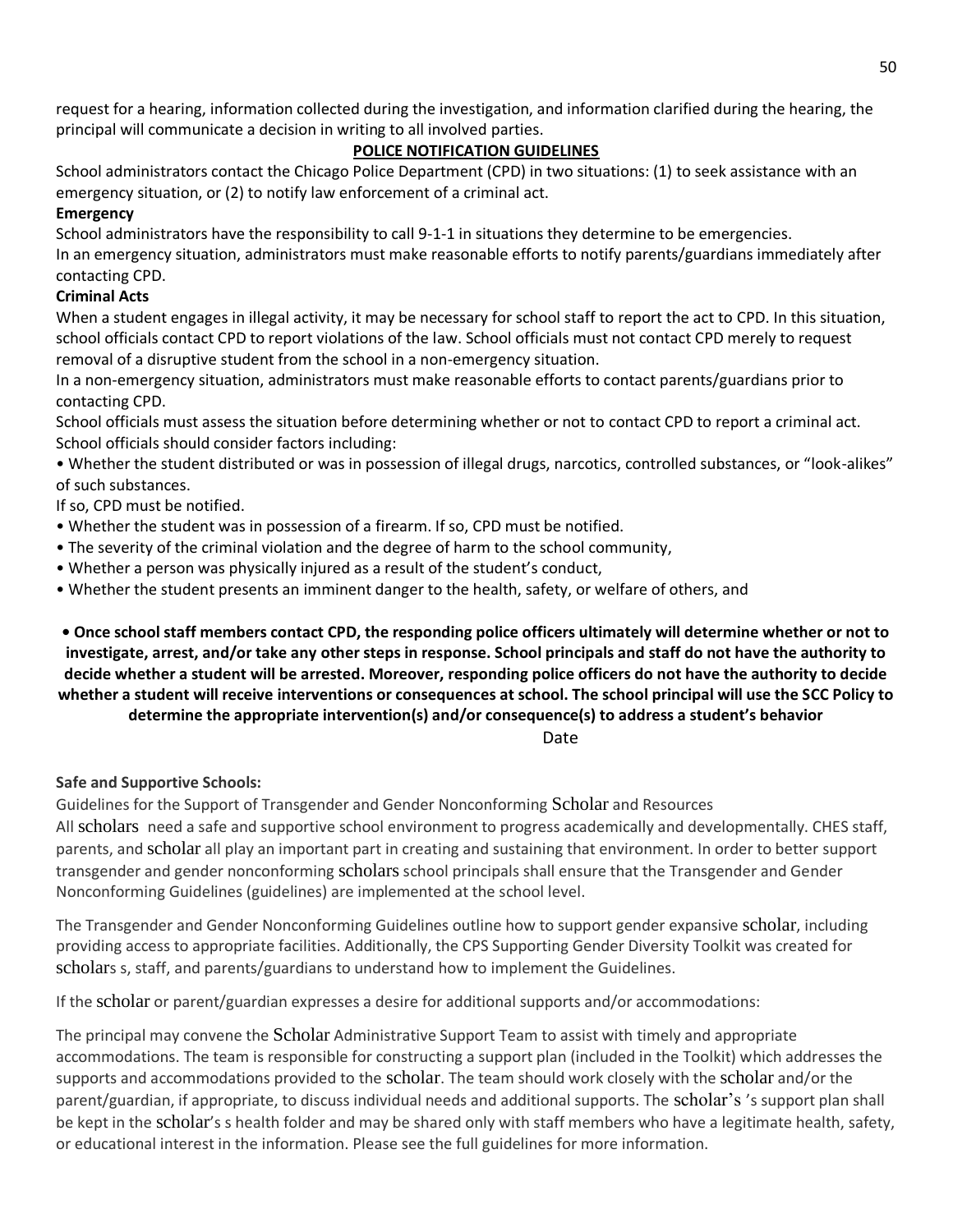OUT for Safe Schools is a national campaign that helps educators, administrators, and other school district employees 'come out' as visible allies for lesbian, gay, bisexual, transgender, and questioning (LGBTQ) scholars s and staff. As part of the campaign, participating staff wear badges identifying themselves as allies in order to make school a safer, more welcoming place.

## **TECHNOLOGY POLICY**

This acceptable use policy for scholars sets forth the governing standards of the school for authorized users to access local, state, national, and international sources of information through the following:

- Internet;
- The Christopher House network;
- Computer and electronic mail (e-mail).
- This policy sets forth the rules under which scholars may continue their access to and use of these resources. It promotes the ethical, legal, and school-related use of the Internet, Christopher House network, electronic mail, and computer access, and is in compliance with the Children's Internet Protection Act.
- Access to the Internet, Christopher House network, and computer and electronic mail is a privilege that is provided to scholars for educational purposes. These resources provide scholars with effective means of communication and research and should be used in a manner that does not violate the Christopher House school policy and regulations established by the Christopher House Board of Directors.

### General Provisions

### Authorized Users

- Christopher House provides computers and network capabilities to scholars for the purpose of enhancing instruction through technological resources. Christopher House uses filtering and blocking technology to protect against materials that are obscene, pornographic, or harmful to minors. Christopher House may make Internet access to e-mail available to scholars on the Christopher House network as an educational resource. It is a general policy of Christopher House to promote the use of computers in a manner that is responsible, legal, and appropriate. Scholar use of the Christopher House network is a privilege. A scholar's failure to adhere to the policy will result in the revocation of the scholar's access privileges. Should a scholar's access privilege be revoked, there shall be no obligation on the part of Christopher House to provide a subsequent opportunity for access to the Christopher House network.
- Christopher House uses filtering software to screen Internet sites for materials that are obscene, pornographic, or harmful to minors. The Internet is a collection of thousands of worldwide networks and organizations that contains millions of pages of information. Users are cautioned that many of these pages include offensive, sexually explicit, and inappropriate material. In general it is difficult to avoid at least some contact with this material while using the Internet. Users accessing the Internet do so at their own risk, and Christopher House, and the Chicago Public Schools (CPS), and the City of Chicago are not responsible for material viewed or downloaded from users from the Internet. If a scholar gains access to inappropriate, obscene, pornographic, and/or harmful material, Christopher House, CPS, and the City of Chicago will not be held liable. To minimize these risks, your use of the Internet, the Christopher House network, and computer and electronic mail is governed by this policy.

### Use of Internet, Computer Access and Electronic Mail

- Improper use of the Internet, computer access, and electronic mail is prohibited. Uses of the Internet computer access and electronic mail that are prohibited include the following:
- Use of the Christopher House network for, or in support of, any illegal purposes.
- Use of the Christopher House network for, or in support of, any obscene or pornographic purposes; this includes the retrieving or viewing of any sexually explicit materials, failing to use the Internet, computer access, and email in a manner consistent with this policy.
- Violation of any provisions of Illinois School Scholar Records Act, which governs scholars' right to privacy and the confidential maintenance of certain information including, but not limited to, a scholar's grades and test scores.
- Use of profanity, obscenity, or language that is generally considered offensive or threatening to persons of a particular race, gender, religion, sexual orientation, or to persons with disabilities.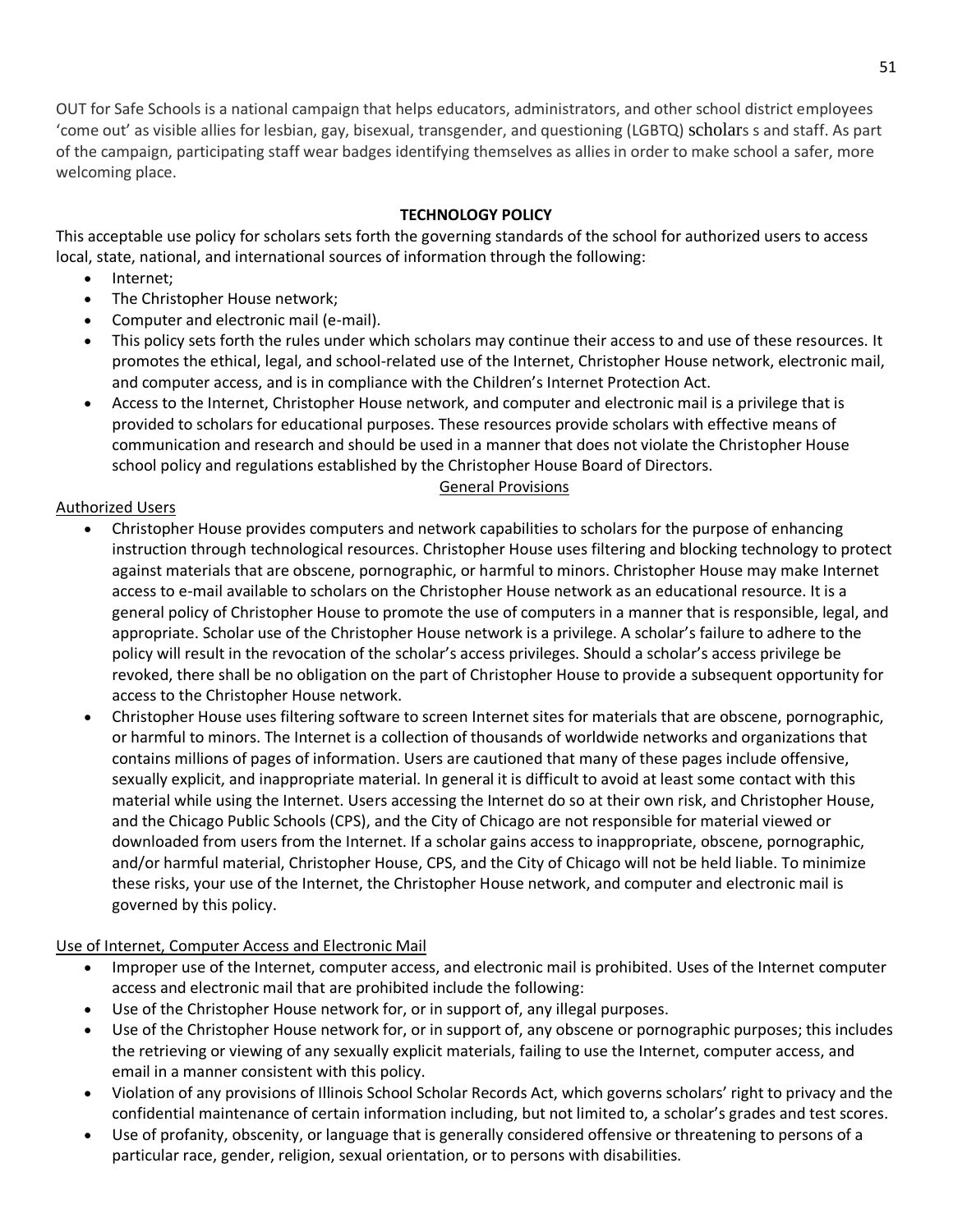- "Reposting" or forwarding personal communications without the author's prior consent.
- Copying commercial software in violation of state, federal, or international copyright laws.
- Using the Christopher House network for financial gain or for the transaction of any business or commercial activities.
- Plagiarizing (claiming another person's writing as your own) any information gained on or through the Christopher House network or any other network provider.
- Using the Christopher House network for political lobbying.
- Intentionally disrupting the use of the Christopher House network for other users, including disruptive use of any process, program, or tool for ascertaining passwords or engaging in "hacking" of any kind, including, but not limited to, the illegal or unlawful entry into an electronic system to gain secret information.
- Providing access to the Christopher House network to violate any provisions of the Christopher House Approach to Guidance and Discipline.
- Using a modem to dial into any online service provider or Internet Service Provider (ISP) or connect through a Digital Subscriber Line (DSL) while connected to the Christopher House network, as this poses a security risk to the Christopher House network.

## General Information

- All scholar ss and parents/guardians must sign a Technology and Internet Policy before scholars are permitted to use any school technology equipment. See Appendix 3 for the Technology and Internet Policy
- The privilege of using the Christopher House network is that it's free to scholars of Christopher House. The scholar to whom an account on the Christopher House network is issued is responsible, at all times, for its proper use. A responsible scholar of the Christopher House network:
- May keep a free account on the Christopher House network as long as he or she is a scholar in Christopher House.
- May use the Internet to research assigned classroom projects.
- May use the Internet to send e-mail to other users of the Christopher House network and to people around the globe, so long as it relates to projects assigned to the scholar by school staff.
- May use the Internet to explore other computer systems, so long as it relates to projects assigned to scholars by school staff.
- Does not give his or her password to another person.
- Understands that none of his or her communications and information accessible through the Christopher House network is considered private or confidential, and Christopher House reserves the right to access all user accounts, at any time, including scholar e-mail.
- Understands the policy before logging on.
- Understands that if the policy is violated, the scholar's account on the Christopher House network will be revoked.
- Understands that if he or she is removed from Christopher House network by a school faculty member that he or she has the right to appeal the removal within thirty (30) days, in writing, to the principal of the school; the principal's decision shall be final.
- Understands that if he or she is removed from the Christopher House network, there shall be no obligation to provide a subsequent opportunity to access the Christopher House network.

## Waiver of Privacy, Monitoring, Enforcement

- Users do not have a personal privacy interest in anything created, received or stored on the Internet, Christopher House network, or electronic mail systems, as these systems are neither secure nor private.
- Users expressly waive any right to privacy in anything created, stored, and/or received while using Christopher House computer equipment or Internet access. Users consent to allow Christopher House personnel to access and review all materials created, stored, sent, or received by the scholar through any of the Christopher House network or Internet connections.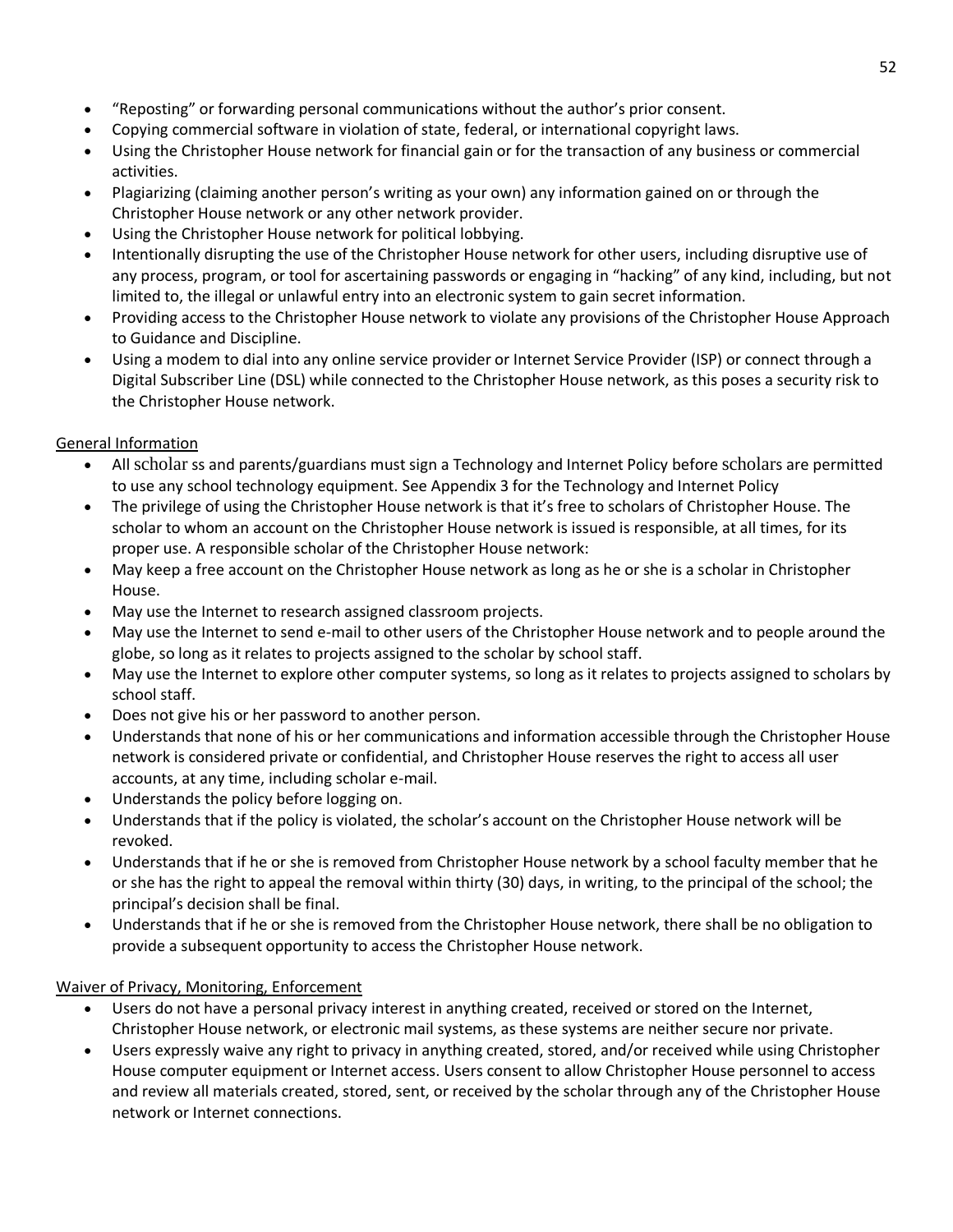• Christopher House has the right to monitor and log any and all aspects of its computer system including, but not limited to, monitoring Internet, Christopher House network, and electronic mail use to ensure that these resources are being used for educational and school-related purposes consistent with this policy.

Penalties for Improper Use

- If scholars do not follow the rules of acceptable use, their privileges may be taken away according to the following guidelines.
- Level 1: Loss of computer privileges until the end of the current class.
- Scholar does not follow the directions regarding Internet, programs, or use of hardware.
- Level 2: Loss of use of computer privileges for one month.
	- *Scholar consistently does not follow directions regarding Internet, programs, or use of hardware.*
	- Scholar damages hardware due to carelessness.

Level 3: Loss of computer privileges for 3 months or the entire academic year.

- Scholar destroys files or any form of another person's work.
- Scholar views or prints a sexually explicit, offensive site.
- Scholar views or prints other inappropriate material.
- Scholar destroys hardware intentionally.
- Scholar destroys hardware beyond repair.
- Level 4: Incurs the cost of repair or replacement of computer.
	- Scholar breaks the computer intentionally or unintentionally.

### **HEALTH POLICY**

Parents or guardians must call the center whenever a child is absent due to illness to inform staff of the nature of the illness. When a child has certain symptoms or conditions, the child will not be allowed to attend the center unless the child's physician states that the child can be in the child care setting and the child is able to participate fully in the program's activities.

These symptoms include:

- Oral temperature of 101 degrees or higher.
- Vomiting or nausea
- Persistent diarrhea
- Uncontrolled wheezing or breathing difficulty
- Ear aches accompanied by an elevated temperature and/or discharge
- Any infectious or communicable condition
- Any condition that prevents the child from participating comfortably in the activities, or the illness results in a greater care need than the childcare staff can provide without compromising the health and safety of the other children.
- Abdominal pain, earaches accompanied by an elevated temperature and/or discharge, uncontrolled wheezing, breathing difficulties, or urination problems for the previous 24 hours.
- Children will not be allowed back to the program until they present a doctor's note when absent for any length of time due to any infectious or communicable condition.
- Christopher House staff retains the right to send home any child whose health does not conform to health policies. When a child is sent home due to illness they may not return back to school for 24 hours or until they are free of symptoms. In addition, if there are any questions or concerns as to whether or not a child is ready to come back to school after an illness, a doctor's note may be required. This is for the protection of all children.
- **Children who have been sick for three (3) days or more must provide a doctor's note before being allowed to return to the program.**

Christopher House does not discriminate against HIV positive children or children with AIDS. We do have an approved agency policy that is available to parents upon request. Workshops on various health topics are offered annually through the Health Service Advisory Committee.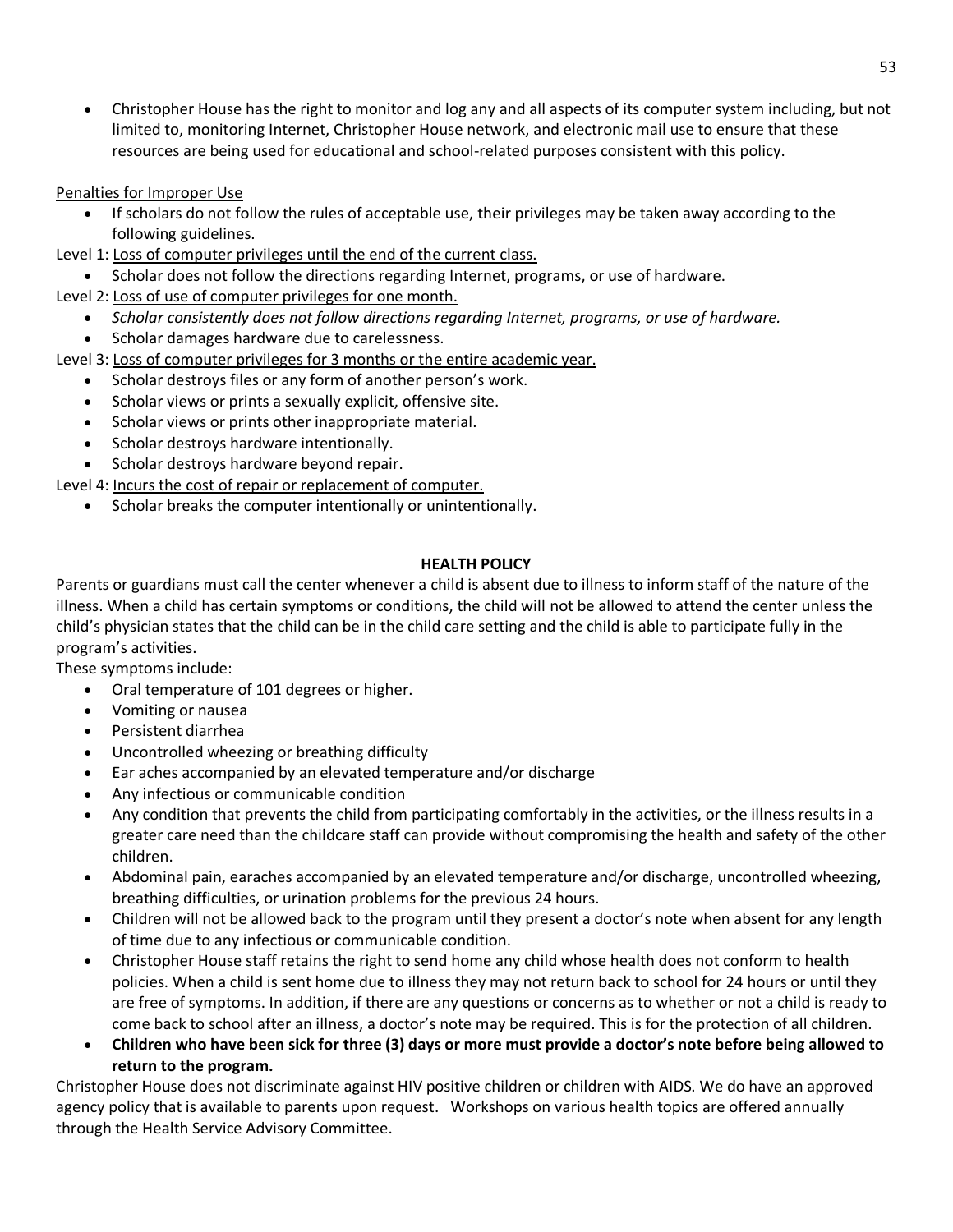#### **HEALTH AND SAFETY**

We are a candy- and peanut- free school. This decision is made in order to ensure the health and safety of children. Many children can become severely ill from minimal contact with peanut products. We have established a candy-free policy to set high expectations for scholar health and nutrition.

\*\*\*We are a PEANUT-FREE SCHOOL. Scholars may not bring foods with peanuts or any peanut product to school. Any peanuts or foods containing peanuts will be disposed of immediately upon observation.

#### **BREAKFAST AND LUNCH PROGRAMS**

Scholars at Christopher House Elementary School may bring their own lunches, purchase meals that are provided, or participate in the USDA's free and reduced-price lunch program.

Forms for the subsidized lunch program will be available during the first week of school. All scholars regardless of intent to purchase lunch or participate in the lunch program MUST RETURN forms to the school**.** Any follow-up documentation for free status, such as salary information, must be provided by the date requested for continuation of free/reduced status.

#### Treats & Snacks

Due to health concerns and scheduling, unhealthy treats and snacks for any occasion should not be brought to the school. For a list of allergy concerns, please ask your child's teacher. All birthday treats must be announced to the teacher with 48 hours notice.

#### **FOOD ALLERGIES**

State law requires our school district to annually inform parents of scholars with life-threatening allergies or lifethreatening chronic illnesses of the applicable provisions of Section 504 of the Rehabilitation Act of 1973 and other applicable federal statutes, state statutes, federal regulations, and state rules.

If your scholar has a life-threatening allergy or life-threatening chronic illness, please notify the Diverse Learners Manager.

Federal law protects scholars from discrimination due to a disability that substantially limits a major life activity. If your scholar has a qualifying disability, an individualized Section 504 Plan will be developed and implemented to provide the needed supports so that your scholar can access his or her education as effectively as scholars without disabilities. Not all scholars with life-threatening allergies and life-threatening chronic illnesses may be eligible under Section 504. Our school district also may be able to appropriately meet a scholar's needs through other means.

Special education services are available to those scholars in need. A case manager and special education teachers will identify and accommodate scholars requiring special services.

The classroom teacher refers to the nurse whenever symptoms indicate the possibility of illness, injury, and/or pain. Minor injuries are treated at school.

Each child is required to have an Emergency Contact form on file. The form requires the names and phone numbers of three (3) responsible adults being 18 years of age or older who can be contacted in case the parent/guardian cannot be reached.

#### **MEDICATION**

Medications will be given during school hours only if medically necessary to maintain a scholar's health.

Before medications can be given out at school, parents/guardians and the child's physician must complete the required forms. The forms can be obtained from the Elementary School main office via the case manager.

No medications will be given at school except for those which have been prescribed by a physician and which are needed to maintain the child in school. Any medication that is taken at school must be brought to the nurse's office in a container appropriately labeled by the pharmacy. This label must include the child's name, the prescribing physician's name, the name of the medication with the directions (how to administer, dose, and frequency), and the pharmacy phone number.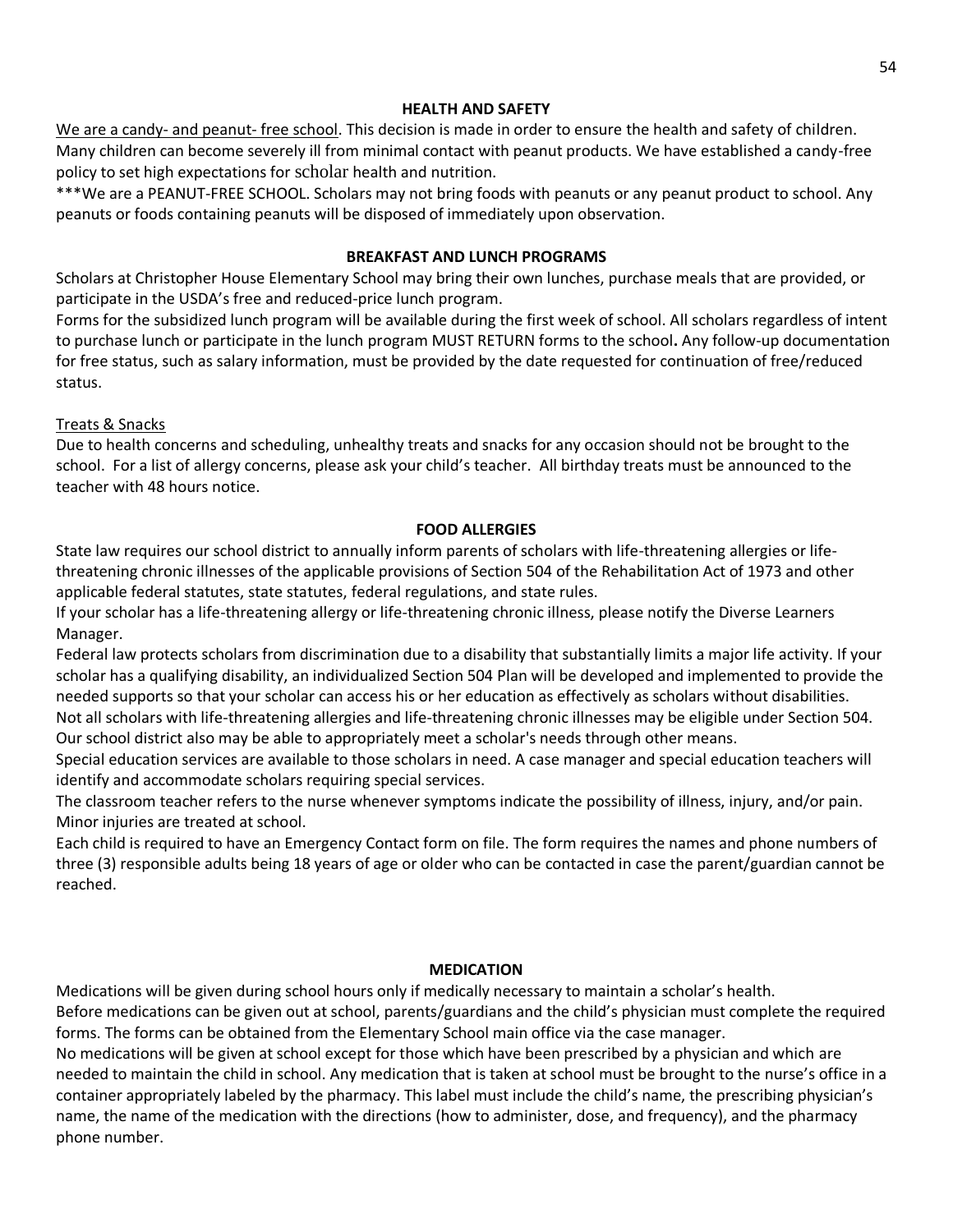If the scholar needs to take medication at school, the parent/guardian should bring the medication to school and not send it with their child. The parent/guardian is also responsible for picking up their child's medication if it is discontinued. If the medication is not picked up in a timely manner, the medication will be thrown away. All medications that have not been picked up at the end of the school year will be thrown away.

Scholars cannot carry any type of medicines, pills, or inhalers unless the nurse has a note from the physician to carry these item(s) during the school day. The prescription for the medicine(s) must be on file with the nurse's office stating that the child needs to keep the medicine with him- or herself during the school day.

## **REQUIRED HEALTH EXAMINATIONS AND IMMUNIZATIONS**

All scholars are required to present appropriate proof that the scholar received a health examination and the immunizations against, and screenings for, preventable communicable diseases within one year prior to:

- Entering Kindergarten or the first grade;
- Entering the sixth grade;
- Enrolling in an Illinois school for the first time, regardless of the scholar's grade.

The required health examinations must include a diabetes screening (diabetes testing is not required) and a statement from a physician assuring the child has been "risk-assessed" or screened for lead poisoning.

Failure to comply with the above requirements by October 15 of the current school year will result in the scholar's exclusion from school until the required health forms are presented to the school, subject to certain exceptions. If a medical reason prevents a scholar from receiving a required immunization by October 15, the scholar must present, by October 15, an immunization schedule and a statement of the medical reasons causing the delay. An appropriate medical professional must sign the schedule and statement of medical reasons.

### Eye Examination

All scholars entering Kindergarten or the school for the first time must present proof before October 15 of the current school year of an eye examination performed within one year prior to entry of Kindergarten or the school. Failure to present proof by October 15 allows the school to hold the scholar's report card until the scholar presents: (1) documentation of a completed eye examination, or (2) documentation that an eye examination will take place within 60 days after October 15.

## Dental Examination

All children entering Kindergarten and the second and sixth grades must present proof of having been examined by a licensed dentist before May 15 of the current school year. Failure to present proof allows the school to hold the child's report card until the scholar presents: (1) documentation of a completed dental examination, or (2) documentation that a dental examination will take place within 60 days after May 15.

### Exemptions

A scholar will be exempted from the above requirements for:

- Religious or medical reasons if the scholar's parent/guardian presents to the school principal a signed statement explaining the objection;
- Health examination or immunization requirements on medical grounds if a physician provides written verification;
- Eye examination requirement if the scholar's parent/guardian shows an undue burden or lack of access to a physician licensed to practice medicine in all of its branches who provides eye examinations or a licensed optometrist; or
- Dental examination requirement if the scholar's parent/guardian shows an undue burden or a lack of access to a dentist.

### **HEAD LICE**

If your scholar has head lice, the school will observe recommendations of the Illinois Department of Public Health regarding head lice.

- Parents are required to notify the school nurse if they suspect their child has head lice.
- Infested scholars' parent or guardian will be notified and asked to pick up their scholar.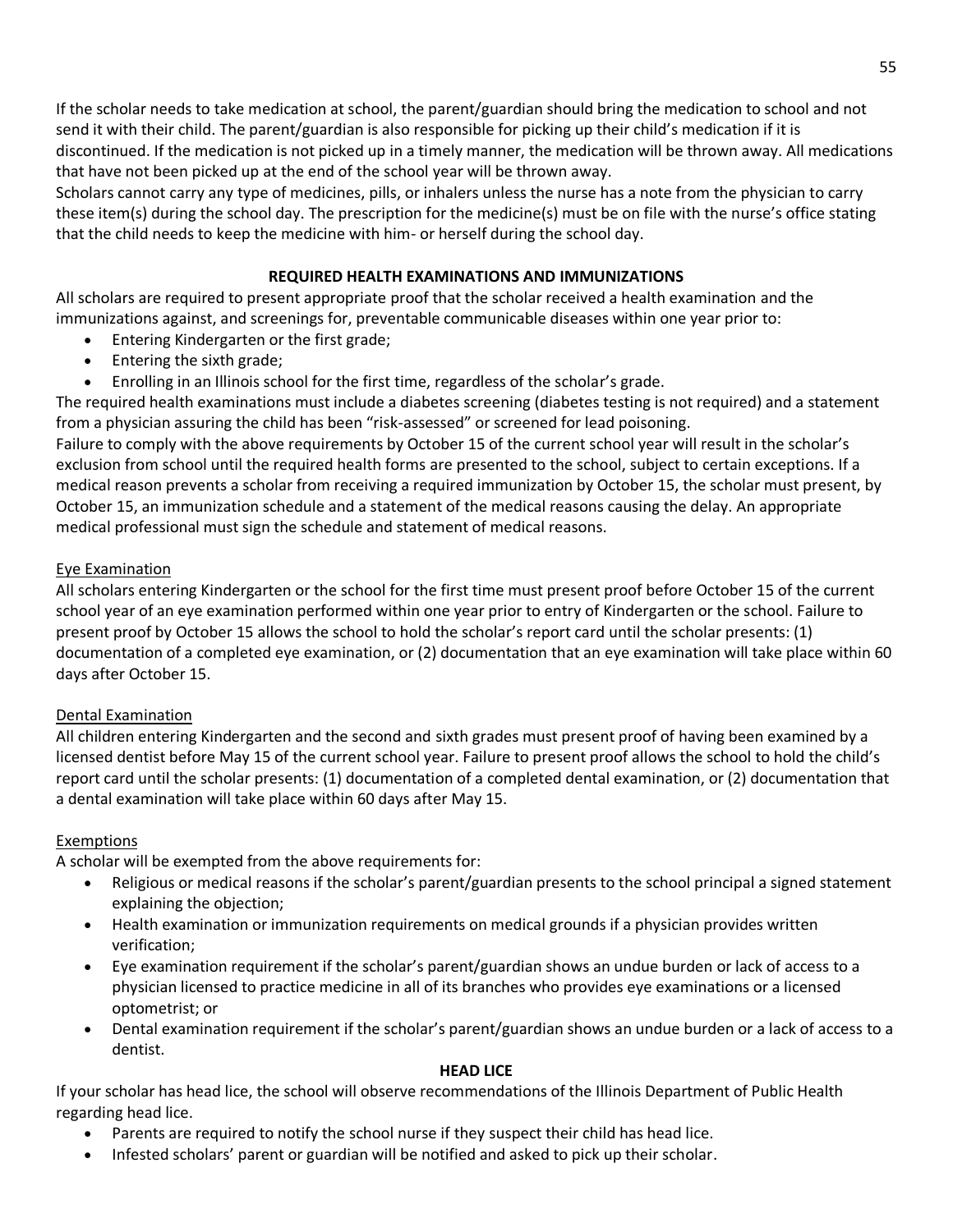- The school will provide written instructions to parent or guardian regarding appropriate treatment for the infestation.
- A scholar excluded because of head lice will be permitted to return to school only when the parent or guardian brings the scholar to school to be checked by the school nurse or school principal and the child is determined to be free of the head lice

## **SCHOLAR SECURITY AND SAFETY**

The School Safety Plan is available in the office for your review. We have two security guards to support the school and building. They help with arrival and dismissal and monitor the building.

### Mandated Reporters

All school personnel, including teachers and administrators, are required by law to immediately report any and all suspected cases of child abuse or neglect to the Illinois Department of Children and Family Services. Mandated reporters are not required to communicate suspicions or reports to the parents/guardians.

## Sex Offender Notification Law

State law prohibits a convicted child sex offender from being present on school property when children under the age of 18 are present, except for in the following circumstances as they relate to the individual's child(ren):

- To attend a conference at the school with school personnel to discuss the progress of his or her child;
- To participate in a conference in which evaluation and placement decisions may be made with respect to his or her child's special education services;
- To attend conferences to discuss issues concerning his or her child, such as retention or promotion.

In all other cases, convicted child sex offenders are prohibited from being present on school property unless they obtain written permission from the chief executive officer or school board. Anytime that a convicted child sex offender is present on school property for any reason -- including the three reasons listed above -- he or she is responsible for notifying the principal's office upon arrival on school property and upon departure from school property. It is the responsibility of the convicted child sex offender to remain under the direct supervision of a school official at all times he or she is in the presence or vicinity of children. A violation of this law is a Class 4 felony.

### Custody Issues

In cases where parents are divorced or separated, the school can presume that both parents have access to the scholar. If one parent has been denied this privilege, it is the parents' obligation to make this known in writing to the administration. Both parents listed on the scholar's birth certificate have a right to scholar information unless documentation is provided otherwise to the school. This holds true regardless of the omission of a parent in the guardianship information provided on application/registration materials. In the event that there is only one custodial parent, mailing and scholar information are directed to the custodial parent. All communication with the school must be done in writing to ensure proper protocol is followed.

### Animals on School Property

In order to assure scholar health and safety, animals are not allowed on school property, except in the case of a service animal accompanying a scholar or other individual with a documented disability. This rule may be temporarily waived by the building principals in the case of an educational opportunity for scholars, provided that (a) the animal is appropriately housed, humanely cared for, and properly

handled, and (b) scholars will not be exposed to a dangerous animal or an unhealthy environment.

### Accommodating Individuals with Disabilities

Individuals with disabilities will be provided an opportunity to participate in all school-sponsored services, programs, or activities. Individuals with disabilities should notify the building principal if they have a disability that will require special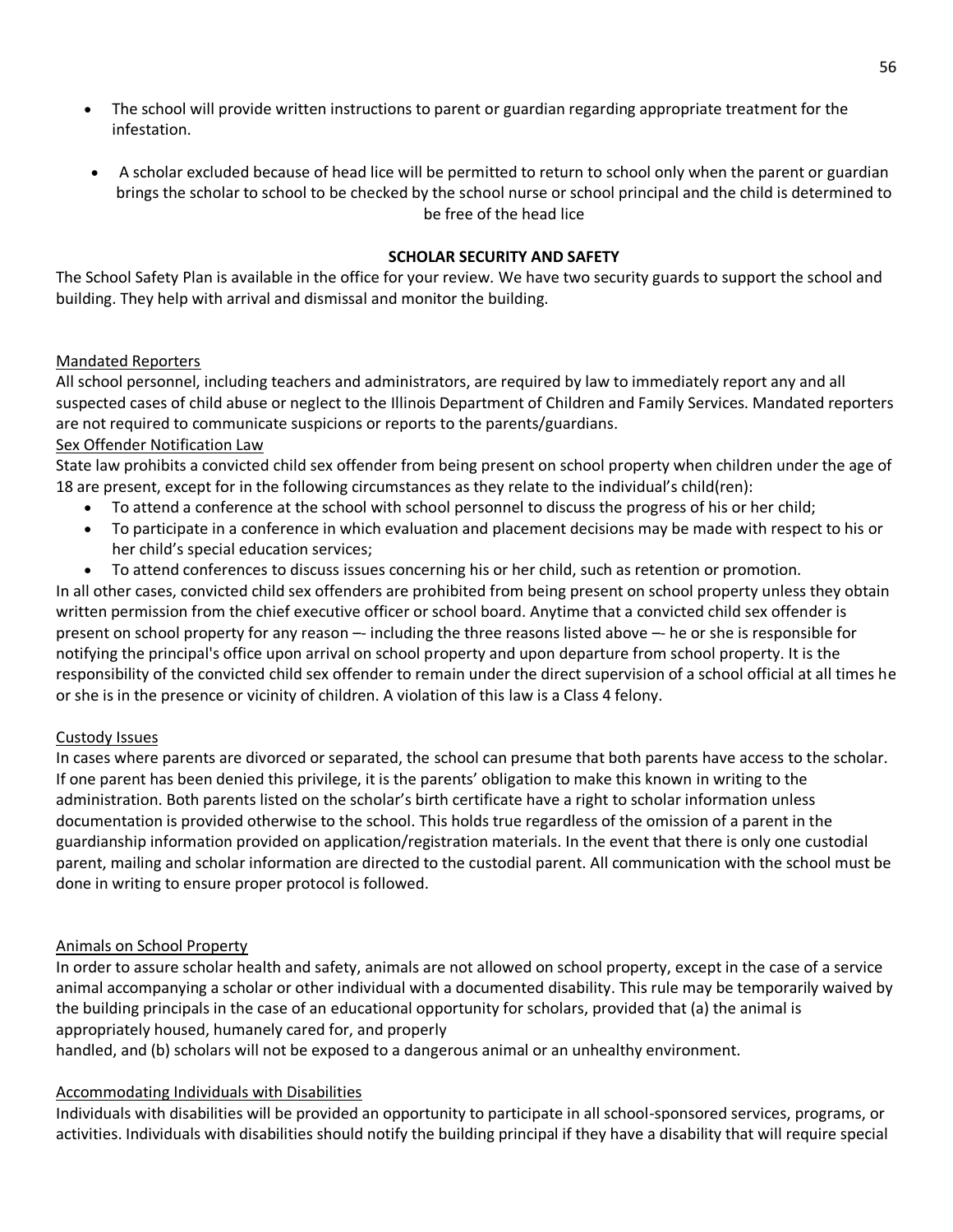assistance or services and, if so, what services are required. This notification should occur as far in advance as possible of the school-sponsored function, program, or meeting.

## Safety Drill Procedures and Conduct

Safety drills will occur at times established by the fire department and school. Scholars are required to be silent and shall comply with the directives of school officials during emergency drills. There will be a minimum of one (1) monthly evacuation/fire drill and a minimum of one (1) severe weather (shelter-in-place) drill, a minimum of one (1) law enforcement drill (intruder drill), and a minimum of one (1) bus evacuation drill each school year. There may be other drills at the direction of the principal. A warning to the scholars will not precede drills.

### Visitors in the Building

A visitor is defined as any individual who does not work for or attend Christopher House. All visitors must be wearing a visitor's badge for the entire time that the are in the building. The protocol for visitor check in is as follows:

- 1. Sign in at the front desk on the first floor.
- 2. Report directly to the elementary school office (201) where you will sign in and be given your visitor's badge.
- 3. Return the visitor's badge to the office upon your departure.

\*Please note - no visitor is permitted to go directly to the classroom at any point.

### **HOLIDAY PLAN**

### Understanding Our Families

In order to continue to develop our organization into one that is inclusive and respectful of its participants, we must know and understand our participants' cultures and traditions. This requires our staff to seek out conversations with parents and families, gathering feedback and suggestions from participants and including participants in the planning of holiday celebrations.

## Defining "Holiday"

Once we have a comprehensive understanding of each Christopher House site's unique culture, we may then begin to define what a holiday is and how we choose to celebrate it.

Our definition of "holiday" may be any day or celebration that is significant to our families' cultures and/or traditions. Ultimately, it will be up to the program directors and their staff to decide what holidays will be celebrated. The holidays chosen should be representative of the participants and staff involved. Christopher house staff should ask participants and families what holidays are important to their culture. Staff should:

- Send surveys or questionnaires, make calls, sit down with parents, do whatever it takes to communicate the desire to understand the culture of each participant;
- Include Christopher House's values within the surveys or conversations so that families understand Christopher House's intent to build an inclusive, respectful community;
- Make sure those who respond understand that their input is valuable;
- Make a list of holidays and traditions received from families, research each, and find which would be appropriate to celebrate within your program;
- In addition, be mindful of significant holidays that participants may have overlooked.

## Celebrating the Holiday

How we celebrate these holidays may vary depending upon the importance of the holiday, the interest of participants, and the time available. For instance, each holiday does not require a potluck party, although at times this may be appropriate. Our goal is to address as many cultures and holiday traditions as possible, therefore, short but meaningful celebrations may often be appropriate. Christopher House staff should:

- Plan ahead to ensure there is ample time for holiday celebrations;
- Seek suggestions from families involved, and encourage them to participate in the celebration or explanation of the holiday when possible;
- Celebrate the holiday from the point of view of the individual who celebrates it;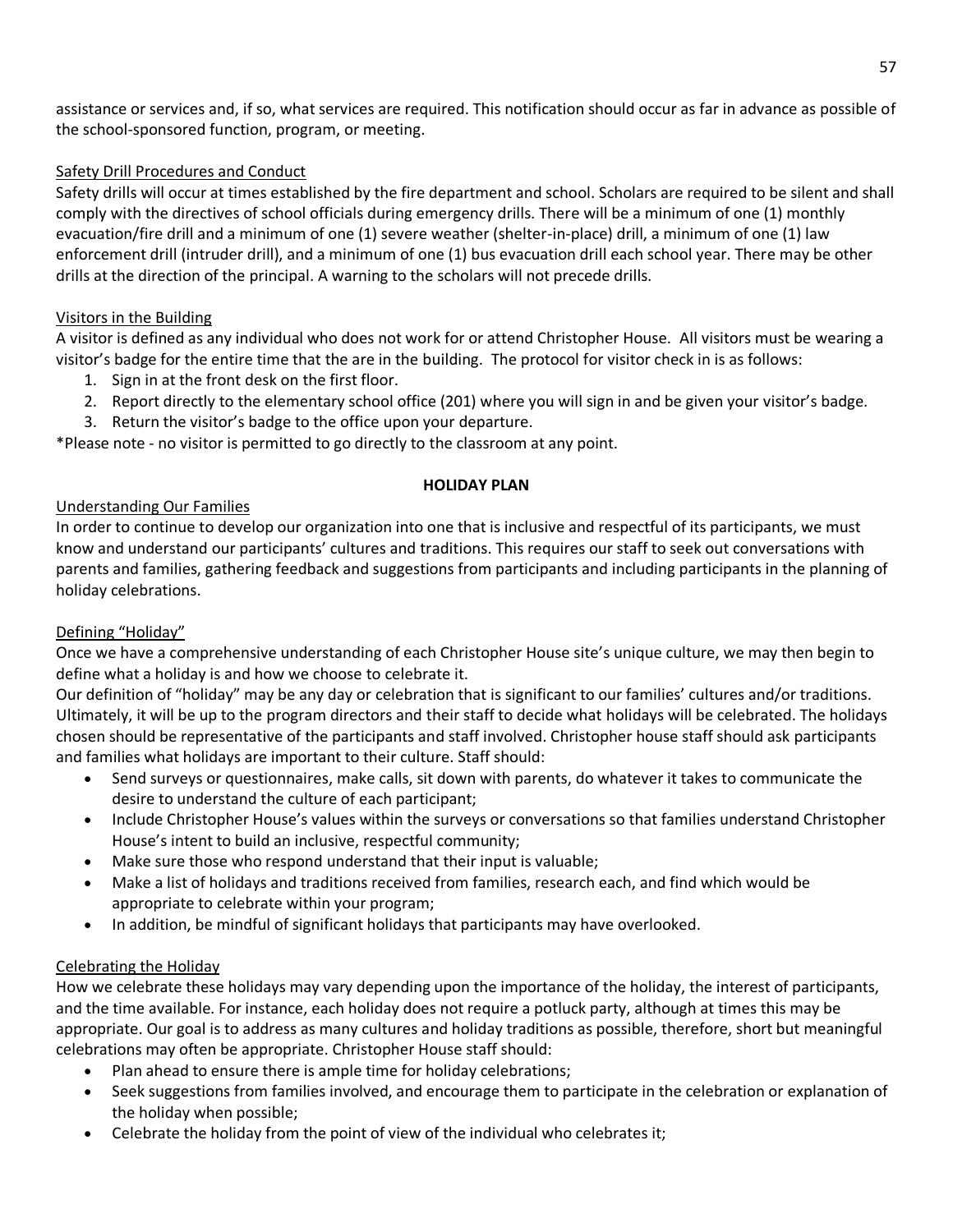- Make sure that they have a substantial understanding of the holiday or tradition being celebrated prior to asking for help from participants;
- Invite children to talk about how their families celebrate a certain holiday;
- When appropriate, allow for questions and discussions;
- Celebrate, make it enjoyable, and be creative.

## Religious Holidays

When addressing holidays with religious significance, the focus should be on the historical meaning and traditions of this holiday. If specific questions are asked, children should be encouraged to go to their families with questions.

## Create an Option

To create an environment where everyone is comfortable, Christopher House remains sensitive to the fact that individuals may not desire to participate in all celebrations. When celebrating holidays, staff will strive to create an attractive alternative option for participants.

## Flexibility in our Holiday Plan

Christopher House is aware that each site possesses its own cultural identity. Each has various backgrounds, and some are more homogenous than others. Therefore, a certain amount of flexibility is necessary in our holiday plan. We need to acknowledge the community of each site. However, this flexibility comes with a reminder that we are seeking to celebrate and learn about all of our participants, not only the majority. More homogenous sites may need to have increased sensitivity to those who are not included in the majority.

## Measuring our Progress and Continuing to Grow

- To continue to evaluate our progress, we will seek out further feedback from parents and families.
- We will consider family participation in events.
- We will seek feedback from the management team and Board of Directors to find out how each program is reaching its goals.
- We will share successful ideas and activities with other departments.
- We will seek to identify and remedy any problems that have occurred and address any concerns of staff members or participants.

## **SCHOOL CLOSING DUE TO INCLEMENT WEATHER**

Closings due to inclement weather or emergencies will be based on closing announcements from Chicago Public Schools. Therefore, it will be very important to listen to your local radio and television stations for confirmation that the local schools are indeed closing. Information on school closings can be obtained from:

- WMAQ 67, WGN 720, WBBM 780, FM US99, TV-32
- HOTLINE: 1.847.238.1234
- Website: [www.emergencyclosings.com](http://www.emergencyclosings.com/)
- •

## **OTHER INFORMATION AND POLICIES**

## Textbooks and School Resources

All books are inspected and assigned to scholars at the beginning of the school year and are inspected and collected at the end of the school year. It is the responsibility of the Christopher House Elementary School scholars to return textbooks, classroom library books, and any other school materials at the end of the school year in good condition. In accordance with the Christopher House Elementary School policy, it is the responsibility of parents/guardians to instill respect for property in their children. Thus, parents must assume responsibility for damage to or loss of any textbooks, classroom library books, audio/visual equipment, or other school materials used by their children. Replacement costs and/or damage fines will be assessed for any lost or damaged materials. These fines must be paid in full before a final report card is issued, transfer of records sent, or registration accepted for next school year.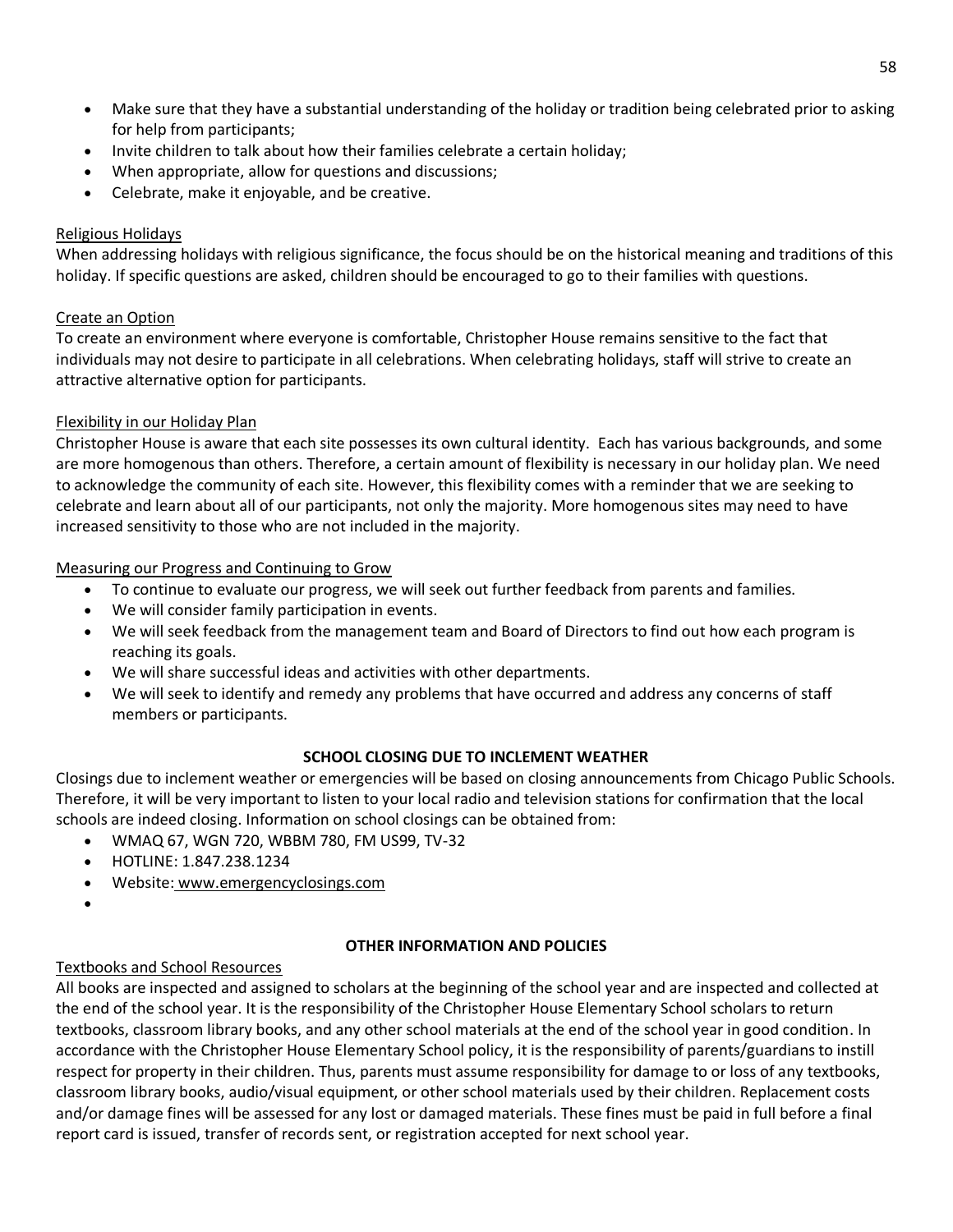## Fees

All scholar fees must be paid in a timely manner. Outstanding fees will result in withholding of the hard-copy report card until the balance is paid. Scholars may not register for the new school year if there are outstanding fees. Transfers may also be held until final balances are paid. School cluding lunch, must be paid in cash, checks or money order.

## Birthdays, Invitations, and Gifts

Birthdays are a wonderful opportunity for your child to celebrate with his or her peers. Party invitations or gifts for classmates should not be brought to school to be distributed unless there is one for EVERY scholar in the classroom. Items such as these are of a personal nature and should be given to the parent of the child directly.

## Transportation

The school does not provide transportation to and from home. Certain scholars may qualify for transportation through Chicago Public Schools. Please contact the school for more information. Christopher House does not endorse or promote any private transportation companies.

## Cell Phones and Other Electronic Devices

Cell phones that are brought to school MUST remain fully switched off (not silenced, set on vibrate, etc.) during school hours, MUST be kept in a book bag, and MUST not be seen by school personnel. Teachers or the school may choose to collect phones and keep them locked throughout the day. If a cell phone is not put away and is seen by any school personnel, it will be taken away and returned to the parent at the end of the school day. The school claims no liability for any lost or stolen phones brought to school. All other electronic devices are not to be brought to school. This includes Game Boys, iPods, etc. Parents are urged to help children understand why these items are not to be brought to school. If there is a repeated violation of the cell phone policy, the incident will be treated as a Category II offense and the cell phone will be confiscated by the principal until the end of the year.

Scholars are not allowed to use cellular phones for any purpose during school hours. If a scholar needs to contact the parent or if the parent needs to contact the scholar, the office phone is available.

## Articles Not to Be Brought to School

Objects which create a safety hazard or which interfere with school procedure should not be brought to school. Toys and/or objects from home that may not be conductive to the learning process are prohibited unless otherwise permitted by the teacher or principal for special school celebrations. Undesirable objects will be confiscated if brought to school without the teacher's permission. Any money sent to school with your child should be kept to a minimum. The school is not responsible for any money that is sent to school with your child. All money should be turned in to the office manager by the parent.

## Smoking, Alcohol, and Drug Policy

Christopher House is committed to maintaining a safe, productive, smoke-free environment for children enrolled in our programs and for our staff. It is for this reason that the distribution, dispensation, possession, or use of tobacco, alcohol, drugs, or other controlled substances on Christopher House premises is prohibited.

### **APPENDIX 1:**

## **Notification of Rights under FERPA for Elementary and Secondary Schools**

The Family Educational Rights and Privacy Act (FERPA) affords parents and scholars over 18 years of age ("eligible scholars") certain rights with respect to the scholar's education records. These rights are:

1. The right to inspect and review the scholar's education records within 45 days of the day the school receives a request for access. Parents or eligible scholars should submit to the School principal or appropriate school official a written request that identifies the record(s) they wish to inspect. The school official will make arrangements for access and notify the parent or eligible scholar of the time and place where the records may be inspected.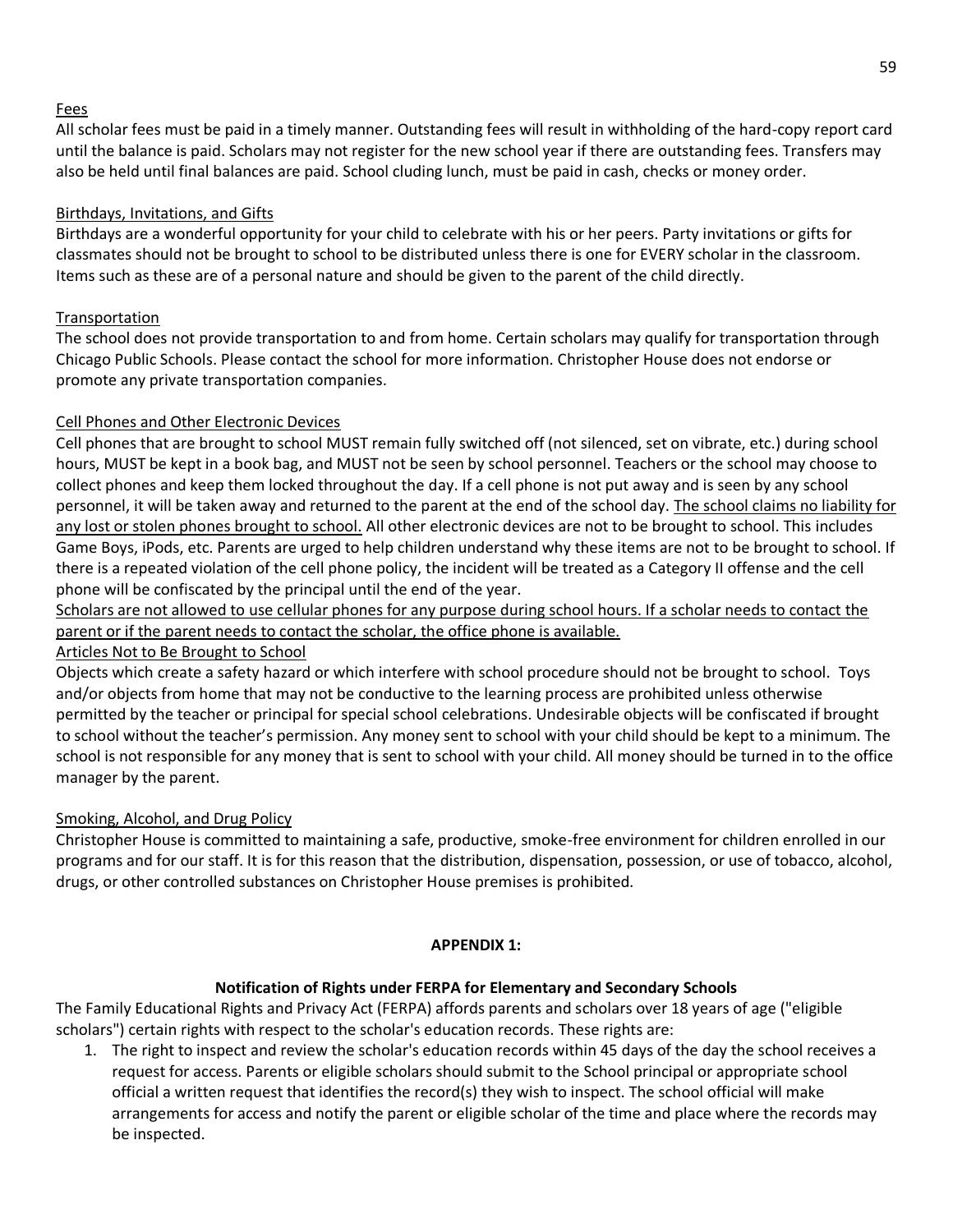- 1. The right to request the amendment of the scholar's education records that the parent or eligible Scholar believes are inaccurate, misleading, or otherwise in violation of the scholar's privacy rights under FERPA. Parents or eligible scholars who wish to ask the School to amend a record should write to the school principal or appropriate school official, clearly identify the part of the record they want changed, and specify why it should be changed. If the school decides not to amend the record as requested by the parent or eligible scholar, the school will notify the parent or eligible scholar of the decision and advise him or her of the right to a hearing regarding the request for amendment. Additional information regarding the hearing procedures will be provided to the parent or eligible scholar when notified of the right to a hearing.
- 1. The right to consent to disclosures of personally identifiable information contained in the scholar's education records, except to the extent that FERPA authorizes disclosure without consent.

One exception, which permits disclosure without consent, is disclosure to school officials with legitimate educational interests. A school official is a person employed by the school as an administrator, supervisor, instructor, or support staff member (including health or medical staff and law enforcement unit personnel); a person serving on the school board; a person or company with whom the school has contracted as its agent to provide a service instead of using its own employees or officials (such as an attorney, auditor, medical consultant, or therapist); or a parent or scholar serving on an official committee, such as a disciplinary or grievance committee, or assisting another school official in performing his or her tasks.

A school official has a legitimate educational interest if the official needs to review an education record in order to fulfill his or her professional responsibility.

Upon request, the school discloses education records without consent to officials of another school district in which a scholar seeks or intends to enroll.

1. The right to file a complaint with the U.S. Department of Education concerning alleged failures by the school district to comply with the requirements of FERPA. The name and address of the office that administers FERPA are:

> Family Policy Compliance Office U.S. Department of Education 400 Maryland Avenue, SW Washington, DC 20202-5920

"Personal information" is understood as individually identifiable information including:

- a scholar's or parent's first and last name;
- a home or other physical address (including a street name and the name of a city or town);
- a telephone number; or
- a social security number.

### **APPENDIX 2:**

## **Notification of Rights under the Protection of Pupil Rights Amendment (PPRA)**

PPRA affords parents certain rights regarding Christopher House's conduct of surveys, collection and use of information for marketing purposes, and certain physical exams. These include the right to:

- Consent before scholars are required to submit to a survey that concerns one or more of the following protected areas ("protected information survey") if the survey is funded in whole or in part by a program of the U.S. Department of Education (ED):
- 1. Political affiliations or beliefs of the scholar or scholar's parent;
- 2. Mental or psychological problems of the scholar or scholar's family;
- 3. Sex behavior or attitudes;
- 4. Illegal, anti-social, self-incriminating, or demeaning behavior;
- 5. Critical appraisals of others with whom respondents have close family relationships;
- 6. Legally recognized privileged relationships, such as with lawyers, doctors, or ministers;
- 7. Religious practices, affiliations, or beliefs of the scholar or parents; or
- 8. Income, other than as required by law to determine program eligibility.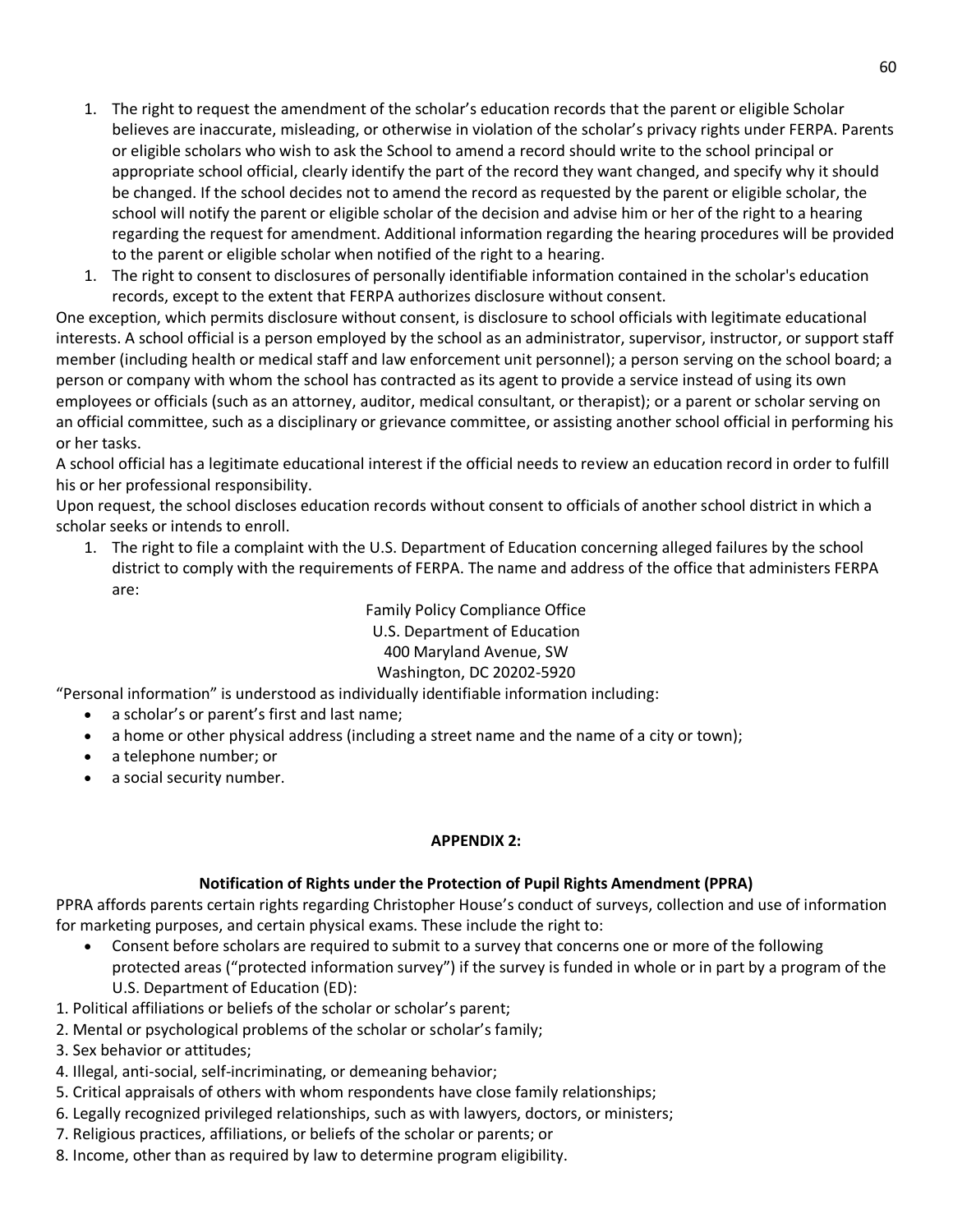• Receive notice and an opportunity to opt a scholar out of:

1. Any other protected information survey, regardless of funding;

2. Any non-emergency, invasive physical exam or screening required as a condition of attendance, administered by the school or its agent, and not necessary to protect the immediate health and safety of a scholar, except for hearing, vision, or scoliosis screenings, or any physical exam or screening permitted or required under state law; and

3. Activities involving collection, disclosure, or use of personal information obtained from scholars for marketing or to sell or otherwise distribute the information to others.

• Inspect, upon request and before administration or use:

1. Protected information surveys of scholars;

2. Instruments used to collect personal information from scholars for any of the above marketing, sales, or other distribution purposes; and

3. Instructional material used as part of the educational curriculum.

These rights transfer from the parents to a scholar who is 18 years old or an emancipated minor under state law. Christopher House Elementary School will develop and adopt policies, in consultation with parents, regarding these rights, as well as arrangements to protect scholar privacy in the administration of protected information surveys and the collection, disclosure, or use of personal information for marketing, sales, or other distribution purposes. Christopher House will directly notify parents of these policies at least annually at the start of each school year and after any substantive changes. Christopher House will also directly notify, such as through U.S. Mail or e-mail, parents of scholars who are scheduled to participate in the specific activities or surveys noted below, and will provide an opportunity for the parent to opt his or her child out of participation in the specific activity or survey. Christopher House will make this notification to parents at the beginning of the school year if the district has identified the specific or approximate dates of the activities or surveys at that time. For surveys and activities scheduled after the school year starts, parents will be provided reasonable notification of the planned activities and surveys listed below and will be provided an opportunity to opt their child out of such activities and surveys. Parents will also be provided an opportunity to review any pertinent surveys. Following is a list of the specific activities and surveys covered under this requirement:

- Collection, disclosure, or use of personal information for marketing, sales or other distribution.
- Administration of any protected information survey not funded in whole or in part by ED.
- Any non-emergency, invasive physical examination or screening as described above.

Parents who believe their rights have been violated may file a complaint with:

Family Policy Compliance Office U.S. Department of Education 400 Maryland Avenue, SW Washington, D.C. 20202-5920

Thank you!

On behalf of the staff and board of directors at Christopher House, we look forward to working with your family.

[1] All procedural safeguards contained in the AGD are equally applicable to those scholars s with §504 plans.

Appendix 3

# **Christopher House Elementary School Technology and Internet Policy**

Elementary (Grades 2-8) Scholar Agreement

Scholar Name: \_\_\_\_\_\_\_\_\_\_\_\_\_\_\_\_\_\_\_\_\_\_\_\_\_\_\_\_\_\_\_ Teacher: \_\_\_\_\_\_\_\_\_\_\_\_\_\_\_\_\_\_\_\_\_\_\_\_\_\_\_\_\_\_\_